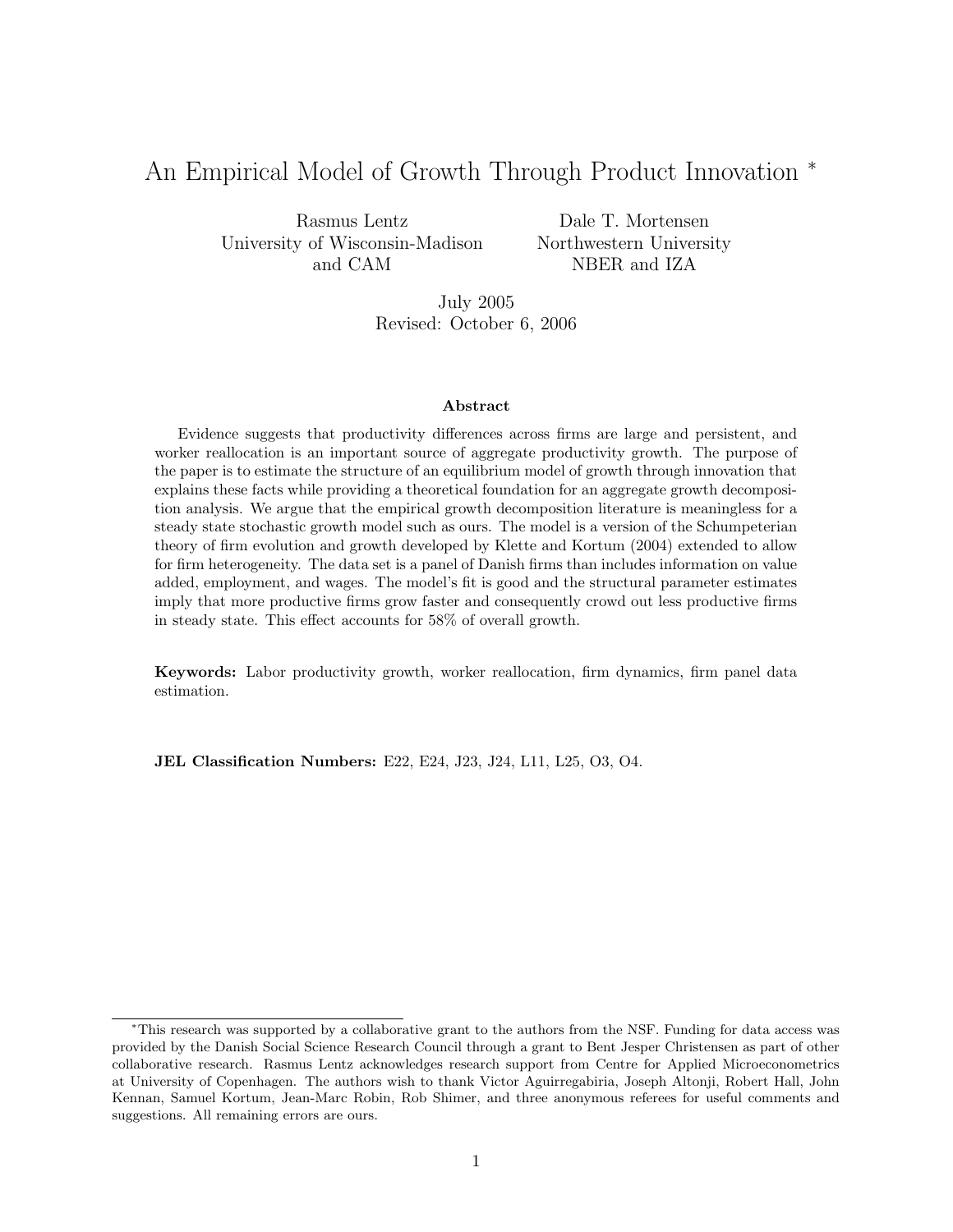## 1 Introduction

In their review article of empirical productivity studies based on longitudinal plant and firm data, Bartelsman and Doms (2000) conclude that the extent of dispersion in productivity across production units, firms or establishments, is large. Furthermore, the productivity rank of any unit in the distribution is highly persistent. Although the explanations for firm heterogeneity in productivity are not fully understood, economic principles dictate that its presence will induce the reallocation of resources from less to more profitable firms as well as from exiting to entering firms. To quantify the effect of worker reallocation on growth, decompositions of productivity growth into terms associated with productivity growth within firms and between firms have been proposed and implemented.<sup>1</sup> Bartelsman and Doms (2000) make the additional conclusion that the empirical growth decomposition literature shows evidence of a strong contribution to growth from reallocation.

In this paper, we take a position on the reasons for the role of reallocation by estimating a structural model of economic growth through product innovation using firm panel data.<sup>2</sup> As the model is an extension on that proposed by Klette and Kortum (2004), which itself builds on the endogenous growth model of Grossman and Helpman (1991), it is designed to capture the implications for growth through reallocation induced by the creative destruction process. In the model, firms are monopoly suppliers of differentiated intermediate products that serve as inputs in the production of a final consumption good. More productive or higher quality intermediate products are introduced from time to time as the outcome of R&D investment by both existing firms and new entrants. As new products and services displace old, the process of creative destruction induces the need to reallocate workers across activities. In the version of the model estimated here, firms differ with respect to the expected productivity of the intermediate goods and services that they create.

The empirical growth decomposition approach is not meaningful in a stochastic steady state model as ours. As a simple illustration of the empirical decomposition approach, consider the

<sup>&</sup>lt;sup>1</sup>The literature on the connection between aggregate and micro productivity growth include: Baily, Hulton, and Campbell (1992), Baily, Bartelsman, and Haltiwanger (1996), Baily, Bartelsman and Haltiwanger (1997), Bartelsman and Dhrymes (1994), Dwyer (1995, 1997), Haltiwanger(1997), and Olley and Pakes (1996),Tybout (1996), Aw, Chen, and Roberts (1997), Liu and Tybout (1996), and Griliches and Haim (1995).

<sup>2</sup>To our knowledge, ours is the first attempt to do this.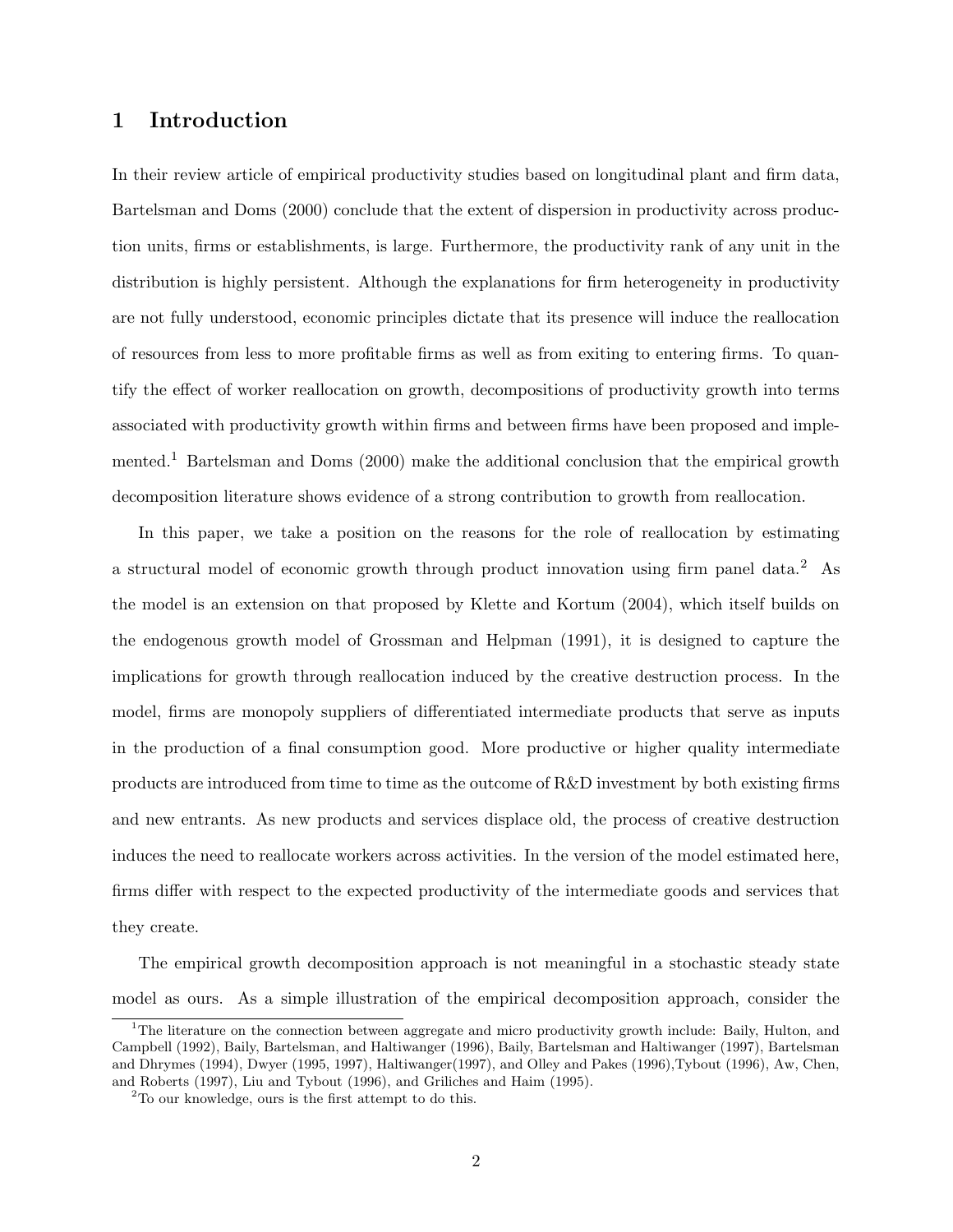following derivation. Let

$$
P_t = \sum_{i \in I} s_{it} p_{it}
$$

represent an aggregate index of average productivity, say a measure of output per worker, where i is a firm index and t represent a particular time period,  $s_{it}$  denotes the firm i share of inputs in period t and  $p_{it}$  is input productivity in firm i in period t. The change in aggregate productivity can be written as

$$
\Delta P_t = \sum_{i \in I} s_{it} p_{it} - \sum_{i \in I} s_{it-1} p_{it-1}
$$
  
= 
$$
\sum_{i \in I} s_{it-1} \Delta p_{it} + \sum_{i \in I} \Delta s_{it} p_{it-1} + \sum_{i \in I} \Delta s_{it} \Delta p_{it}
$$

where  $\Delta x_t = x_t - x_{t-1}$  is the difference operator. The firm term can be interpreted as the within firm growth in productivity. The second term, the effect of changing firm shares, is generally interpreted as the effect of reallocation across firms. Finally, the last cross term is more difficult to interpret. On the face of it, the second term is positive if the firms that gain employment share in any period tend be the more productive as one would expect.

Although the interpretations of the sum of the second and third terms seem obvious, they have no meaning in an equilibrium model of the type estimated in this paper. Indeed, the sum of the second and third terms,  $\sum_{i\in I} \Delta s_{it} p_{it}$ , is zero in any structural equilibrium model of the type studied in this paper for the following reason. First, productivity in the model is the same for all firms of the same type by definition of type. Second, although individual firms can and do grow and contract over time, the steady state distribution of inputs over firm types is stationary by the definition of stationary stochastic equilibrium. Hence, if we let  $j \in J$  represent an element of the set of firm types, let  $I_j$  denote the set of firms of type j, let  $s_{jt}^*$  represent the average share of employment per type j firm in period t, and let  $p_{jt}^*$  be the productivity of type j firms, then

$$
\Delta P_t = \sum_{j \in J} \sum_{i \in I_j} s_{it-1} \Delta p_{it} + \sum_{j \in J} \sum_{i \in I_j} \Delta s_{it} p_{it}
$$
  
\n
$$
= \sum_{j \in J} |I_j| s_{jt-1}^* \Delta p_{jt}^* + \sum_{j \in J} |I_j| \Delta s_{jt}^* p_{it}^*
$$
  
\n
$$
= \sum_{j \in J} |I_j| s_j^* \Delta p_{jt}^*
$$
\n(1)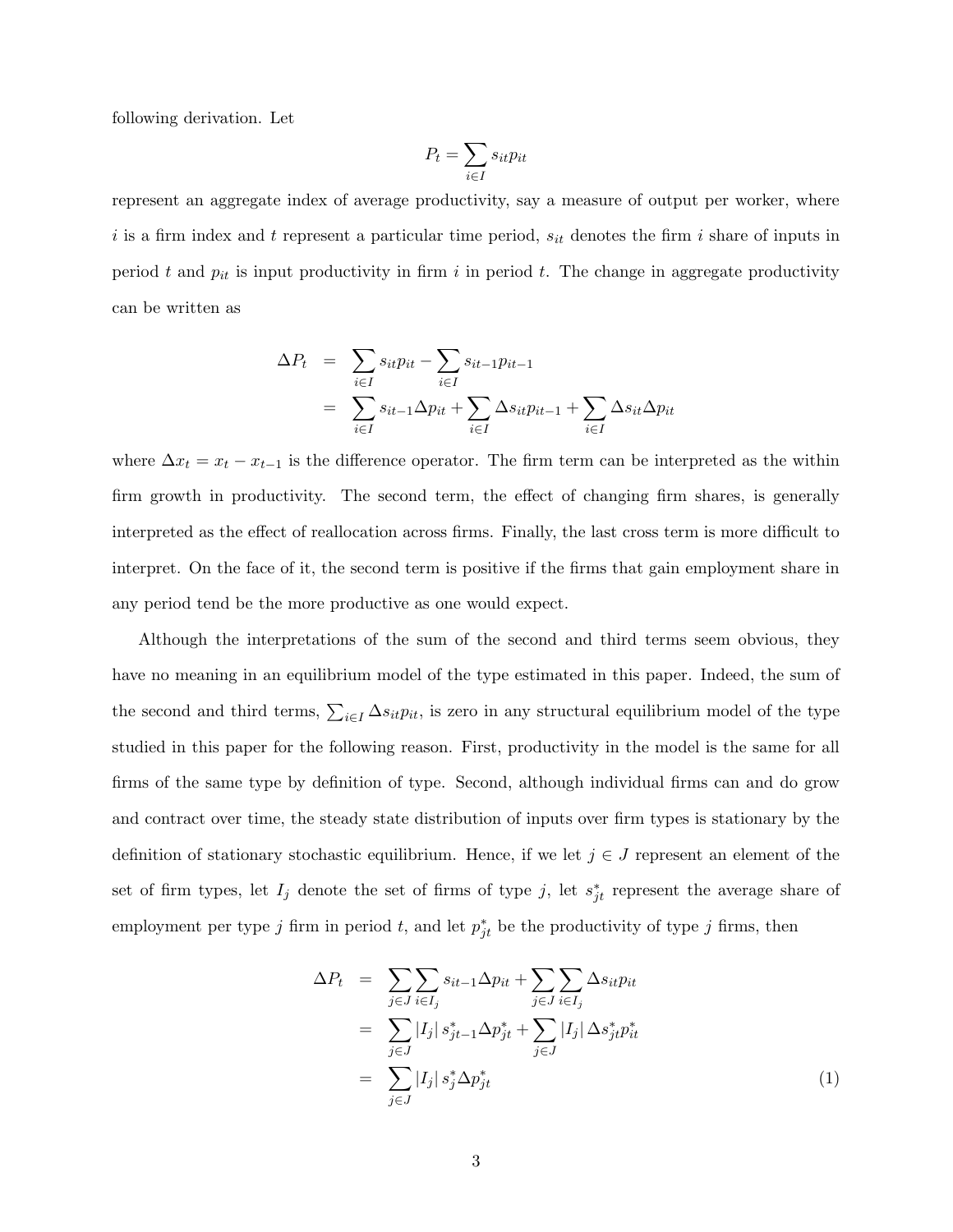where  $|I_j|$  is the number of firms of type j and  $s_{jt-1}^* = \frac{1}{|I_i|}$  $\frac{1}{|I_j|} \sum_{i \in I_j} s_{it-1}$ . The first equality is implied by the fact that the set  $\{I_1, I_2, \ldots I_j, \ldots\}$  is a partition of I, the second by the fact that the firms of the same type have the same productivity at every date, and the last by the fact that the average share per firm of each type is constant  $(s_{jt}^* = s_j^*$  for all t) in a steady state equilibrium. The expression in (1) corresponds to the first term in the Baily, Hulton, and Campbell (1992) index.

A naive interpretation of  $\sum_{i\in I} \Delta s_{it} p_{it}$  as the gross effect of reallocating resources across firms is incorrect because gains in employment share are just off set by losses in share across firms of the same type in steady state. In other words, workers are never exogenously reallocated across types in equilibrium as is implicit in the interpretation. As such, the decomposition cannot capture the steady state growth contribution from reallocation. However, there will be important dynamic selection effects within any entry cohort composed of different types of firms that reflect the contribution of reallocation to aggregate growth. Specifically, resource reallocation contributes to growth when the firms of the more productive types grow faster within a given entry cohort. We will refer to this channel of growth as the selection effect.

Petrin and Levinsohn (2005) also reach the conclusion that the empirical measure  $\sum_{i\in I} \Delta s_{it} p_{it}$ has no meaning of interest. Specifically, they argue that it does not necessarily measure the change in welfare that arises from additional final output holding primary inputs constant. In their view, the traditional "Solow residual," adapted to allow for market imperfections is the correct measure. Furthermore, it is the first component of the BHC index, which is then the same conclusion that we reach in equation (1). Indeed, their argument is valid for our structural model.

In our earlier paper, Lentz and Mortensen (2005), we establish the existence of a general equilibrium solution to the model. In the current paper, we use the equilibrium relationships and information on value added, employment, and wage payments drawn from a Danish panel of firms over the period 1992-1997 to estimate the model's parameters by the method of simulated moments. Providing a good fit to data, the model is estimated on among other moments the relationship between firm size and firm growth which is slightly negative in the data. The model satisfies a theoretical version of Gibrat's law conditional on type, but nevertheless replicates the negative relationship between size and growth found in data. The model is also estimated to fit the growth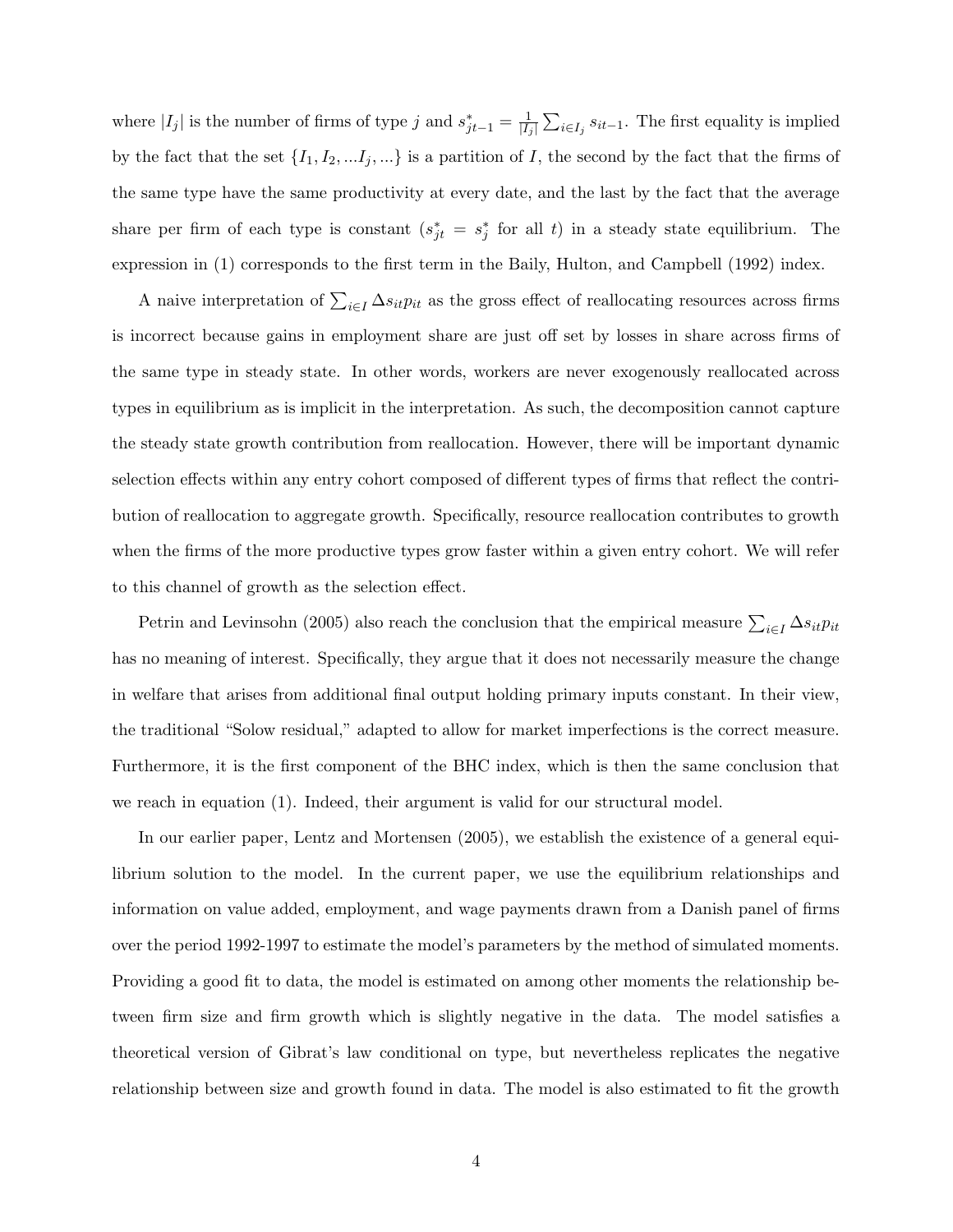decomposition pioneered by Foster, Haltiwanger, and Krizan (2001) found in our data. According to the decomposition, all growth in the data can be attributed to the first term in the Baily, Hulton, and Campbell (1992) index which is the growth contribution from firm level productivity changes holding shares constant. Consequently, the decomposition says that the contribution from gross reallocation is zero. These are in fact exactly the numbers predicted in our discussion of the empirical decomposition approach.

We perform a structural growth decomposition on the estimated model and quantify in particular the net entry and the selection effect contributions to growth. The selection effect contributes positively to growth when more productive firms grow faster following entry than the less productive firms in their cohort. In this case, workers will reallocate to the more productive firms which will employ a greater share of productive resources in steady state relative to their share at entry.

The model estimate implies that net entry accounts for 18% of aggregate productivity growth while 58% can be attributed to the selection effect. Although the estimated model can explain the empirical Baily, Hulton, and Campbell (1992) decomposition of productivity growth in our model, in fact all of the observed growth can be attributed to reallocation.

## 2 Danish Firm Data

Danish firm data provide information on productivity dispersion and the relationships among productivity, employment, and sales. The available data set is an annual panel of privately owned firms for the years 1992-1997 drawn from the Danish Business Statistics Register. The sample of approximately 4,900 firms is restricted to those with 20 or more employees. The sample does not include entrants.<sup>3</sup> The variables observed in each year include value added  $(Y)$ , the total wage bill  $(W)$ , and full-time equivalent employment  $(N)$ . In this paper we use these relationships to motivate the theoretical model studied. Both  $Y$  and  $W$  are measured in Danish Kroner (DKK) while  $N$  is a body count.

Non-parametric estimates of the distributions of two alternative empirical measures of a firm's labor productivity are illustrated in Figure 1. The first empirical measure of firm productivity

<sup>&</sup>lt;sup>3</sup>The full panel of roughly 6,700 firms contains some entry, but due to the sampling procedure, the entrant population suffers from significant selection bias. Rather than attempt to correct for the bias, we have chosen not to rely on the entrant population for identification of the model.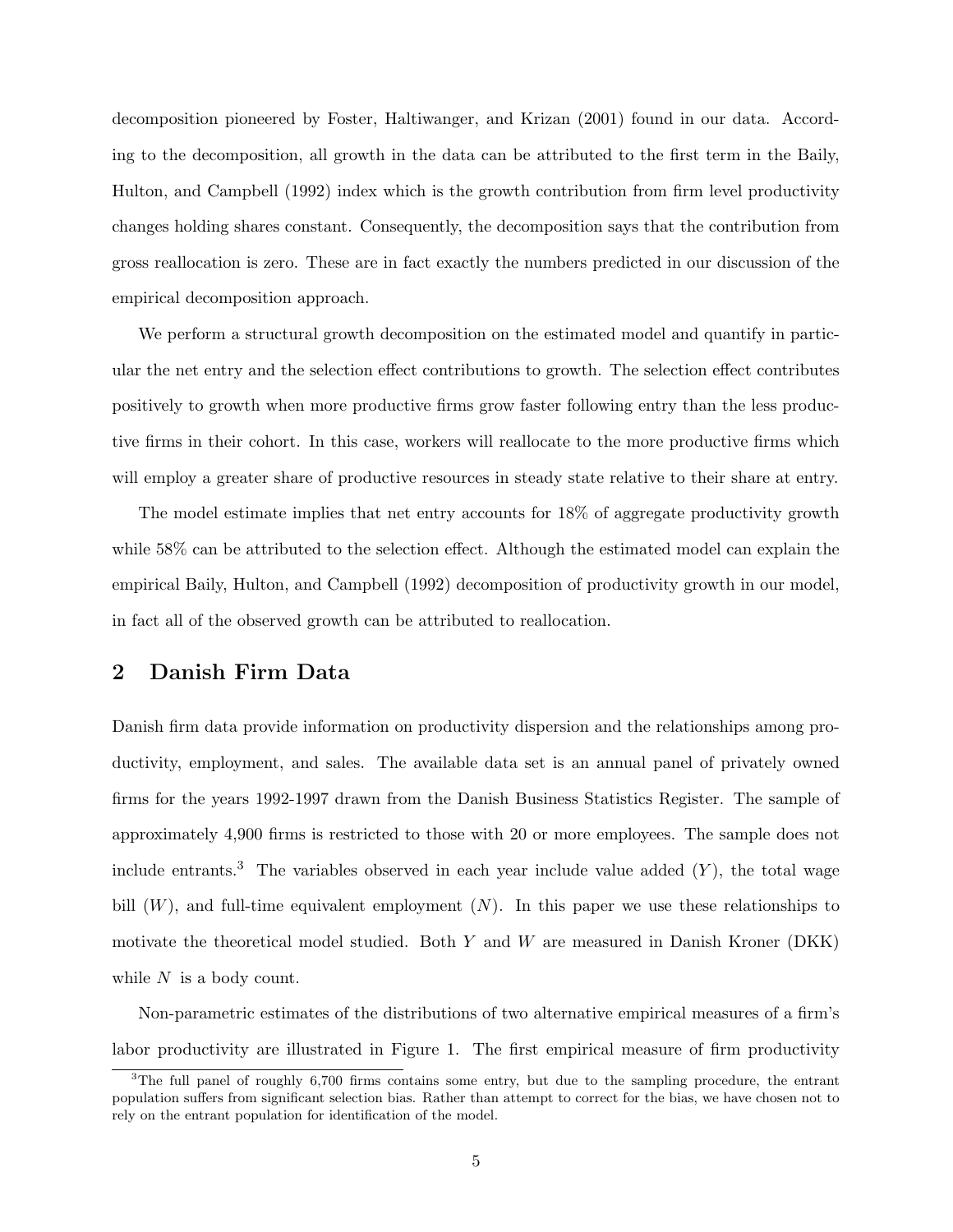

Figure 1: Observed firm productivity distribution, 1992

Note: Value added  $(Y)$  measured in 1 million DKK. N is the raw labor force size measure.  $N^*$  is the quality adjusted labor force size.

is value added per worker  $(Y/N)$  while the second is valued added per unit of quality adjusted employment  $(Y/N^*)$ . Standard labor productivity misrepresents cross firm productivity differences to the extent that labor quality differs across firms. However, if more productive workers are compensated with higher pay, as would be true in a competitive labor market, one can use a wage weighted index of employment to correct for this source of cross firm differences in productive efficiency. Formally, the constructed quality adjusted employment of firm j is defined as  $N_j^* = W_j/w$ where

$$
w = \frac{\sum_{j} W_{j}}{\sum_{j} N_{j}}
$$
\n<sup>(2)</sup>

is the average wage paid per worker in the market.<sup>4</sup> Although correcting for wage differences across firms in this manner does reduce the spread and skew of the implied productivity distribution somewhat, both distributions have high variance and skew and are essentially the same general shape.

Both distributions are consistent with those found in other data sets. For example, productivity

<sup>&</sup>lt;sup>4</sup>In the case, where a firm is observed over several periods, the implicit identification of the firm's labor force quality is taken as an average over the time dimension to address issues of measurement error. The alternative approach of identifying a quality measure for each year has no significant impact on the moments of the data set.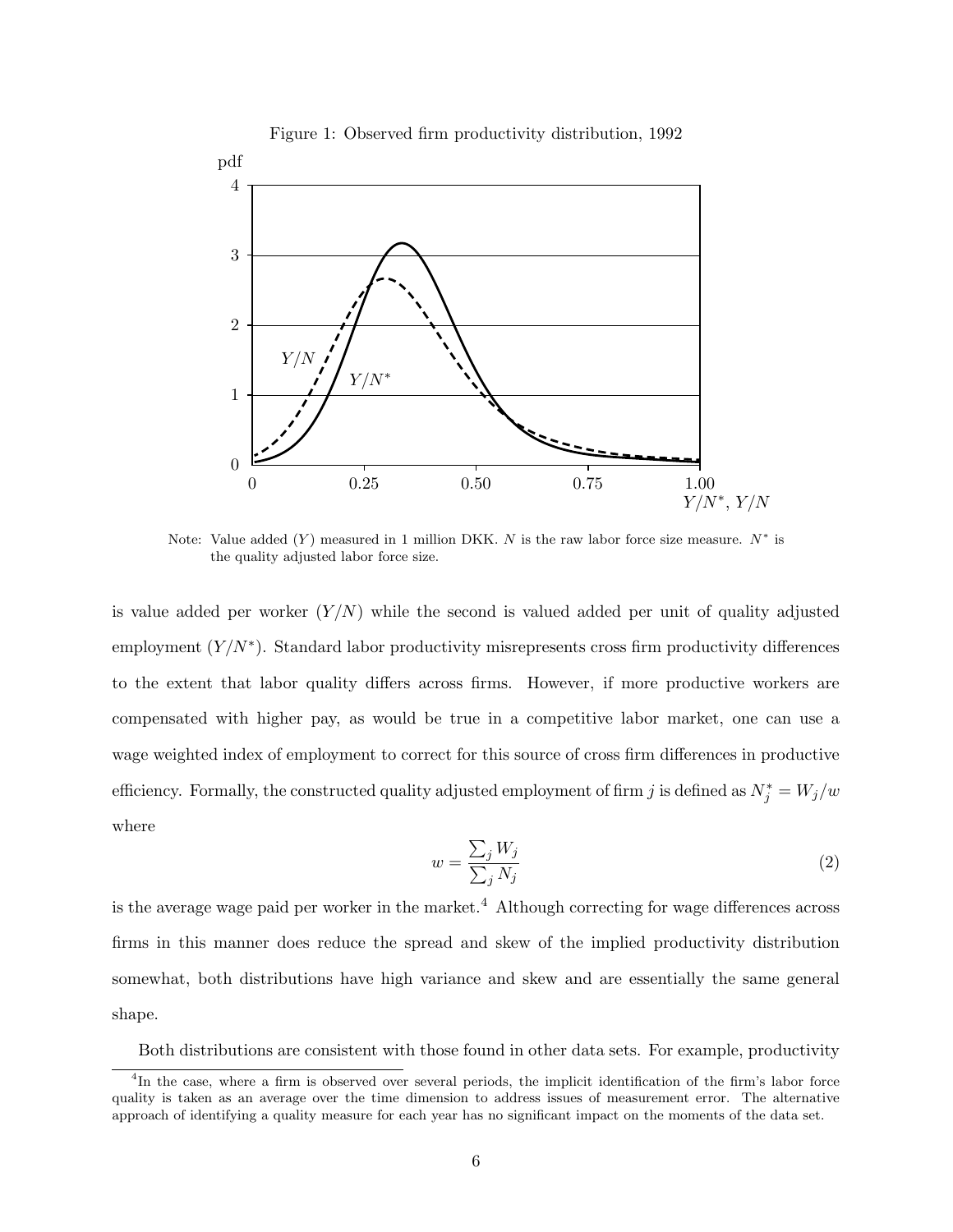|         |           | Employment $(N)$ Adjusted Employment $(N^*)$ Value Added $(Y)$ |        |
|---------|-----------|----------------------------------------------------------------|--------|
| Y/N     | 0.0017    | 0.0911                                                         | 0.3138 |
| $Y/N^*$ | $-0.0095$ | $-0.0176$                                                      | 0.1981 |

Table 1: Productivity – Size Correlations

distributions are significantly dispersed and skewed to the right. In the case of the adjusted measure of productivity, the  $5^{\text{th}}$  percentile is roughly half the mode while the  $95^{\text{th}}$  percentile is approximately twice as large are the mode. The range between the two represents a four fold difference in value added per worker across firms. These facts are similar to those reported by Bartelsman and Doms (2000) for the U.S.

There are many potential explanations for cross firm productivity differentials. A comparison of the two distributions represented in Figure 1 suggests that differences in the quality of labor inputs does not seem to be the essential one. The process of technology diffusion is a well documented. Total factor productivity differences across firms can be expected as a consequence of slow diffusion of new techniques. If technical improvements are either factor neutral or capital augmenting, then one would expect that more productive firms would acquire more labor and capital. The implied consequence would seem to be a positive relationship between labor force size and labor productivity. Interestingly, there is no correlation between the two in Danish data.

The correlations between the two measures of labor productivity with the two employment measures and sales as reflected in value added are reported in Table 1. As documented in the table, the correlation between labor force size and productivity using either the raw employment measure or the adjusted one is zero. However, note the strong positive associate between value added and both measures of labor productivity. Non-parametric regressions of value added and employment on the productivity measure are illustrated in Figure 2. The top and bottom curves in the figures represent a 90% confidence interval for the relationship. The positive relationship between value added and labor productivity is highly significant and no such positive relationship exists between labor force size and labor productivity.

The theory developed in this paper is in part motivated by these observations. Specifically, it is a theory that postulates labor saving technical progress of a specific form. Hence, the apparent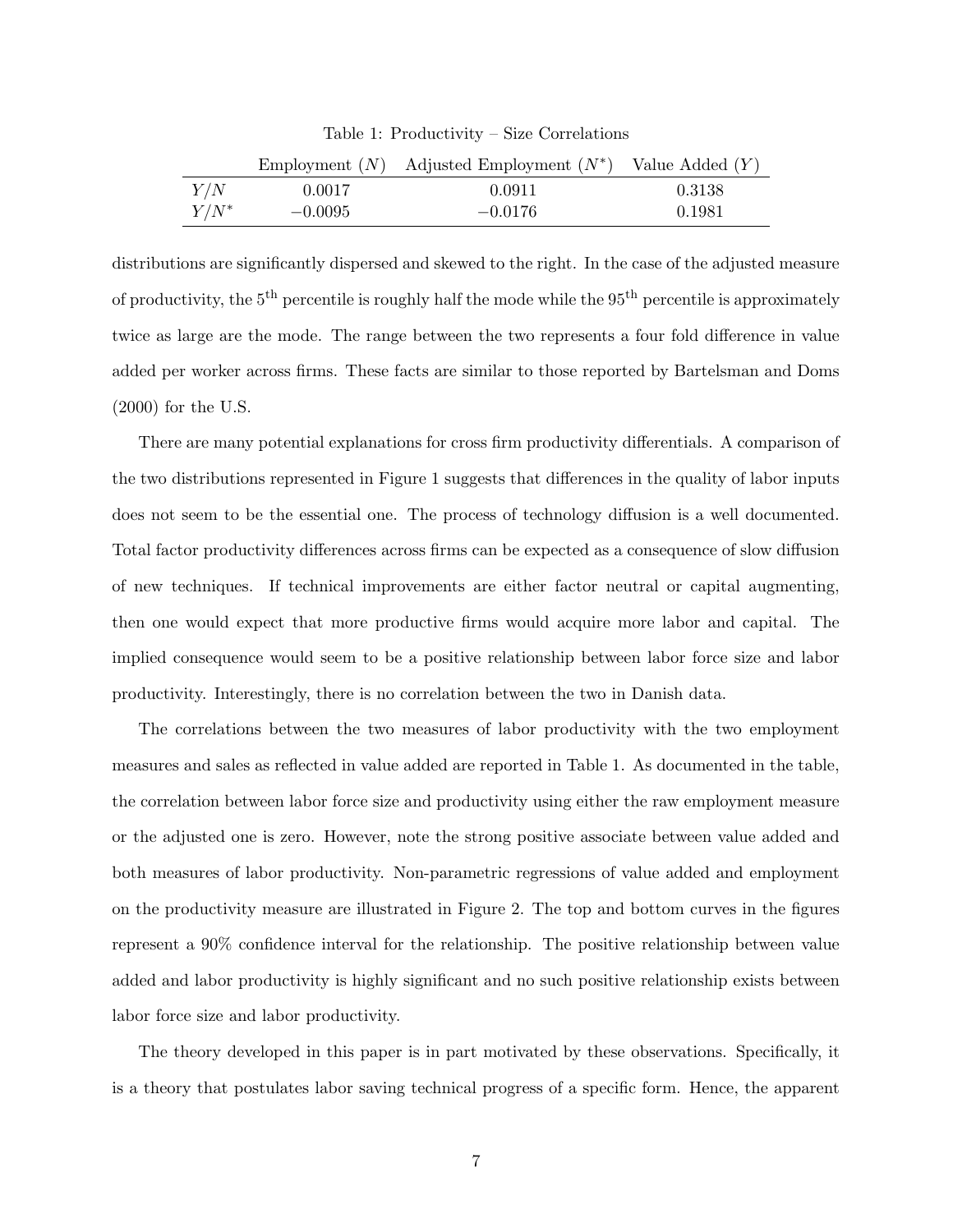

Figure 2: Observed firm productivity and size correlation (1992).

Note: Value added  $(Y)$  measured in 1 million DKK. Labor force size  $(N^*)$  measured in efficiency units. Shaded areas are 90% confidence bounds.

fact that more productive firms produce more with roughly the same labor input per unit of value added is consistent with the model.

### 3 An Equilibrium Model of Creative Destruction

As is well known, firms come is an amazing range of shapes and sizes. This fact cannot be ignored in any analysis of the relationship between firm size and productivity. Furthermore, an adequate theory must account for entry, exit and firm evolution in order to explain the size distributions observed. Klette and Kortum (2004) construct a stochastic model of firm product innovation and growth that is consistent with stylized facts regarding the firm size evolution and distribution. The model also has the property that technical progress is labor saving. For these reasons, we pursue their approach in this paper.

Although Klette and Kortum (2004) allow for productive heterogeneity, firm productivity and growth are unrelated because costs and benefits of growth are both proportional to firm productivity in their model. Allowing for a positive relationship between firm growth and productivity is necessary for consistency with the relationships found in the Danish firm data studied in this paper.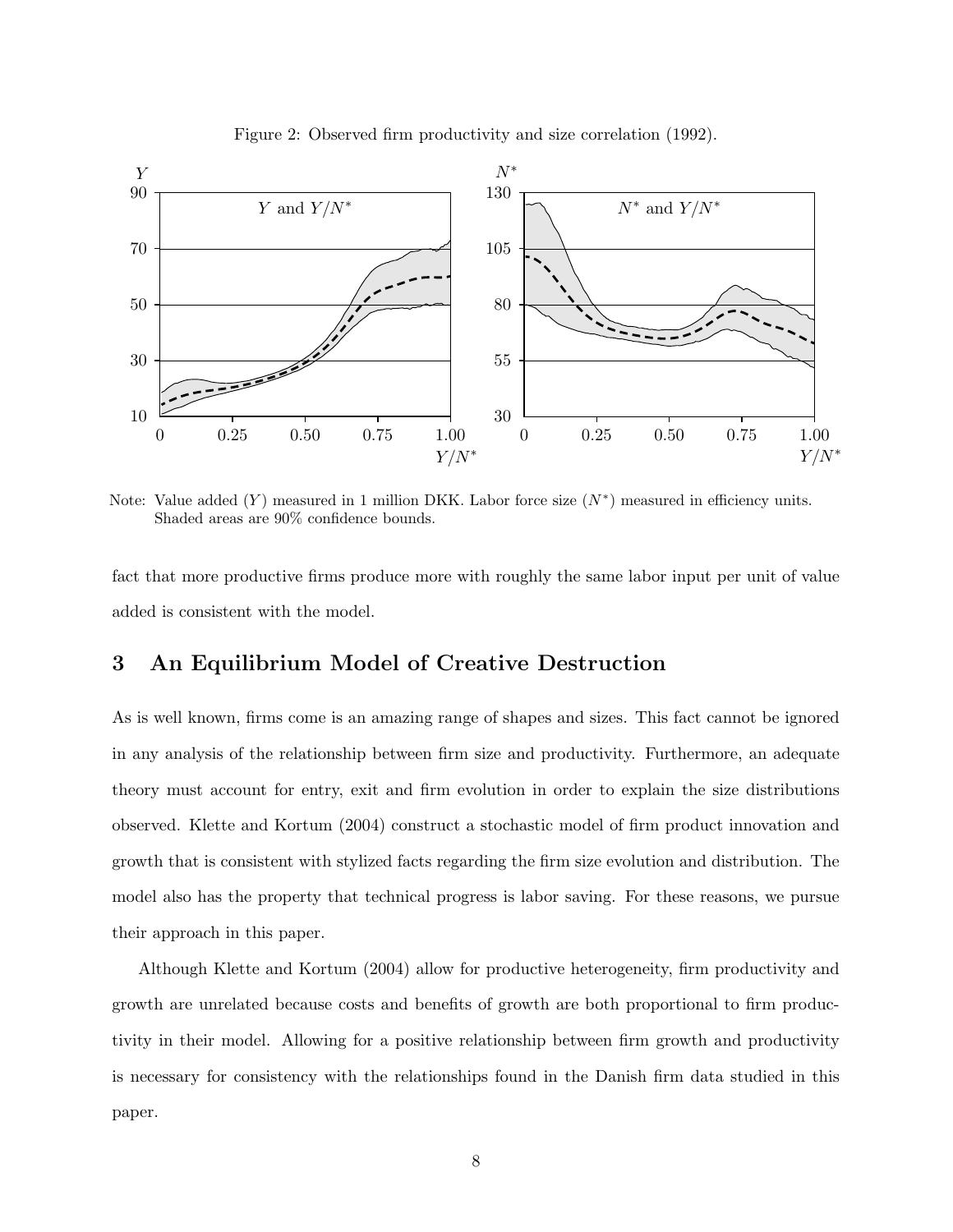#### 3.1 Preferences and Technology

The model is set in continuous time. Intertemporal utility of the representative household at time t is given by

$$
U_t = \int_t^{\infty} \ln C_s e^{-r(s-t)} ds
$$
\n(3)

where  $\ln C_t$  denotes the instantaneous utility of the single consumption good at date t and r represents the pure rate of time discount. Each household is free to borrow or lend at interest rate  $r_t$ . Nominal household expenditure at date t is  $E_t = P_t C_t$ . Optimal consumption expenditure must solve the differential equation  $E/E = r_t - r$ . Following Grossman and Helpman (1991), we choose the numeraire so that  $E_t = 1$  for all t without loss of generality, which implies  $r_t = r$  for all t. Note that this choice of the numeraire also implies that the price of the consumption good,  $P_t$ , falls over time at a rate equal to the rate of growth in consumption.

The consumption good is supplied by many competitive providers and the aggregate quantity produced is determined by the quantity and productivity of the economy's intermediate inputs. Specifically, there is a large number of different inputs, N, and consumption is determined by the constant returns CES production function

$$
C_{t} = \left[\sum_{j=1}^{N} Z\left(j\right) \left(A_{t}(j)x_{t}(j)\right)^{\rho}\right]^{\frac{1}{\rho}}, \rho \leq 1 \tag{4}
$$

where  $x_t(j)$  is the quantity of input  $j \in [1, N]$  at time t and  $A_t(j)$  is the productivity of input j at time t.  $Z(j)$  reflects that expenditure shares vary across the intermediary inputs. The level of productivity of each input is determined by the number of technical improvements made in the past. Specifically,

$$
A_t(j) = \prod_{i=1}^{J_t(j)} q_i(j),
$$
\n(5)

where  $J_t(j)$  is the number of innovations made in input j up to date t and  $q_i(j) > 1$  denotes the quantitative improvement (step size) in the input's productivity attributable to the  $i<sup>th</sup>$  innovation in product j. Innovations arrive at rate  $\delta$  which is endogenous but the same for all intermediate products under the assumption that innovation is equally likely across the set of intermediate goods.

A Cobb-Douglas ( $\rho = 0$ ) production function specification is assumed for the purpose of esti-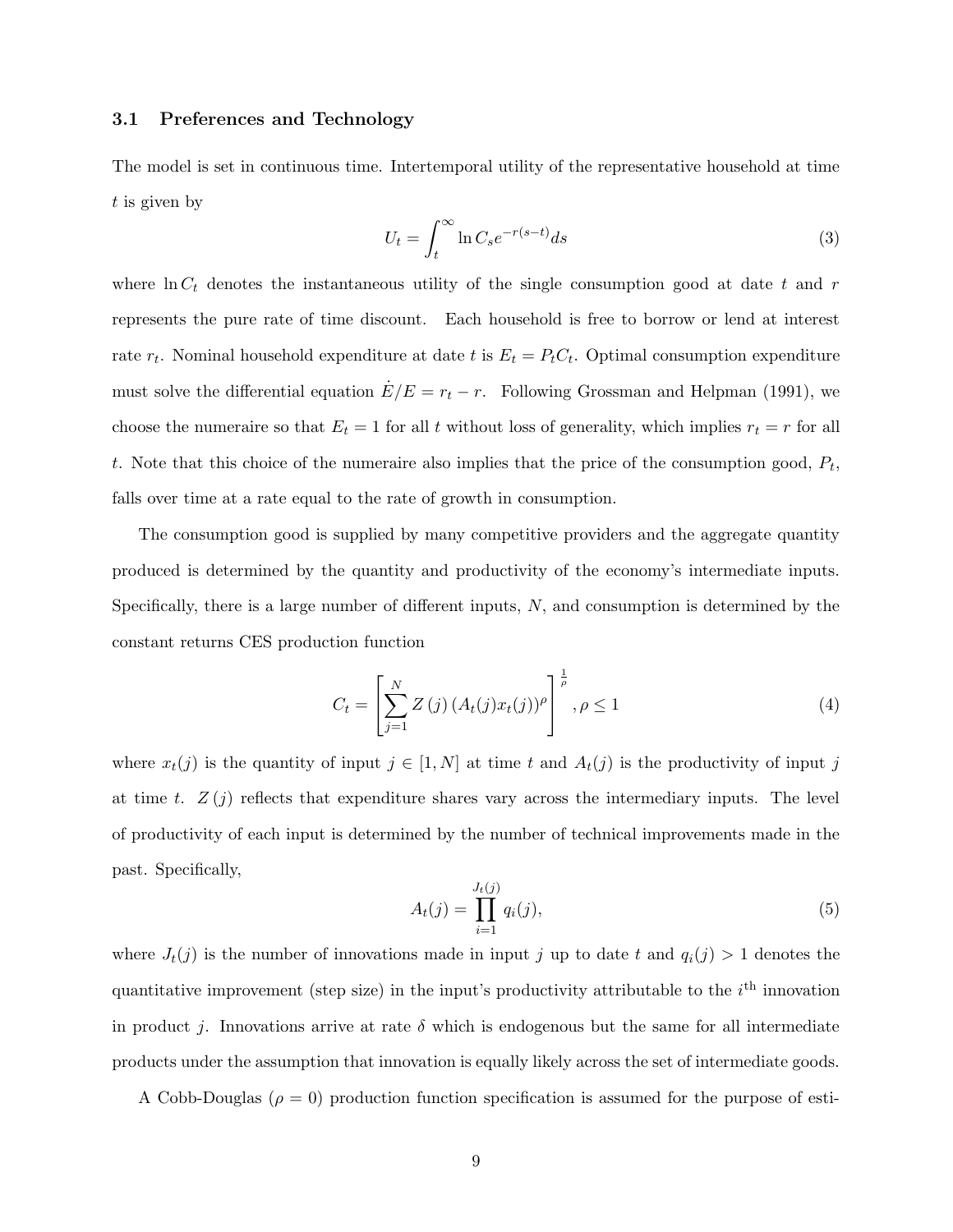mation. In this case, intermediate product demand is,

$$
x(j) = \frac{Z(j)}{p(j)}.\tag{6}
$$

The general CES case is discussed in the appendix.

#### 3.2 The Value of a Firm

Each individual firm is the monopoly supplier of the products it has created in the past that have survived to the present. The price charged for each is limited by the ability of suppliers of previous versions to provide a substitute. In Nash-Bertrand equilibrium, any innovator takes over the market for its good type by setting the price just below that at which consumers are indifferent between the more productive intermediate good supplied by the innovator and an alternative supplied by the previous supplier. The price charged is the product of relative productivity of the current most productive version of the product and the marginal cost of production.

The output of any intermediate good is proportional to labor input. However, the firm must also pay a fixed non-labor costs,  $K(j) = \kappa Z(j)$  for complementary inputs, where  $\kappa$  is the nonlabor cost share. Labor productivity is the same across all inputs and is set equal to unity without loss of generality. As the current limit price that can be charged yields zero profit to the nearest competitor,  $p(j) = wq(j)/(1 - \kappa)$ . Thus, the supplier in market j charges a markup equal to the size of the improvement in the products productivity,  $q(j)$ , relative to the previous version supplied to the market.

The demand expression in equation (6) implies  $p(j)x(j) = Z(j)$ . Therefore, product j output and labor demand is,

$$
x(j) = \frac{Z(j)}{p(j)} = \frac{(1 - \kappa)Z(j)}{wq(j)},
$$
\n<sup>(7)</sup>

and the gross profit rate associated with supplying the good is

$$
\pi(q(j)) = \frac{\Pi(q(j))}{Z(j)} = \frac{p(q(j))x(j) - wx(j) - K(j)}{Z(j)} = (1 - \kappa) \left(1 - q(j)^{-1}\right).
$$
 (8)

It follow that  $0 < \pi(q(j)) < 1 - \kappa$  and that the profit rate is strictly increasing and concave in the productivity improvement  $q(j)$ . The labor saving nature of any productivity improvement is implicit in the fact that labor required to produce a product is decreasing in  $q(j)$ .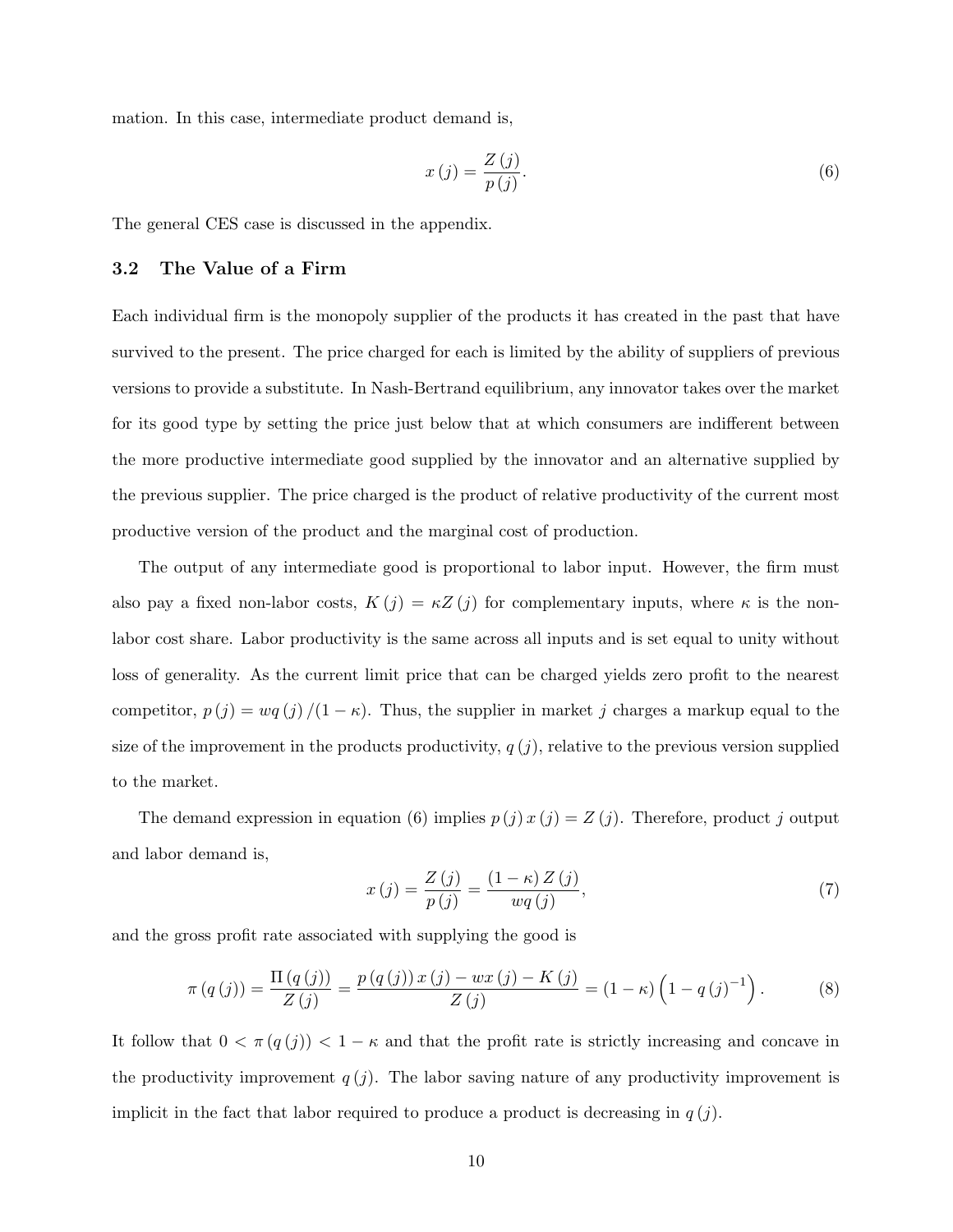Following Klette and Kortum (2004), the discrete number of products supplied by a firm, denoted as  $k$ , is defined on the integers. Its value evolves over time as a birth-death process reflecting product creation and destruction. A firm enters with one product and a firm exit when it no longer has leading edge products. In Klette and Kortum's interpretation, k reflects the firm's past successes in the product innovation process as well as current firm size. New products are generated by R&D investment. The firm's R&D investment flow generates new product arrivals at frequency  $\gamma k$ . The total R&D investment cost is  $wc(\gamma)k$  where  $c(\gamma)k$  represents the labor input required in the research and development process. The function  $c(\gamma)$  is assumed to be strictly increasing and convex. According to the authors, the implied assumption that the total cost of R&D investment is linearly homogenous in the new product arrival rate and the number of existing product, "captures the idea that a firm's knowledge capital facilitates innovation." In any case, the cost structure implies that Gibrat's law holds in the sense that innovation rates are size independent contingent on type.

The market for any current product supplied by a firm is destroyed by the creation of a new version by some other firm, which occurs at the rate  $\delta$ . Below we refer to  $\gamma$  as the firm's creation rate and to  $\delta$  as the common destruction rate faced by all firms. The firm chooses the creation rate  $\gamma$  to maximize the expected present value of its future net profit flow.

At entry the firm instantly learns its type,  $\tau$ , which is a realization of the random variable,  $\tilde{\tau} \sim \phi(\cdot)$ . When an innovation occurs, the productivity improvement realization is drawn from a type conditional distribution. Specifically, a  $\tau$ -type's improvement realizations are represented by the random variable,  $\tilde{q}_{\tau}$ , that is distributed according to the cumulative distribution function,  $F_{\tau}(\cdot)$ . It is assumed that a higher firm type draws realizations from a distribution that stochastically dominates that of lower firm types, that is if  $\tau' > \tau$  then  $F_{\tau'}(\tilde{q}) \leq F_{\tau}(\tilde{q})$  for all  $\tilde{q} \geq 1.5$ 

By assumption firms cannot and have no incentive to direct their innovation activity toward a particular market. Furthermore, their ability to create new products is not specific to any one or subset of product types.<sup>6</sup> Since product demand varies across products according to  $Z(j)$ , firms face

<sup>&</sup>lt;sup>5</sup>The "noise" in the realization of quality step size suggests the need for a new entrant to learn about its type in response to the actual realizations of q. We abstract from this form of learning. Simulation experiments using the parameter estimates obtained under this assumption suggest that learning ones type is not an important feature of the model's equilibrium solution.

<sup>6</sup>On its face, this feature of the model is not realistic in the sense that most firms innovate in a limited number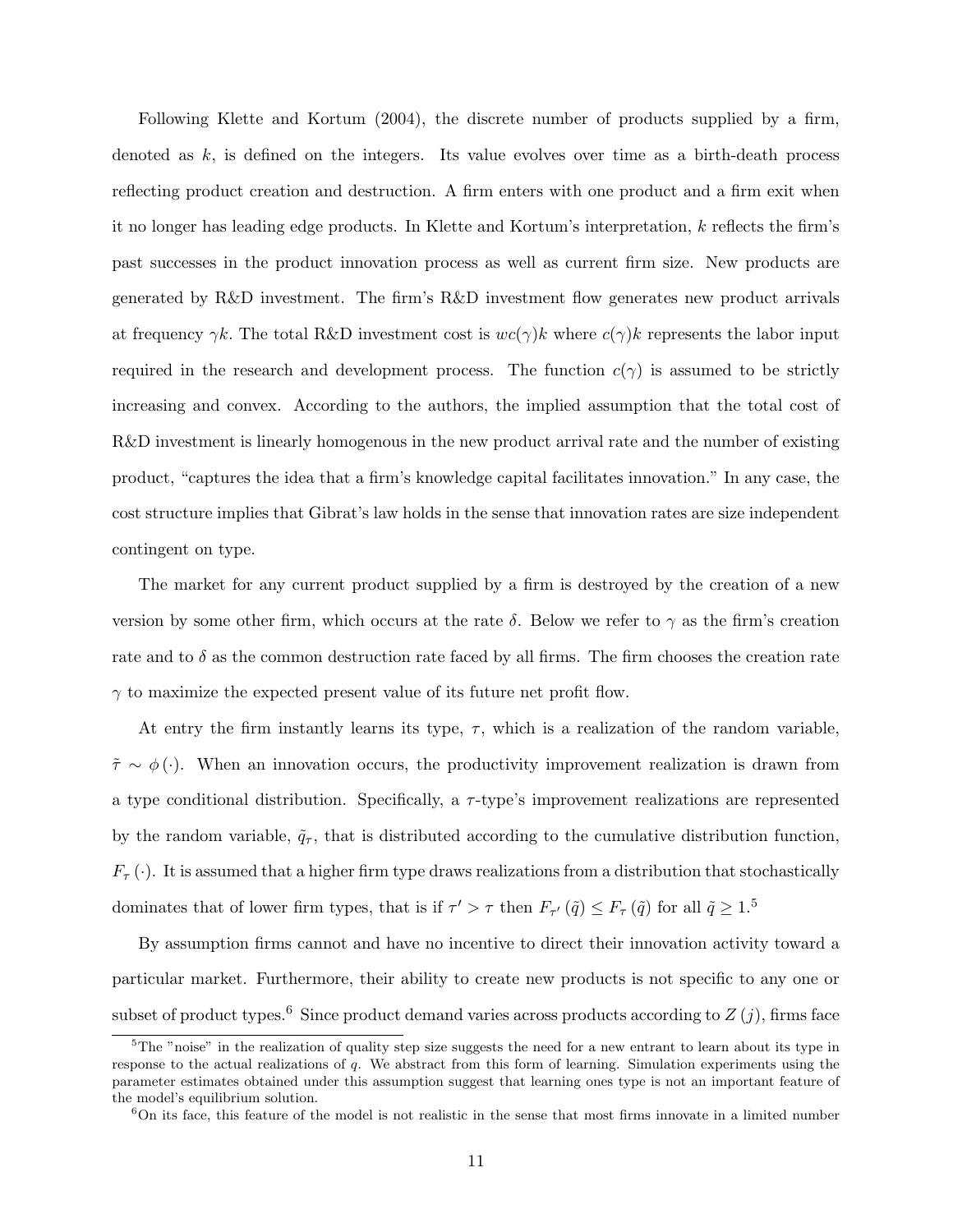demand uncertainty for a new innovation resolved only when the product type of an innovation is realized. Denote by  $G(\cdot)$  the cumulative distribution function of  $Z(j)$  across products. The demand for an innovation is then determined as a realization of the random variable  $\tilde{Z} \sim G(\cdot)$ . Denote by  $Z \equiv E[\tilde{Z}]$ .  $\tilde{Z}$  and  $\tilde{q}_{\tau}$  are independent.

A firm's state is characterized by the number of products it currently markets,  $k$ , and the particular productivity improvement and demand realization for each products as represented by the vectors,  $\tilde{q}^k = \{\tilde{q}_1, \ldots, \tilde{q}_k\}$  and  $\tilde{Z}^k = \{\tilde{Z}_1, \ldots, \tilde{Z}_k\}$ . Given such a state, the value of a type  $\tau$ firm is accordingly given by,

$$
rV_{\tau}(\tilde{q}^{k}, \tilde{Z}^{k}, k) = \max_{\gamma \ge 0} \left\{ \sum_{i=1}^{k} \tilde{Z}_{i} \pi(\tilde{q}_{i}) - kwc(\gamma) + k\gamma \left[ E_{\tau} \left[ V_{\tau}(\tilde{q}^{k+1}, \tilde{Z}^{k+1}, k+1) \right] - V_{\tau}(\tilde{q}^{k}, \tilde{Z}^{k}, k) \right] + k\delta \left[ \frac{1}{k} \sum_{i=1}^{k} V_{\tau}(\tilde{q}^{k-1}, \tilde{Z}^{k-1}_{\langle i \rangle}, k-1) - V_{\tau}(\tilde{q}^{k}, \tilde{Z}^{k}, k) \right] \right\},
$$
\n(9)

where  $(\tilde{q}_{ij}^{k-1})$  $\big(\tilde{z}_{\langle i\rangle}^{k-1}, \tilde{Z}_{\langle i\rangle}^{k-1}\big)$  refers to  $(\tilde{q}^k, \tilde{Z})$  without the  $i^{\text{th}}$  elements. The first term on the right side is current gross profit flow accruing to the firms product portfolio less current expenditure on R&D. The second term is the expected capital gain associated with the arrival of a new product line. Finally, the last term represents the expected capital loss associated with the possibility that one among the existing product lines (chosen at random) will be destroyed.

As one can verify by substitution, the unique solution to (9) is given by,

$$
V_{\tau}(\tilde{q}^k, \tilde{Z}^k, k) = \sum_{i=1}^k \frac{\tilde{Z}_i \pi(\tilde{q}_i)}{r + \delta} + k Z \Psi_{\tau}, \qquad (10)
$$

where,

$$
\Psi_{\tau} = \max_{\gamma \geq 0} \frac{\gamma \bar{\pi}_{\tau} / (r + \delta) - w\hat{c}(\gamma)}{r + \delta - \gamma},
$$

and  $\bar{\pi}_{\tau} = E \pi (\tilde{q}_{\tau})$  and  $\hat{c}(\gamma) \equiv c(\gamma)/Z$ . It then follows directly from (9) that the firm's optimal choice of creation rate,  $\gamma_{\tau}$ , satisfies,

$$
w\hat{c}'(\gamma_\tau) = \frac{\bar{\pi}_\tau}{r+\delta} + \Psi_\tau = v_\tau \equiv \max_{\gamma \ge 0} \frac{\bar{\pi}_\tau - w\tilde{c}(\gamma)}{r+\delta-\gamma}
$$
(11)

of industries. However, if there are a large number of product variants supplied by each industry, then it is less objectionable. Later we show that similar results are obtained when estimating the model within broadly defined industries.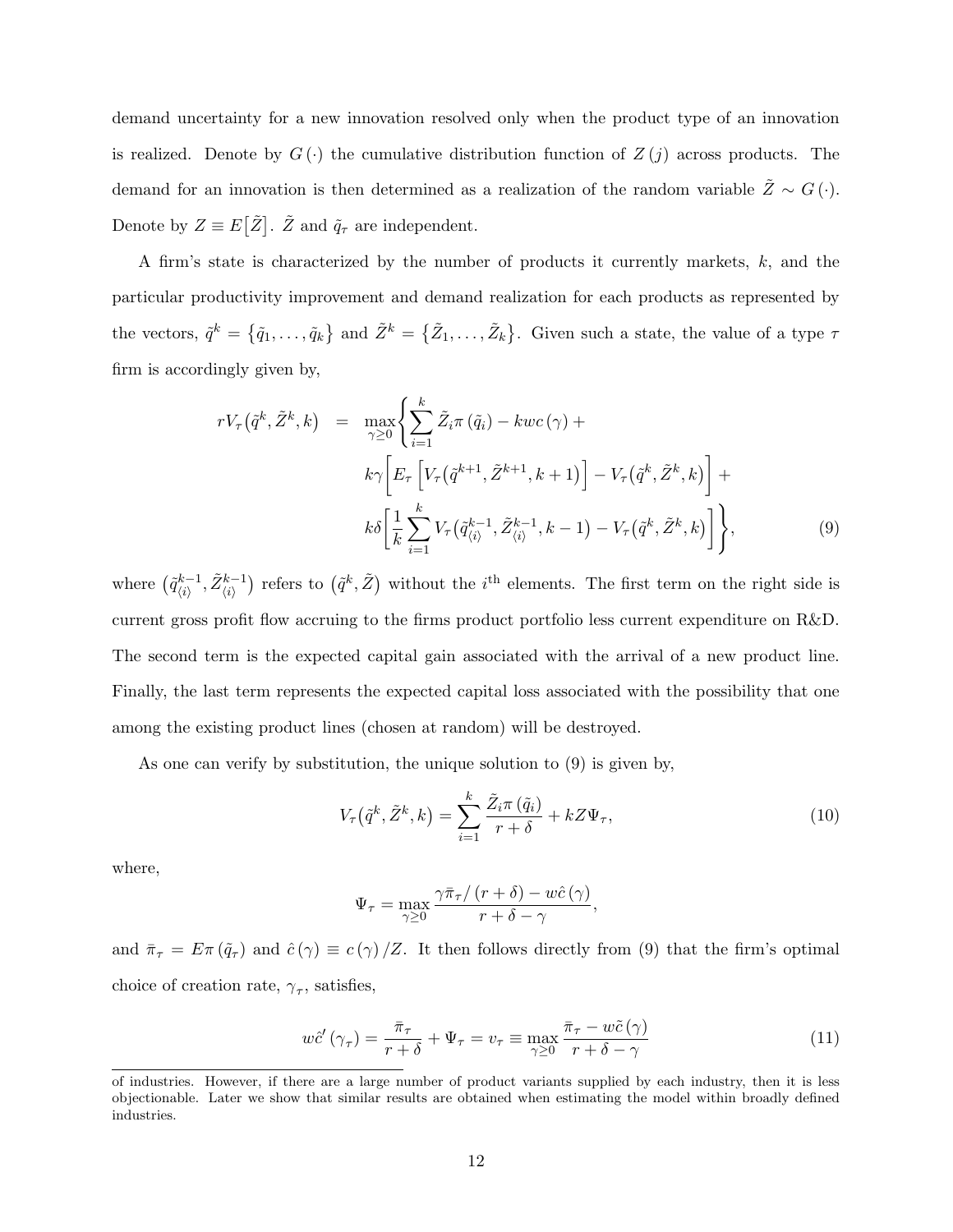where  $\nu_{\tau}$  is the type conditional expected value of an additional product line.

Equation (11) implies that the type contingent creation rate is size independent - a theoretical version of Gibrat's law. Also, the second order condition,  $c''(\gamma) > 0$ , and the fact that the marginal value of a product line is increasing in  $\bar{\pi}_{\tau}$  imply that a firm's creation rate increases with profitability. Therefore, we obtain that  $\gamma_{\tau'} \geq \gamma_{\tau}$  for  $\tau' \geq \tau$ .

### 3.3 Firm Entry and Labor Market Clearing

The entry of a new firm requires innovation. Suppose that there are a constant measure  $m$  of potential entrants. The rate at which any one of them generates a new product is  $\gamma_0$  and the total cost is  $wc(\gamma_0)$  where the cost function is the same as that faced by an incumbent. The firm's type is unknown ex ante but is realized immediately after entry. Since the expected return to innovation is  $E[\nu_{\tau}]$  and the aggregate entry rate is  $\eta = m\gamma_0$ , the entry rate satisfies the following free entry condition

$$
wc'\left(\frac{\eta}{m}\right) = \sum_{\tau} \nu_{\tau} \phi_{\tau} = \sum_{\tau} \max_{\gamma \ge 0} \frac{\bar{\pi}_{\tau} - w\hat{c}(\gamma)}{r + \delta - \gamma} \phi_{\tau}
$$
(12)

where  $\phi_{\tau}$  is the probability of being a type  $\tau$  firm at entry. Of course, the second equality follows from equation (11).

There is a fixed measure of available workers, denoted by L, seeking employment at any positive wage. In equilibrium, these are allocated across production and R&D activities, those performed by both incumbent firms and potential entrants. Since the average number of workers employed by a type  $\tau$  firm for production purposes per product is  $E[\bar{x}_{\tau}] = E[\tilde{Z}_{\tau}(1-\kappa)/w\tilde{q}_{\tau}] = Z(1-\kappa-\bar{\pi}_{\tau})/w$ from equations (7) and (8), the total number demanded for production activity by firms of type  $\tau$  with k products is  $L_{\tau}^{x}(k) = kZ(1 - \kappa - \bar{\pi}_{\tau})/w > 0$ . The number of R&D workers employed by incumbent firms of type  $\tau$  with k products is  $L_{\tau}^{R}(k) = kc(\gamma_{\tau})$ . Because each potential entrant innovates at frequency  $\eta/m$ , the aggregate number of workers engaged by all m in R&D is  $L_E$  =  $mc(\eta/m)$ . Hence, the equilibrium wage satisfies the labor market clearing condition,

$$
L = \sum_{\tau} \sum_{k=1}^{\infty} \left[ L_{\tau}^{x}(k) + L_{\tau}^{R}(k) \right] M_{\tau}(k) + L_{E}
$$
  
= 
$$
\sum_{\tau} \left( \frac{Z}{w} \left( 1 - \kappa - \bar{\pi}_{\tau} \right) + c(\gamma_{\tau}) \right) \sum_{k=1}^{\infty} k M_{\tau}(k) + mc\left(\frac{\eta}{m}\right)
$$
 (13)

where  $M_{\tau}(k)$  represents the mass of firms of type  $\tau$  that supply k products.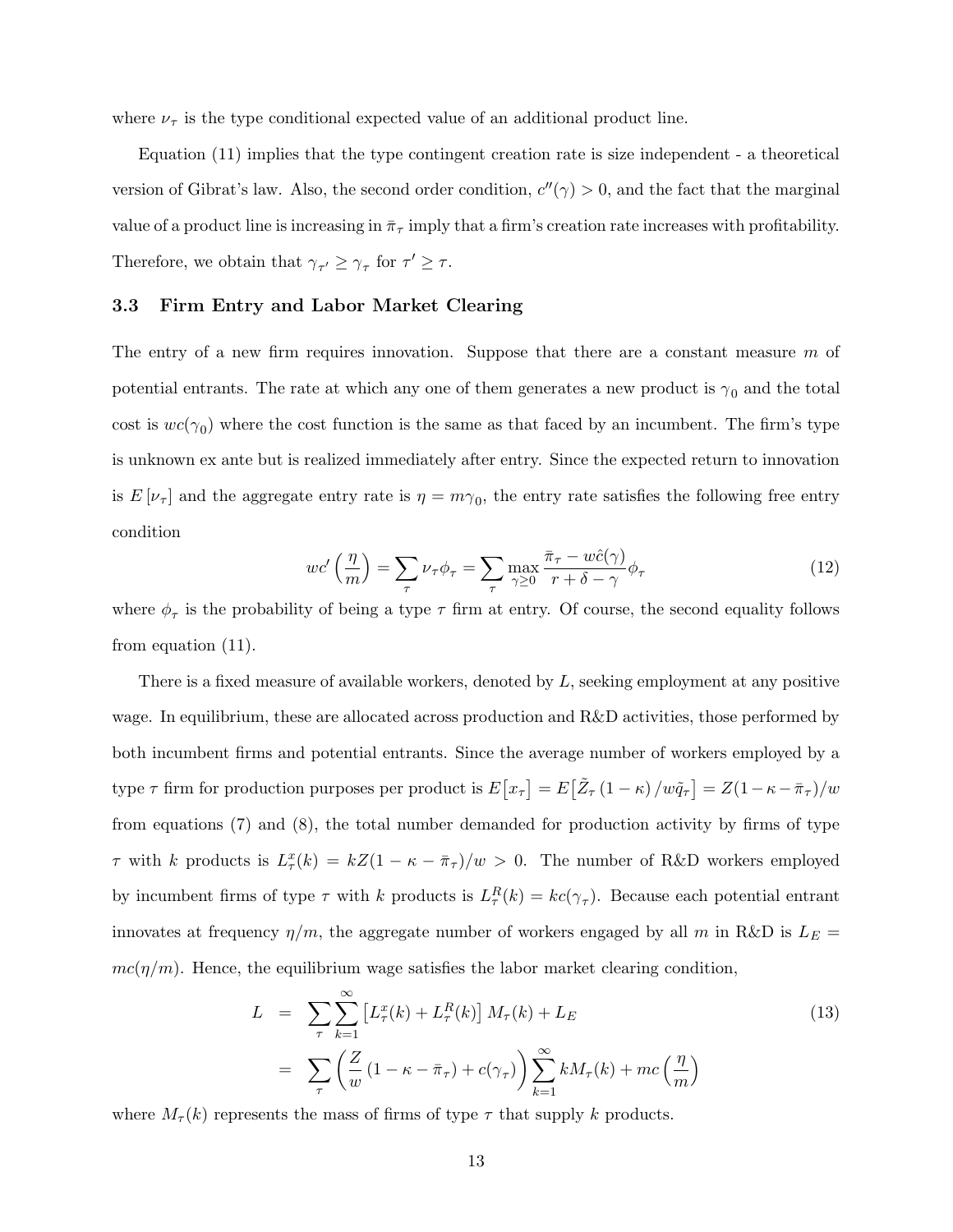#### 3.4 The Steady State Distribution of Firm Size

A type  $\tau$  firm's size is reflected in the number of product lines supplied which evolves as a birthdeath process. As the set of firms with  $k$  products at a point in time must either have had  $k$ products already and neither lost nor gained another, have had  $k-1$  and innovated, or have had  $k + 1$  and lost one to destruction over any sufficiently short time period, the equality of the flows into and out of the set of type  $\tau$  firms with  $k > 1$  products requires

$$
\gamma_\tau(k-1)M_\tau(k-1)+\delta(k+1)M_\tau(k+1)=(\gamma_\tau+\delta)kM_\tau(k)
$$

for every  $\tau$  where  $M_{\tau}(k)$  is the steady state mass of firms of type  $\tau$  that supply k products. Because an incumbent dies when its last product is destroyed by assumption but entrants flow into the set of firms with a single product at rate  $\eta$ ,

$$
\phi_{\tau}\eta + 2\delta M_{\tau}(2) = (\gamma_{\tau} + \delta)M_{\tau}(1)
$$

where  $\phi_{\tau}$  is the fraction of the new entrants of type  $\tau$ . Births must equal deaths in steady state and only firms with one product are subject to death risk. Therefore,  $\phi_{\tau} \eta = \delta M_{\tau}(1)$  and

$$
M_{\tau}(k) = \frac{k-1}{k} \frac{\gamma_{\tau}}{\delta} M_{\tau} (k-1) = \frac{\eta \phi_{\tau}}{\delta k} \left(\frac{\gamma_{\tau}}{\delta}\right)^{k-1}
$$
(14)

by induction.

The size distribution of firms conditional on type can be derived using equation (14). Specifically, the total firm mass of type  $\tau$  is

$$
M_{\tau} = \sum_{k=1}^{\infty} M_{\tau}(k) = \frac{\phi_{\tau} \eta}{\delta} \sum_{k=1}^{\infty} \frac{1}{k} \left(\frac{\gamma_{\tau}}{\delta}\right)^{k-1}
$$
  

$$
= \frac{\eta}{\delta} \ln \left(\frac{\delta}{\delta - \gamma_{\tau}}\right) \frac{\delta \phi_{\tau}}{\gamma_{\tau}}.
$$
 (15)

where convergence requires that the aggregate rate of creative destruction exceed the creation rate of every incumbent type, i.e.,  $\delta > \gamma_{\tau} \ \forall \tau$ . Hence, the fraction of type  $\tau$  firm with k product is

$$
\frac{M_{\tau}(k)}{M_{\tau}} = \frac{\frac{1}{k} \left(\frac{\gamma_{\tau}}{\delta}\right)^k}{\ln\left(\frac{\delta}{\delta - \gamma_{\tau}}\right)}.
$$
\n(16)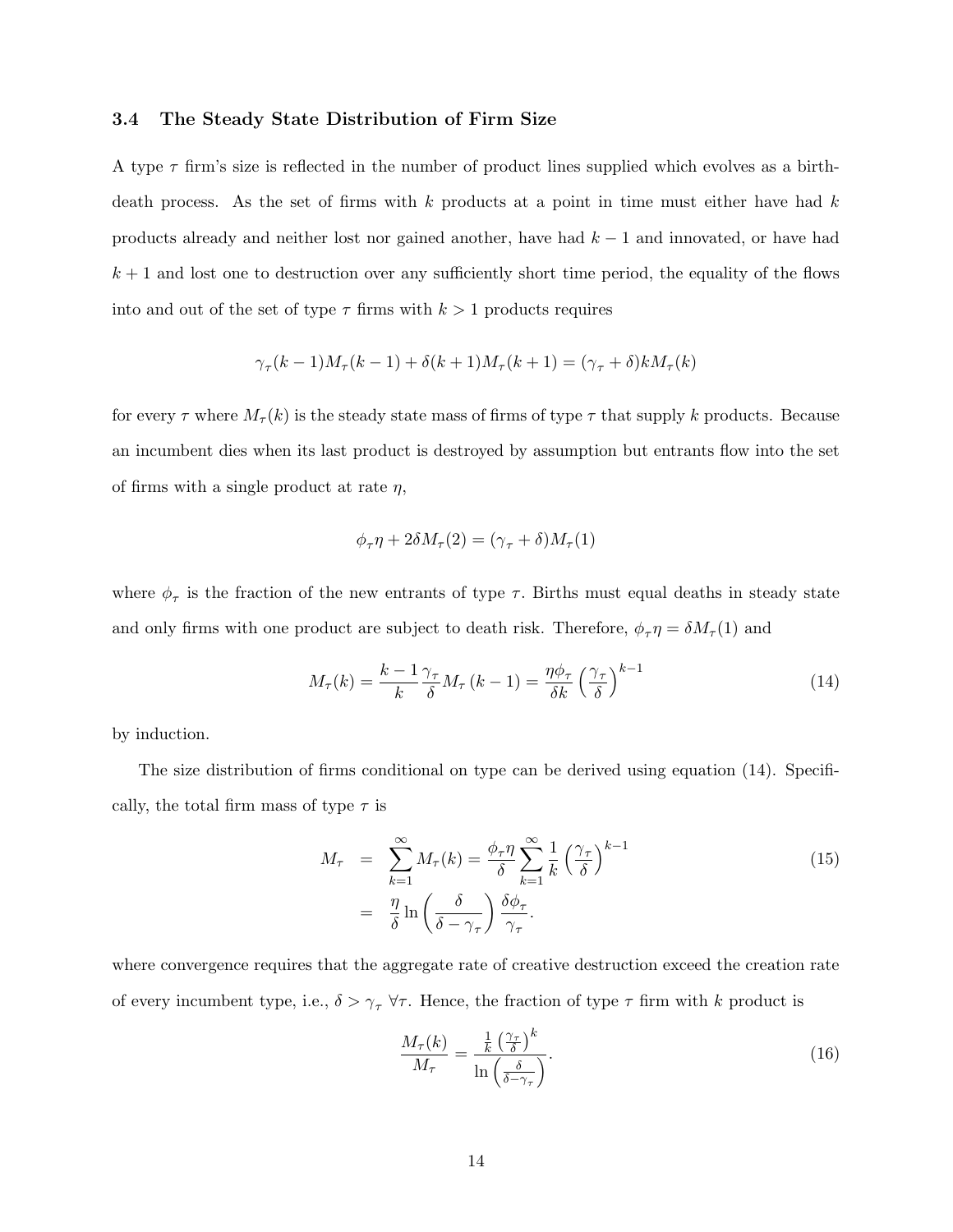Equation (16) is the steady state distribution of  $\tilde{k}_{\tau}$ . This is the logarithmic distribution with parameter  $\gamma_{\tau}/\delta$ .<sup>7</sup> Consistent with the observations on firm size distributions, the one implied by the model is highly skewed to the right.

By equation (16), the mean of the type conditional firm size distribution is,

$$
E\left[\tilde{k}_{\tau}\right] = \sum_{k=1}^{\infty} \frac{k M_{\tau}(k)}{M_{\tau}} = \frac{\frac{\gamma_{\tau}}{\delta - \gamma_{\tau}}}{\ln\left(\frac{\delta}{\delta - \gamma_{\tau}}\right)},\tag{17}
$$

It follows that the total mass of products produced by type  $\tau$  firms,  $K_{\tau}$ , is

$$
K_{\tau} = \sum_{k=1}^{\infty} k M_{\tau}(k) = \frac{\eta \phi_{\tau}}{\delta - \gamma_{\tau}}.
$$
\n(18)

As the product creation rate increases with expected profitability, expected size does also. Formally, because  $(1 + a) \ln(1 + a) > a > 0$  for all positive values of a, the expected number of products is increasing in expected firm profitability,

$$
\frac{\partial E\left[\tilde{k}_{\tau}\right]}{\partial \gamma_{\tau}} = \left(\frac{(1+a_{\tau})\ln(1+a_{\tau}) - a_{\tau}}{(1+a_{\tau})\ln^2(1+a_{\tau})}\right) \frac{1+a_{\tau}}{\delta - \gamma_{\tau}} > 0
$$
\n(19)

where  $a_{\tau} = \frac{\gamma_{\tau}}{\delta - \hat{\gamma}}$  $\frac{\gamma_{\tau}}{\delta-\gamma_{\tau}}.$ 

Although more profitable firms supply more products, total expected employment,  $nZE[\tilde{k}_\tau]$ where  $n = (1 - \kappa - \bar{\pi}_{\tau})/w + \hat{c}(\gamma_{\tau})$ , need not increase with  $\bar{\pi}_{\tau}$  in general and decreases with  $\bar{\pi}_{\tau}$  if innovation is not related to profitability because innovation is labor saving. Hence, the hypothesis that firms with the ability to create greater productivity improvements grow faster is consistent with dispersion in labor productivity and the correlations between value added, labor force size, and labor productivity observed in Danish data reported above.

Finally, the rate of creative-destruction is the sum of the entry rate and the aggregate creation rates of all the incumbents given that the total mass of products is fixed. Because the new product arrival rate of a firm of type  $\tau$  with k products is  $\gamma_{\tau} k$  and the measure of such firms is  $M_{\tau}(k)$ ,

$$
\delta = \eta + \sum_{\tau} \sum_{k=1}^{\infty} \gamma_{\tau} k M_{\tau}(k) = \eta + \sum_{\tau} \gamma_{\tau} K_{\tau}.
$$
 (20)

<sup>7</sup>This result is in Klette and Kortum (2004). We include the derivation here simply for completeness.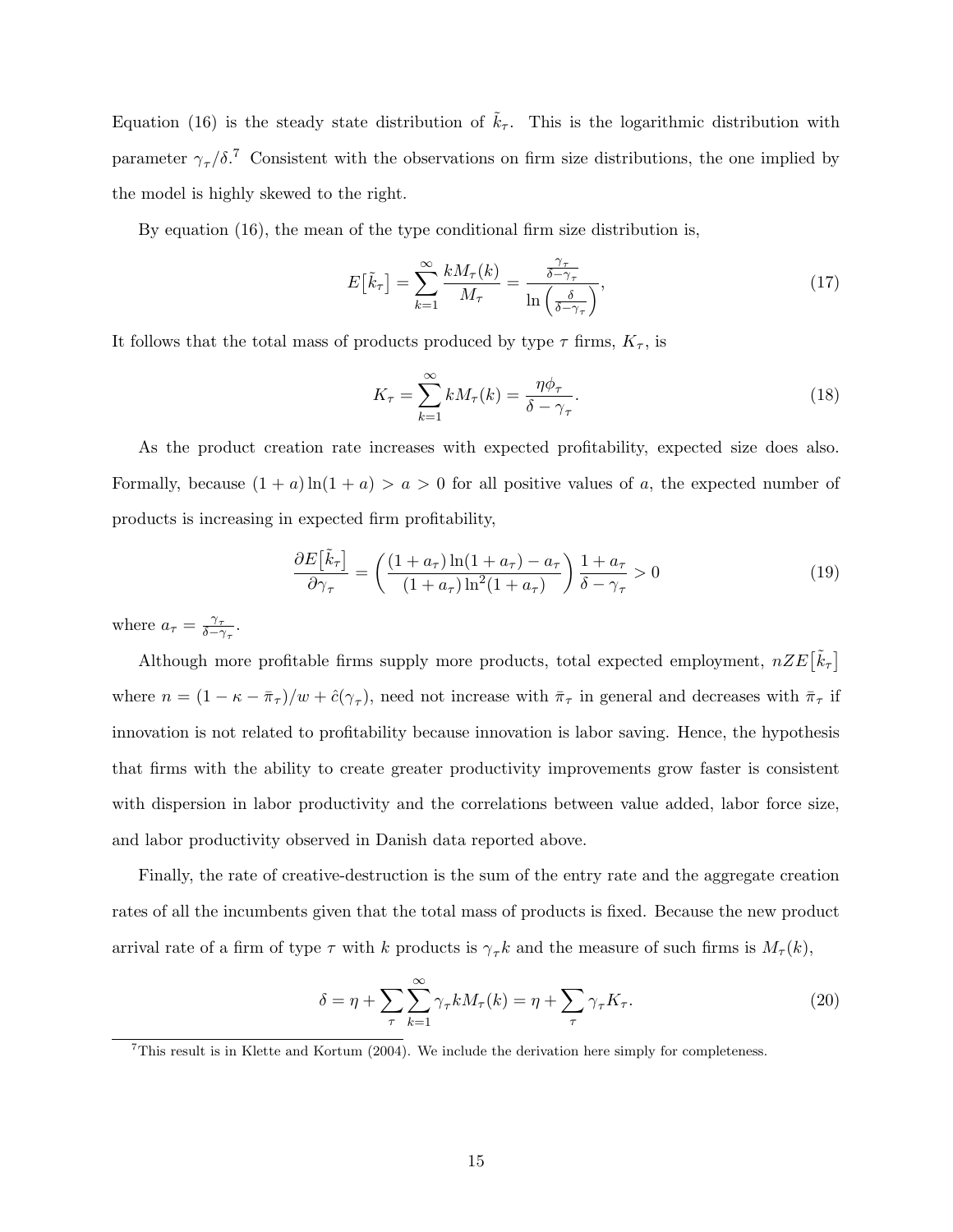#### 3.5 Equilibrium

- **Definition** A *steady state market equilibrium* is a triple composed of a labor market clearing wage w, entry rate  $\eta$ , and creative destruction rate  $\delta$  together with an optimal creation rate  $\gamma_{\tau}$  and a steady state size distribution  $M_{\tau}(k)$  for each type that satisfy equations (11), (12), (13), (14), and (20) provided that  $\gamma_{\tau} < \delta$ , for every  $\tau$  in the support of the entry distribution.
- **Proposition** If the cost of innovation,  $c(\gamma)$ , is strictly convex and  $c'(0) = c(0) = 0$ , then a steady state market equilibrium with positive entry exists. In the case of a single firm type, there is only one.

**Proof.** See Lentz and Mortensen  $(2005)^8$ 

### 4 Estimation

If the ability to create more higher quality products is a permanent firm characteristic, then differences in firm profitability are associated with differences in the product creation rates chosen by firms. Specifically, more profitable firms grow faster, are more likely to survive in the future, and supply a larger number of products on average. Hence, a positive cross firm correlation between current gross profit per product and sales volume should exist. Furthermore, worker reallocation from slow growing firms to more profitable fast growing firms will be an important sources of aggregate productivity growth because faster growing firms create more improved products.

In this section, we demonstrate that firm specific differences in profitability are required to explain Danish interfirm relationships between value added, employment, and wages paid. In the process of fitting the model to the data, we also obtain estimates of the investment cost of innovation function that all firms face as well as the sampling distribution of firm productivity at entry.

#### 4.1 Danish Firm Data

If more profitable firms grow faster in the sense that  $\gamma'(\pi) > 0$ , then (19) implies that fast growing firms also supply more products and sell more on average. However, because production employment per product decreases with productivity, total expected employment, equal to

<sup>&</sup>lt;sup>8</sup>Although the cost of entry is linear in the paper cited while the cost is convex here, the principal argument holds in this case as well.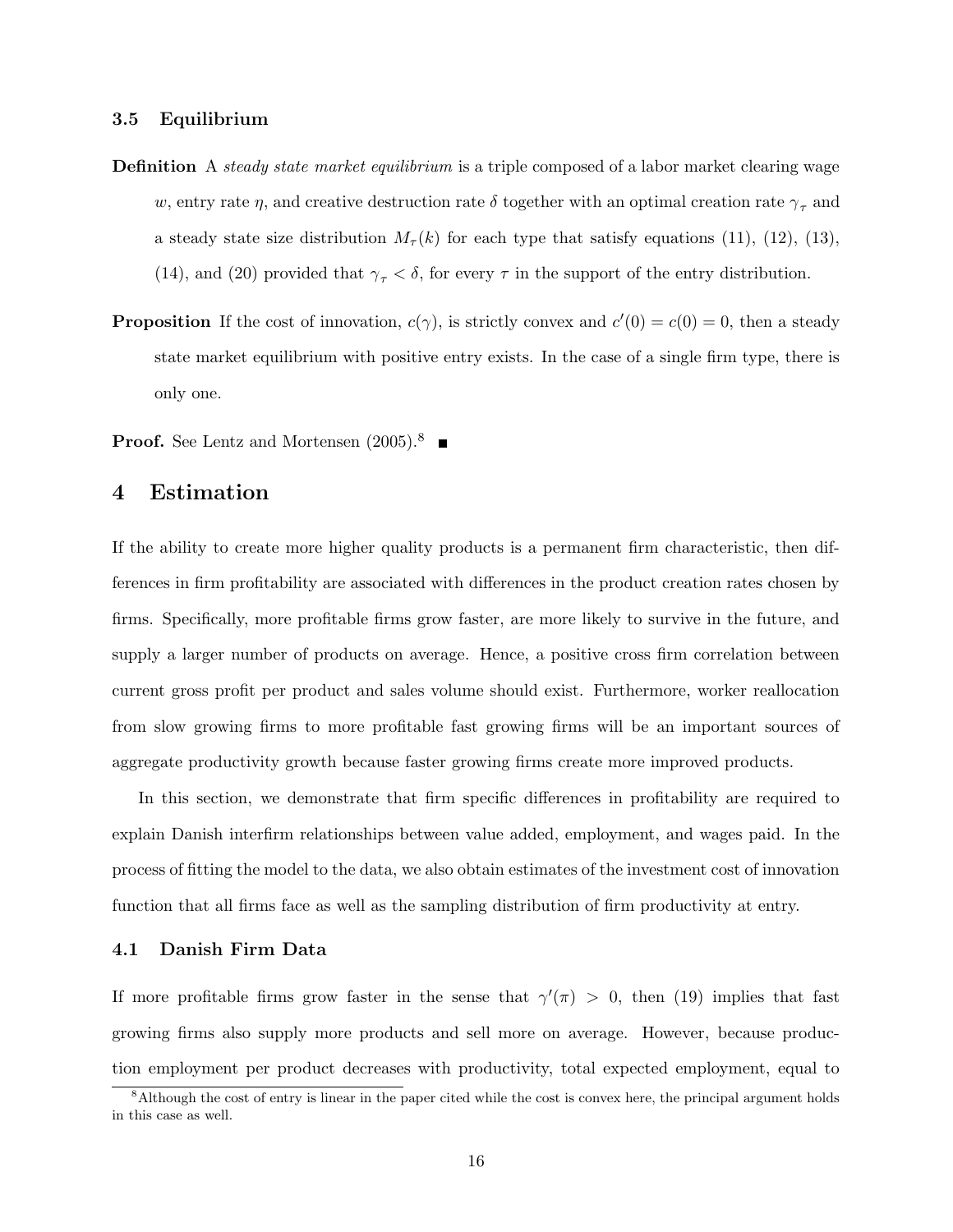$[(1 - \pi)/w + c(\gamma(\pi))] E[k]$ , need not increase with  $\pi$  in general and decreases with  $\pi$  when growth is independent of a firm's past product productivity improvement realizations. These implications of the theory can be tested directly.

The model is estimated on an unbalanced panel of 4,872 firms drawn from the Danish firm panel described in Section 2. The panel is constructed by selecting all existing firms in 1992 and following them through time, while all firms that enter the sample in the subsequent years are excluded. In the estimation, the observed 1992 cross-section will be interpreted to reflect steady state whereas the following years generally do not reflect steady state since survival probabilities vary across firm types. Specifically, due to selection the observed cross-sections from 1993 to 1997 will have an increasing over-representation of high creation rate firm types relative to steady state. The ability to observe the gradual exit of the 1992 cross-section will be a useful source of identification. Entry in the original data set suffers from selection bias and while one can attempt to correct for the bias, we have made the choice to leave out entry altogether since it is not necessary for identification.

Table 2 presents a set of distribution moments with standard deviations in parenthesis. The standard deviations are obtained through bootstrapping. Unless otherwise stated, amounts are in 1,000 real 1992 Danish Kroner where the Statistics Denmark consumer price index was used to deflate nominal amounts. It is seen that the size distributions are characterized by significant skew. The value added per worker distribution displays some skew and significant dispersion. All distributions display a right shift from 1992 to 1997. The distribution moments also include the positive correlation between firm productivity and output size and the slightly negative correlation between firm productivity and labor force size.

Table 3 contains the dynamic moments used in the estimation.<sup>9</sup> The moments relating to firm growth rates  $(\Delta Y/Y)$  include firm death, so specifically an exiting firm will contribute to the statistic with a −1 observation. There is a negative correlation between firm size and firm growth. Should one exclude firm deaths from the growth statistic, one will obtain a more negative correlation between firm size and growth due to the negative correlation between firm size and the firm exit hazard rate. Since the model also exhibits a negative correlation between the exit rate

 $9$ Violating consistency, the dynamic moments in the 1992 column reflect changes between 1992 and 1993 whereas the 1997 column reflects changes between 1996 and 1997.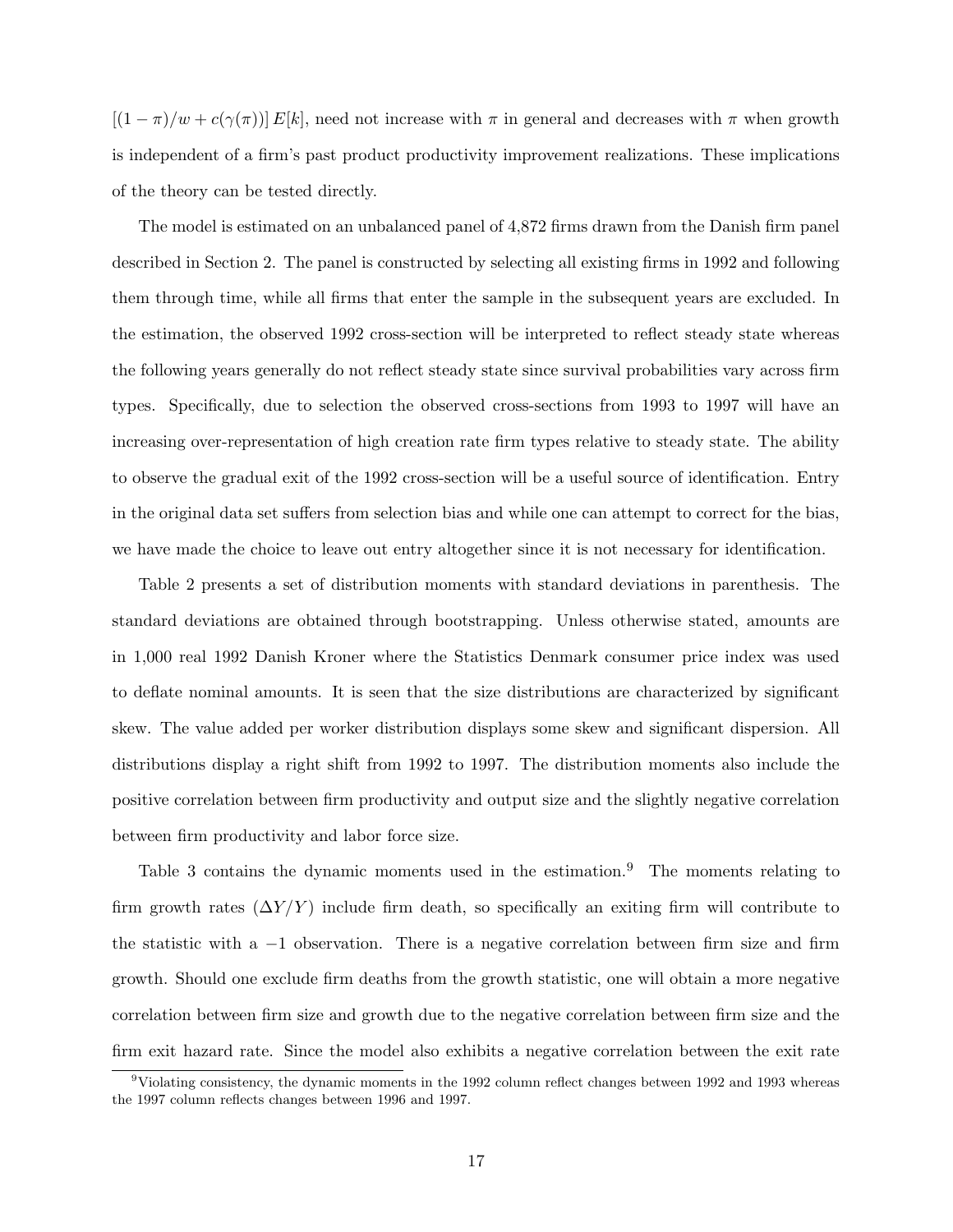|        | 1992                     | 1997                      |                                      | 1992              | 1997              |
|--------|--------------------------|---------------------------|--------------------------------------|-------------------|-------------------|
| E[Y]   | 26, 277.26<br>(747.00)   | 31,860.85<br>(1, 031.25)  | $E\left[\frac{Y}{N^*}\right]$        | 384.40<br>(2.91)  | 432.12<br>(5.10)  |
| Med[Y] | 13, 471.00<br>(211.35)   | 16, 432.10<br>(329.77)    | $Med\left[\frac{Y}{N^*}\right]$      | 347.08<br>(1.83)  | 377.09<br>(2.14)  |
| Std[Y] | 52,798.52<br>(5,663.63)  | 64, 129.07<br>(7, 742.51) | $Std\left[\frac{Y}{N^*}\right]$      | 205.09<br>(19.63) | 305.35<br>(42.50) |
| E[W]   | 13, 294.48<br>(457.47)   | 15,705.09<br>(609.60)     | $Cor\left[ Y,W\right]$               | 0.85<br>(0.04)    | 0.86<br>(0.04)    |
| Med[W] | 7,229.70<br>(92.75)      | 8,670.28<br>(154.90)      | $Cor\left[\frac{Y}{N^*},Y\right]$    | 0.20<br>(0.04)    | 0.14<br>(0.04)    |
| Std[W] | 30,616.94<br>(6, 751.09) | 35,560.60<br>(8, 138.66)  | $Cor\left[\frac{Y}{N^*}, N^*\right]$ | $-0.02$<br>(0.01) | $-0.03$<br>(0.01) |

Table 2: Distribution Moments (std dev in parenthesis)

and size, the same will be true in the model simulations. Firm productivity exhibits persistence and mean reversion.

In addition to the moments in Table 2 and 3, the model will also be asked to explain a standard empirical labor productivity growth decomposition. We use the preferred formulation in Foster, Haltiwanger, and Krizan (2001) which is taken from Baily, Bartelsman, and Haltiwanger (1996). The decomposition takes the form,

$$
\Delta P_t = \sum_{e \in C} s_{et-1} \Delta p_{et} + \sum_{e \in C} (p_{et-1} - P_{t-1}) \Delta s_{et} + \sum_{e \in C} \Delta p_{et} \Delta s_{et} + \sum_{e \in N} (p_{et} - P_{t-1}) s_{et} - \sum_{e \in X} (p_{et-1} - P_{t-1}) s_{et-1},
$$
\n(21)

where  $P_t = \sum_e s_{et} p_{et}$ ,  $p_{et} = Y_{et}/N_{et}$ , and  $s_{et} = N_{et}/N_t$ . Thus, (21) will be used to decompose time differences in value added per worker into 5 components in the order stated on the right hand side; within, between, a cross component, and entry and exit. The within component is interpreted as growth in the productivity measure due to productivity improvements by incumbents, the between component is designed to capture productivity growth from reallocation of labor from less to more productive firms. The cross component captures a covariance between input shares and productivity growth and the last two terms capture the growth contribution of entrants and exits. The decomposition shares in the data are shown in Table 4. As mentioned, the sample in this paper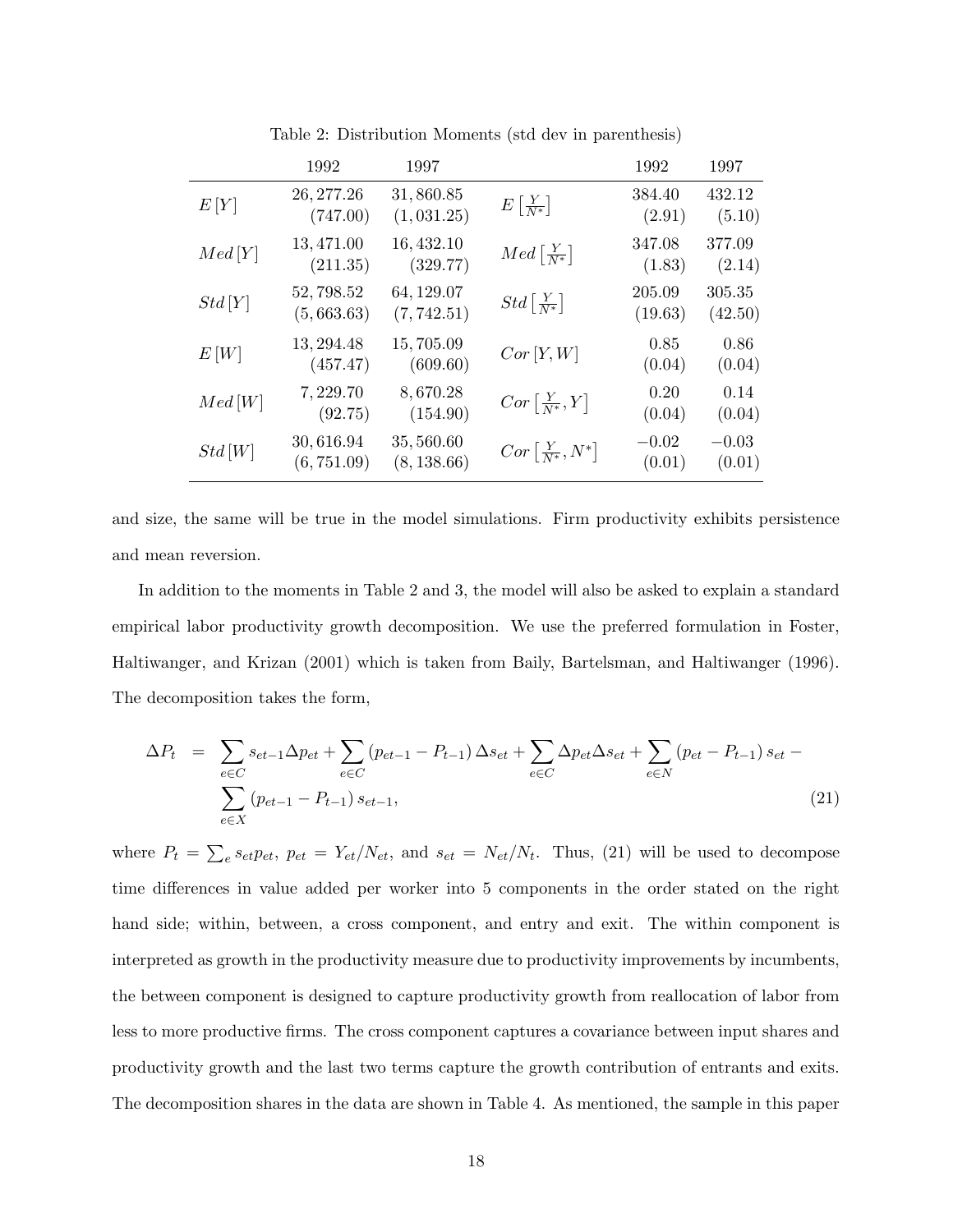|                                                          | 1992                | 1997                  |
|----------------------------------------------------------|---------------------|-----------------------|
| Survivors                                                | 4,872.000           | 3,628.000<br>(32.130) |
| $Cor\left[\frac{Y}{N^*}, \frac{Y_{+1}}{N^*_{+1}}\right]$ | 0.476<br>(0.088)    | 0.550<br>(0.091)      |
| $Cor\left[\frac{Y}{N^*},\Delta\frac{Y}{N^*}\right]$      | $-0.227$<br>(0.103) | $-0.193$<br>(0.057)   |
| $Cor\left[\frac{Y}{N^*}, \frac{\Delta Y}{V}\right]$      | $-0.120$<br>(0.016) |                       |
| $Cor\left[\frac{Y}{N^*}, \frac{\Delta N^*}{N^*}\right]$  | 0.119<br>(0.032)    |                       |
| $E[\frac{\Delta Y}{V}]$                                  | $-0.029$<br>(0.008) |                       |
| $Std\left[\frac{\Delta Y}{V}\right]$                     | 0.550<br>(0.067)    |                       |
| $Cor\left[\frac{\Delta Y}{V},Y\right]$                   | $-0.061$<br>(0.012) |                       |

Table 3: Dynamic Moments (std dev in parenthesis)

does not include entry, so there is no entry share in the decomposition and the decomposition shares in Table 4. Consequently, the decomposition cannot be directly related to the results in Foster, Haltiwanger, and Krizan (2001), although a full decomposition is performed on the estimated model in section 4.4.2.

The decomposition provides additional information on dynamics in the data and is therefore valuable for identification purposes. But it is also a useful method of directly relating the model to the empirical growth decomposition literature.

#### 4.2 Model Estimator

An observation in the panel is given by  $\psi_{it} = \{Y_{it}, W_{it}, N_{it}^*\}$ , where  $Y_{it}$  is real value added,  $W_{it}$  the real wage sum, and  $N_{it}^*$  quality adjusted labor force size of firm i in year t. Let  $\psi_i$  be defined by,  $\psi_i = \{ \psi_{i1,...,}\psi_{iT} \}$  and finally,  $\psi = \{ \psi_1, ..., \psi_I \}$ .

Simulated minimum distance estimators, as described in for example Gourieroux, Monfort, and Renault (1993), Hall and Rust (2003), and Alvarez, Browning, and Ejrnæs (2001), are computed as follows: First, define a vector of auxiliary data parameters,  $\Gamma(\psi)$ . The vector consists of all the items in Tables 2 and 3 except the number of survivors in 1992 and three of the moments in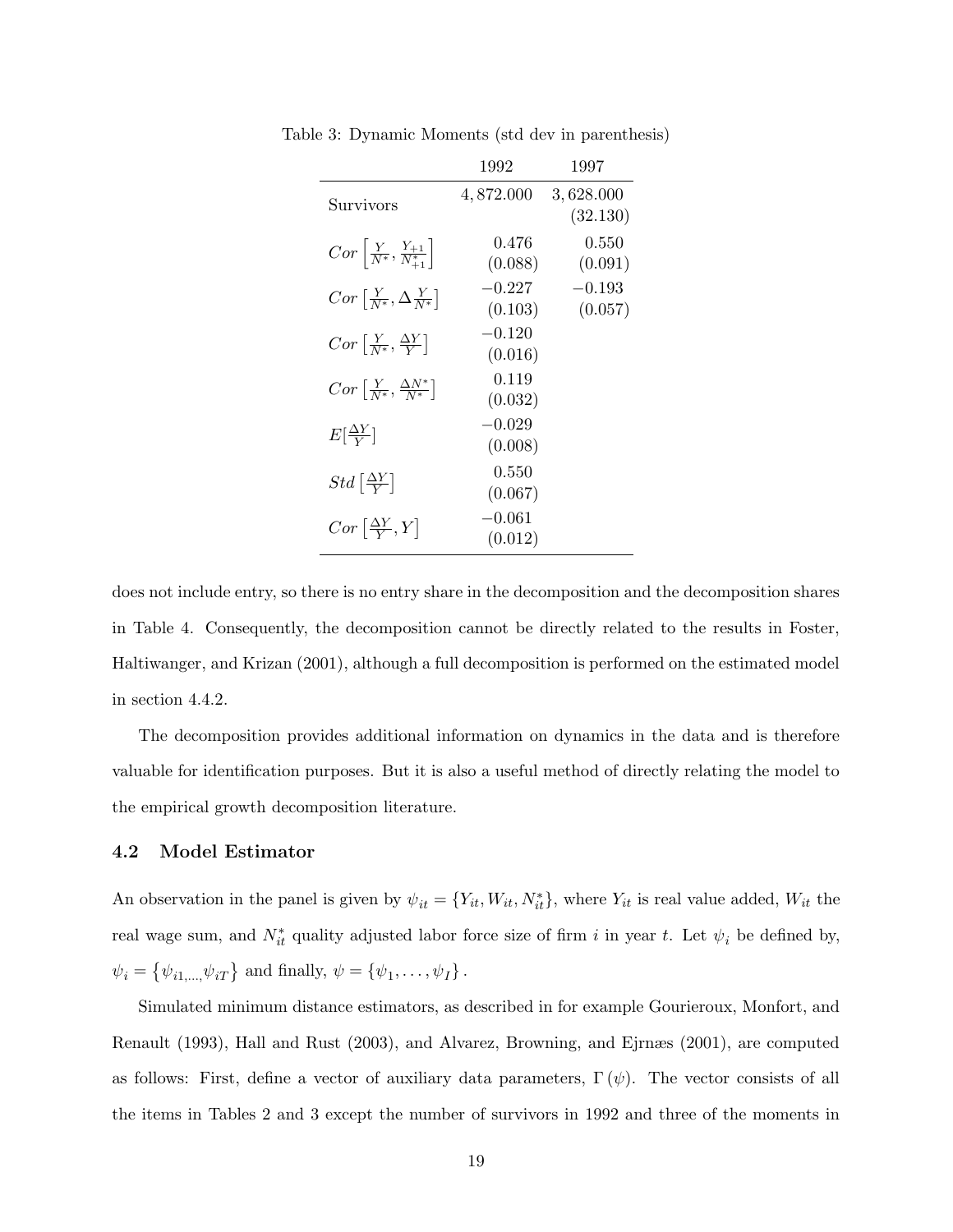|                | Growth Shares     |
|----------------|-------------------|
| Within         | 1.015<br>(0.146)  |
| <b>Between</b> | 0.453<br>(0.112)  |
| Cross          | -0.551<br>(0.196) |
| Exit           | 0.084<br>(0.066)  |

Table 4: Y/N 1992 to 1997 Growth Decomposition. Std Dev in parentheses.

table 4. Thus,  $\Gamma(\psi)$  has length 37. Second,  $\psi^s(\omega)$  is simulated from the model for a given set of model parameters  $\omega$ . The model simulation is initialized by assuming that the economy is in steady state in the first year and consequently that firm observations are distributed according to the  $\omega$ -implied steady state distribution. Alternatively, one can initialize the simulation according to the observed data in the first year,  $\{\psi_{11}, \dots, \psi_{1I}\}$ . The assumption that the economy is initially in steady state provides additional identification in that  $\{\psi_{11}, \dots, \psi_{1I}\}$  can be compared to the model-implied steady state distribution  $\{\psi_{11}^s(\omega), \ldots, \psi_{1I}^s(\omega)\}\$ . Initializing by the observed state in the first period has the additional problem that initialization is on each firm's number of products which is not directly observed but must be inferred.

The simulated auxiliary parameters are then given by,

$$
\Gamma^{s}(\omega) = \frac{1}{S} \sum_{s=1}^{S} \Gamma(\psi^{s}(\omega)),
$$

where  $S$  is the number of simulation repetitions. The estimator is then the choice of parameters that minimizes the weighted distance between the data and simulated auxiliary parameters,

$$
\hat{\omega} = \arg\min_{\omega \in \Omega} \left( \Gamma^s \left( \omega \right) - \Gamma \left( \psi \right) \right)' A^{-1} \left( \Gamma^s \left( \omega \right) - \Gamma \left( \psi \right) \right),\tag{22}
$$

where A is some positive definite matrix. If A is the identity matrix,  $\hat{\omega}$  is the equally weighted minimum distance estimator (EWMD). If A is the covariance matrix of the data moments  $\Gamma(\psi)$ ,  $\hat{\omega}$  is the optimal minimum distance estimator (OMD). The OMD estimator is asymptotically more efficient than the EWMD estimator. However, Altonji and Segal (1996) show that the estimate of A as the second moment matrix of  $\Gamma(\cdot)$  may suffer from serious small sample bias. Horowitz (1998)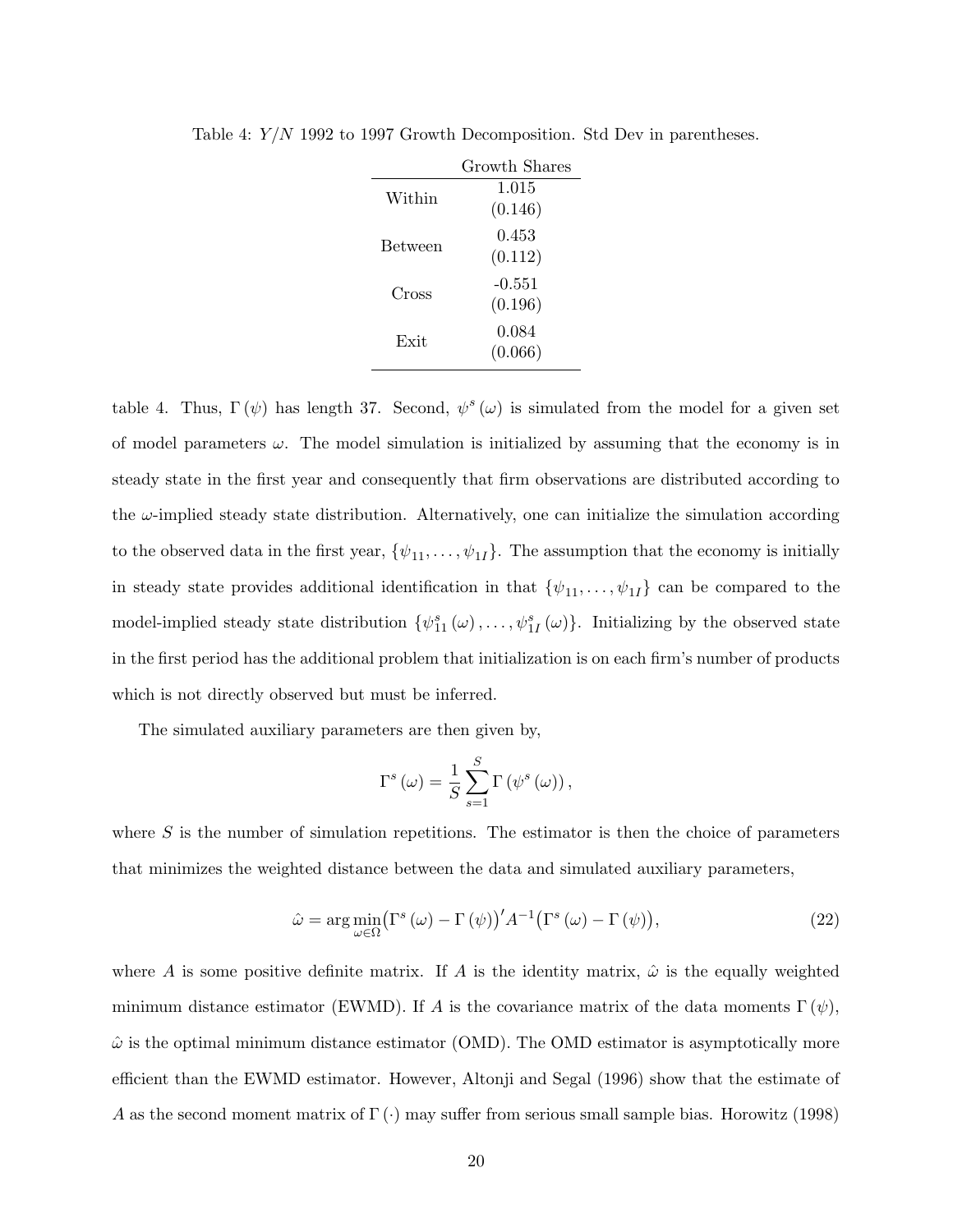suggests a bootstrap estimator of A. The estimation in this paper adopts Horowitz's bootstrap estimator of the covariance matrix A.

In addition to the  $\hat{\omega}$  estimator, the analysis also presents a bootstrap estimator as in Horowitz (1998). In each bootstrap repetition, a new set of data auxiliary parameters  $\Gamma(\psi^b)$  is produced, where  $\psi^b$  is the bootstrap data in the  $b^{\text{th}}$  bootstrap repetition.  $\psi^b$  is found by randomly selecting observations  $\psi_i$  from the original data with replacement. Thus, the sampling is random across firms but is done by block over the time dimension (if a particular firm  $i$  is selected, the entire time series for this firm is included in the sample). For the  $b<sup>th</sup>$  repetition, an estimator  $\omega^b$ , is found by minimizing the weighted distance between the re-centered bootstrap data auxiliary parameters  $\left[\Gamma(\psi^b)-\Gamma(\psi)\right]$  and the re-centered simulated auxiliary parameters  $\left[\Gamma^s(\omega^b)-\Gamma^s(\hat{\omega})\right],$ 

$$
\omega^{b} = \arg \min_{\omega \in \Omega} \Big( \left[ \Gamma^{s}(\omega) - \Gamma^{s}(\hat{\omega}) \right] - \left[ \Gamma(\psi^{b}) - \Gamma(\psi) \right] \Big) \Big/ A^{-1} \Big( \left[ \Gamma^{s}(\omega) - \Gamma^{s}(\hat{\omega}) \right] - \left[ \Gamma(\psi^{b}) - \Gamma(\psi) \right] \Big).
$$

In each bootstrap repetition, a different seed is used to generate random numbers for the determination of  $\Gamma^s(\omega)$ . Hence, the bootstrap estimator of  $V(\hat{\omega})$  captures both data variation and variation from the model simulation.

The bootstrap estimator of the structural parameters is then the simple average of all the  $\omega^b$ estimators,

$$
\hat{\omega}^{bs} = \frac{1}{B} \sum_{b=1}^{B} \omega^b,\tag{23}
$$

where B is the total number of bootstrap repetitions. In the estimation below,  $B = 500$  and  $S = 600.$ 

#### 4.3 Model Simulation

The model simulation produces time paths for value added  $(Y)$ , the wage sum  $(W)$ , and labor force size  $(N)$  for a given number of firms. The firm type distribution is estimated non-parametrically as a 3-point discrete type distribution  $\phi_{\tau}$ . The type conditional productivity realization distributions are assumed to be three parameter Weibull distributions that share a common shape parameter  $\theta^{q_\tau}_\beta$  $\frac{q_{\tau}}{\beta}$  and a point of origin as a common fraction between 1 and the mean of the distribution. Thus, the three productivity realization distributions are estimated with 5 parameters. The demand realization distribution  $G(\cdot)$  is assumed to be a three parameter Weibull where  $\theta_{\gamma}^Z$  is the origin,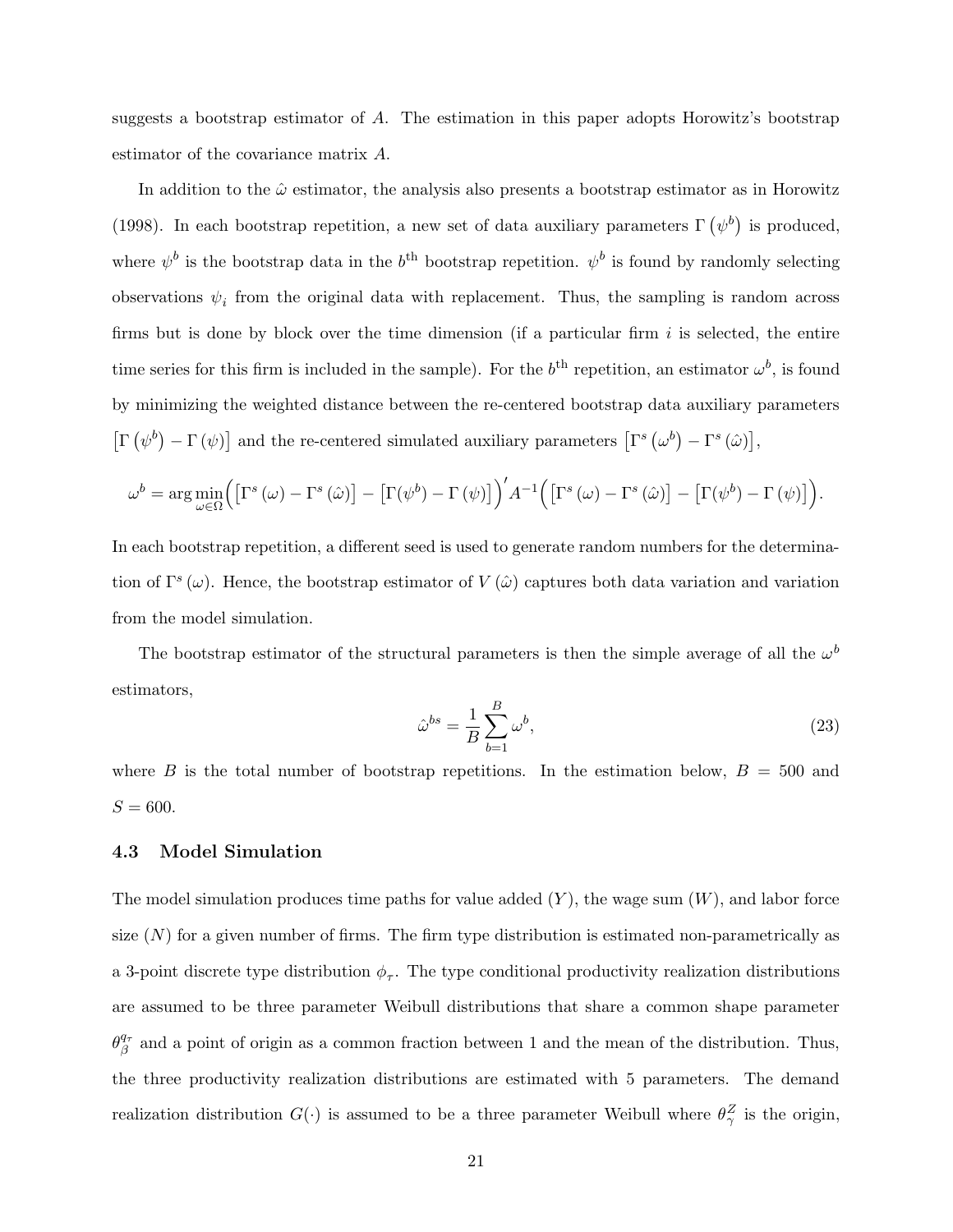$\theta_{\beta}^{Z}$  is the shape parameter, and  $\theta_{\eta}^{Z}$  is the scale parameter. The cost function is parameterized by  $c(\gamma) = c_0 \gamma^{(1+c_1)}$ .

A type  $\tau$  firm with k products characterized by  $\tilde{q}^k$  and  $\tilde{Z}^k$  has value added,

$$
Y_{\tau}(\tilde{q}^k, \tilde{Z}^k) = \sum_{i=1}^k \tilde{Z}_i,
$$
\n(24)

and a wage bill of,

$$
W_{\tau}\left(\tilde{q}^{k}, \tilde{Z}^{k}\right) = \sum_{i=1}^{k} \tilde{Z}_{i} \left(1 - \kappa - \pi\left(\tilde{q}_{i}\right)\right) + wkc\left(\gamma_{\tau}\right). \tag{25}
$$

Equations (24) and (25) provide the foundation for the model simulation. The simulation is initialized by the assumption of steady state. The steady state firm type distribution is given by,

$$
\phi^{ss}_{\tau} = \frac{\eta \phi_{\tau} \ln\left(\frac{\delta}{\delta - \gamma_{\tau}}\right)}{M \gamma_{\tau}},
$$

where M is the total steady state mass of firms. Thus, a firm's type is drawn according to  $\phi^{ss}$ . The firm's 1992 product line size is then determined according to the type conditional steady state distribution of  $k_{\tau}$  as stated in (16),

$$
\Pr\left(\tilde{k}_{\tau}=k_{1}\right)=\frac{M_{\tau}(k)}{M_{\tau}}=\frac{\frac{1}{k_{1}}\left(\frac{\gamma_{\tau}}{\delta}\right)^{k_{1}}}{\ln\left(\frac{\delta}{\delta-\gamma_{\tau}}\right)}.\tag{26}
$$

With a given initial product size, simulation of the subsequent time path requires knowledge of the transition probability function  $Pr(\tilde{k}_{\tau,2} = k|k_1)$ . Denote by  $p_{\tau,k}(t)$  the probability of a type  $\tau$  firm having product size k at time t. As shown in Klette and Kortum (2004),  $p_{\tau,k}(t)$  evolves according to the ordinary differential equation system,

$$
\dot{p}_{\tau,k}(t) = (k-1)\gamma_{\tau}p_{\tau,k-1}(t) + (k+1)\delta p_{\tau,k+1}(t) - (\delta + \gamma_{\tau})p_{\tau,k}(t), \ \forall k \ge 1
$$
  
\n
$$
\dot{p}_{\tau,0}(t) = \delta p_{\tau,1}(t).
$$
\n(27)

Hence, with the initial condition,

$$
p_{\tau,k}(0) = \begin{cases} 1 \text{ if } k = k_1 \\ 0 \text{ otherwise.} \end{cases}
$$
 (28)

one can determine  $Pr(\tilde{k}_{\tau,2} = k|k_1)$  by solving the differential equation system in (27) for  $p_{\tau,k}(1)$ . Solving for  $p_{\tau,k}(1)$  involves setting an upper reflective barrier to bound the differential equation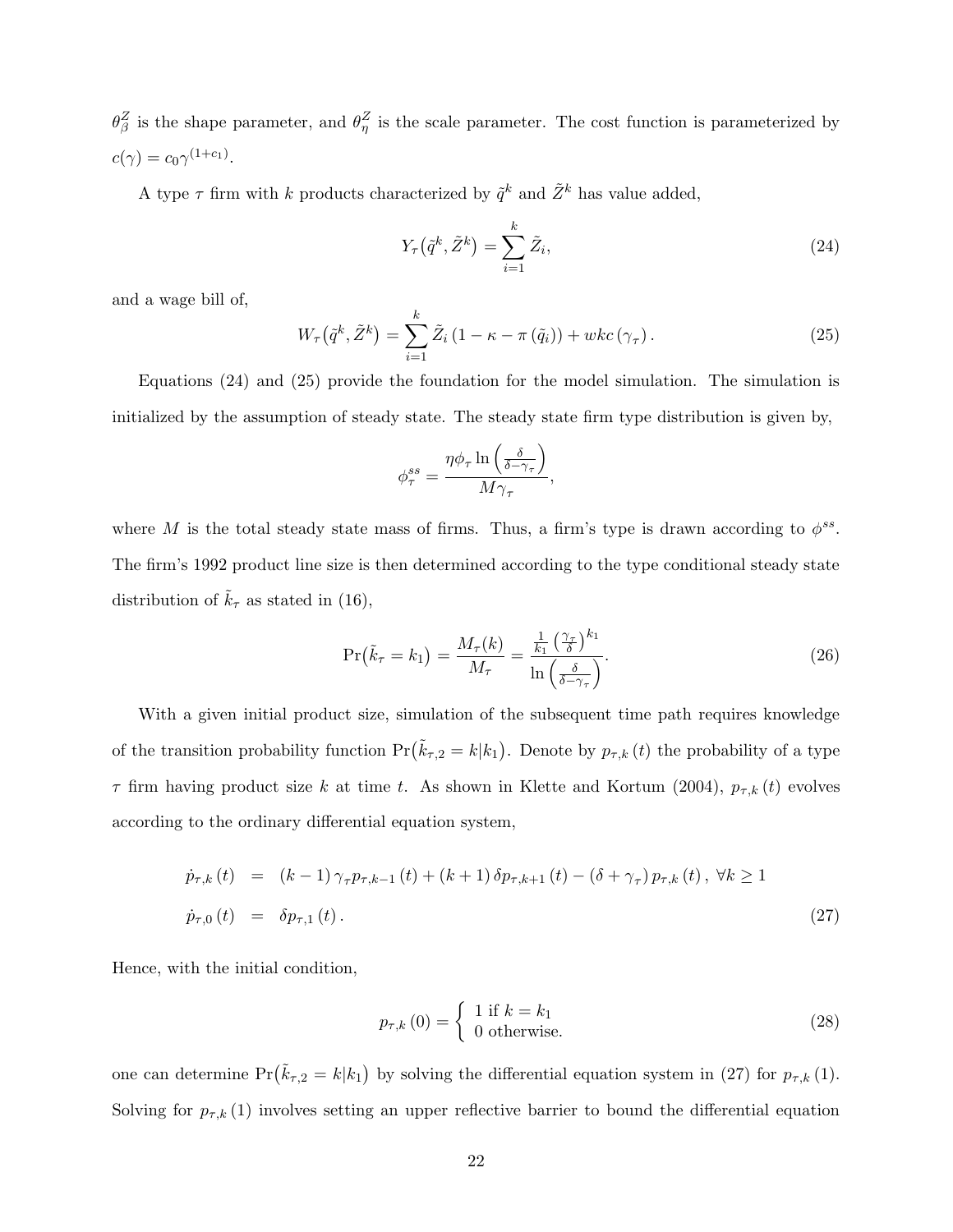system. It has been set sufficiently high so as to avoid biasing the transition probabilities. Based on the transition probabilities  $Pr(\tilde{k}_{\tau,t+1} = k|k_t)$  one can then iteratively simulate product size paths for each firm. The procedure correctly captures the evolution of  $k_t$  but it does not identify the exact evolution of  $(\Pi^{k_t}, Z^{k_t})$ . The evolution of  $(\Pi^{k_t}, Z^{k_t})$  is assumed to follow the net change in products.<sup>10</sup>

The estimation allows for measurement error in both value added and the wage bill. The measurement error is introduced as a simple log-additive process,

$$
\ln \hat{Y}_{\tau}(\tilde{q}^k, \tilde{Z}^k) = \ln Y_{\tau}(\tilde{q}^k, \tilde{Z}^k) + \xi_Y
$$
  

$$
\ln \hat{W}_{\tau}(\tilde{q}^k, \tilde{Z}^k) = \ln W_{\tau}(\tilde{q}^k, \tilde{Z}^k) + \xi_W,
$$

where  $\xi_Y \sim N(0, \sigma_Y^2)$  and  $\xi_W \sim N(0, \sigma_W^2)$ . The estimation is performed on the quality adjusted labor force size. Consequently, the wage bill measurement error is assumed to carry through to the labor force size,  $\hat{N}_{\tau}(\tilde{q}^k, \tilde{Z}^k) = \hat{W}_{\tau}(\tilde{q}^k, \tilde{Z}^k) / w$  since by construction,  $N_i^* w = W_i$  for all firms in the data.

To account for non-stationarity, the simulation allows for an exogenous growth factor in both value added and the wage bill, denoted as  $\hat{g}$ . Since the equilibrium ratio  $Z/w$  is stationary given a fixed labor force size from the labor market clearing condition, equation (13), it is independent of the endogenous productivity improvement in the intermediate goods. Finally, the interest rate will be set at  $r = .05$ . The wage w is immediately identified as the average worker wage in the sample  $w = 190.24$ . Excluding w, the estimation identifies 17 parameters.

#### 4.4 Estimation Results

The model parameter estimates are given in table 5.<sup>11</sup>

<sup>&</sup>lt;sup>10</sup>Suppose firm *i* is simulated to lose one product in a given year. In this case,  $(\Pi^{ki}t, Z^{ki}t)$  is updated by randomly eliminating one element from it. This assumes that the net loss of one product took place by the gross destruction of one product and zero gross creation. This is the most likely event by which the firm loses one product. However, the net loss could also come about by the gross destruction of two products and gross creation of one product during the year. In this case,  $(\Pi^{ki}$ ,  $Z^{ki}$  should be updated by randomly eliminating two elements and adding one. There are in principle an infinite number of ways that the firm can loose one product over the year. The estimation consequently over-estimates the persistency of  $(\Pi^{k_{it}}, Z^{k_{it}})$ . The bias will go to zero as the period length is reduced, though.

<sup>&</sup>lt;sup>11</sup>Note that the estimate for  $\theta_{\gamma}^{\dot{q}_{\tau}}$ , the origin of the type conditional quality realization Weibull distribution, is estimated using a single parameter. The estimate is constrained across the types as the fraction of the distance between 1 and the average quality realization.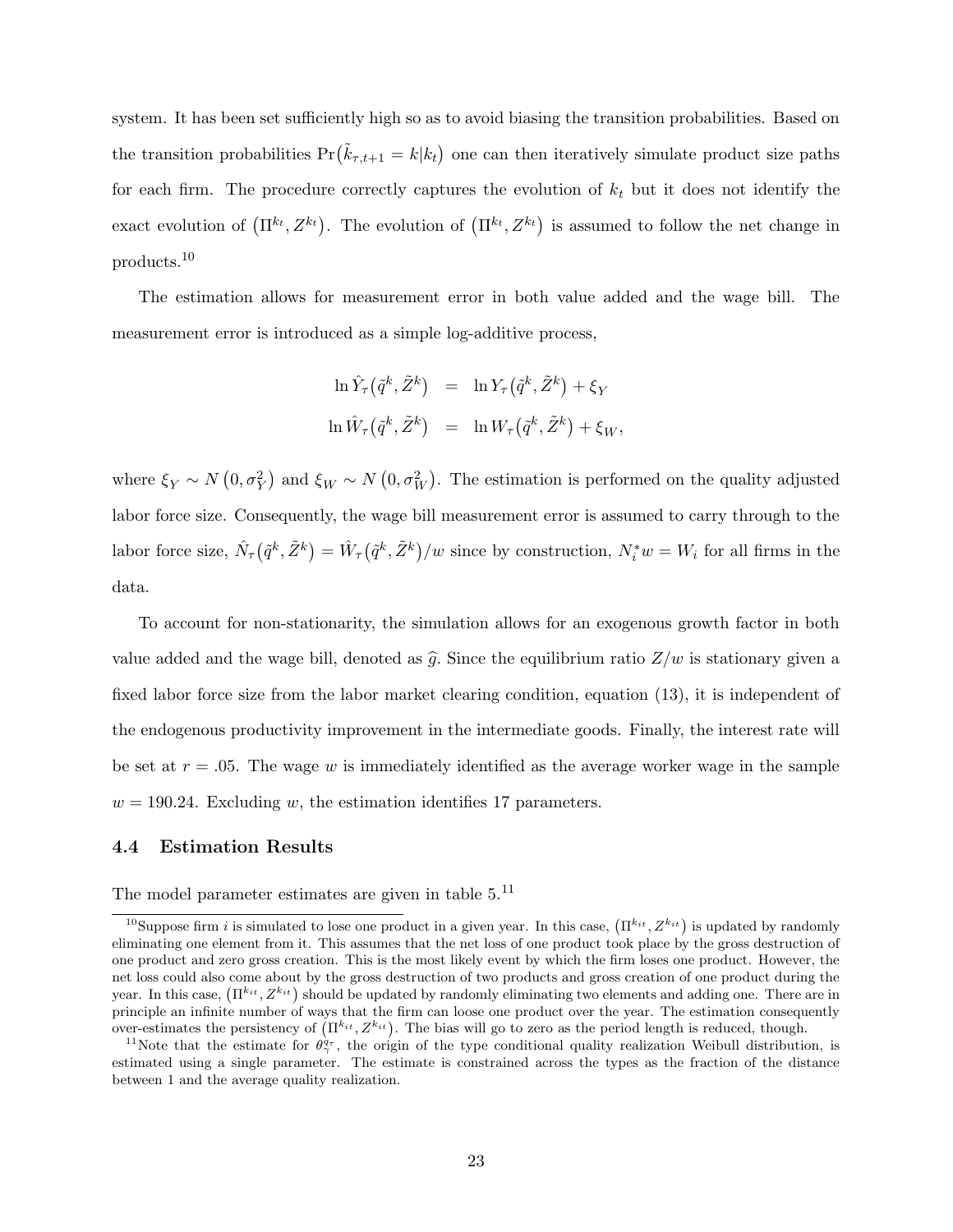Given the steady state equilibrium definition, one can infer the overall entry rate,  $\eta$ , and the measure of potential entrant,  $m^{12}$  The implied values of these parameters are also reported in Table 6. The average incumbent creation rate,  $\bar{\gamma}$ , is simply the difference between the entry rate and the destruction rate. It is seen that the estimates imply that more than half of all innovation comes from entrants.

Given the estimated steady state distribution of firms,  $\phi_{\tau}^{ss}$  and the other parameters of the model, one can infer the ex ante type distribution,  $\phi_{\tau}$ . It is seen that the higher productivity type firms choose higher creation rates and consequently grow to be over-represented in steady state relative to the ex ante type distribution. The selection effect is also seen in the product mass by type,  $K_{\tau}$ , where the highest type is estimated to supply 33.2% of the products despite a representation at birth of only 9.1%. The consequences of these facts for aggregate growth are explored more fully below.

The overall creation and destruction rate is estimated at an annual rate of 8%. The average lifespan of a product is consequently about 12.5 years. The destruction rate is roughly consistent with evidence in Rosholm and Svarer (2000) that the worker flow from employment to unemployment is around 10% annually. The non-labor share is estimated at about 43%. The average labor share in the data is roughly 55% implying a modest average profit rate in the model. The exact profit implications are explored in more detail below.

Table 7 allows a comparison of the data moments and the simulated moments associated with the model parameter estimates.

The estimation is performed under the assumption that the true firm population of interest coincides with the size censoring in the data. That is, the estimation does not correct for size censoring bias. While a strong assumption, it reasonably assumes that the large number of very small firms in the economy are qualitatively different from those in this analysis and are not just firms with fewer products. Furthermore, firms of size 20 or large account for almost all of private employment.

The estimation explicitly includes a number of dynamic moments. In addition, it should be

 $12$ The formulas used to make the calculations are presented in the appendix.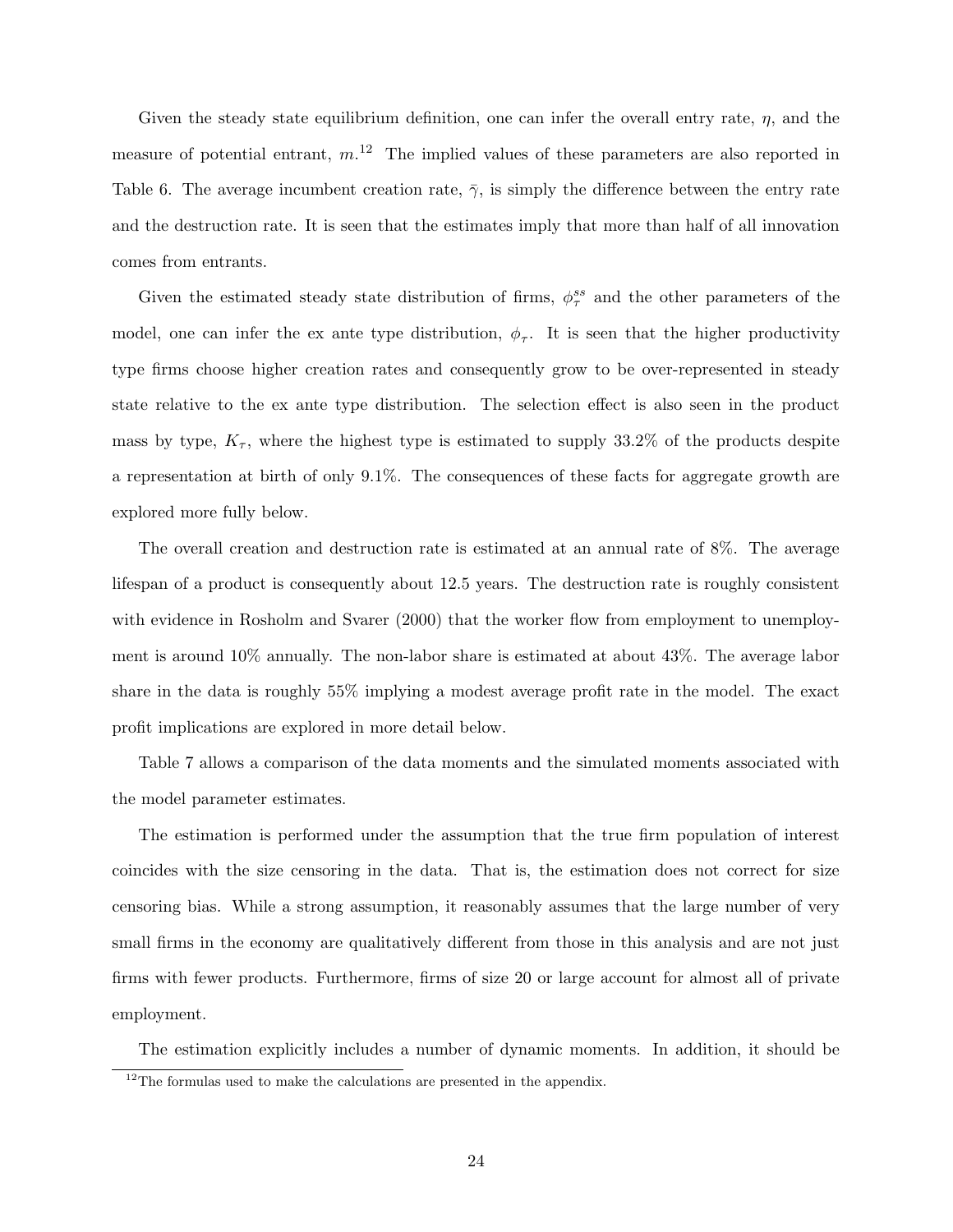|                                                                                  | <b>SMD</b><br>Estimator | Bootstrap<br>Estimator | Std dev  |
|----------------------------------------------------------------------------------|-------------------------|------------------------|----------|
| $c_0/Z$                                                                          | 9.2477                  | 9.2467                 | 0.5059   |
| c <sub>1</sub>                                                                   | 2.8890                  | 2.8835                 | 0.0153   |
| $\kappa$                                                                         | 0.4269                  | 0.4279                 | 0.0035   |
| $\delta$                                                                         | 0.0799                  | 0.0797                 | 0.0010   |
| $\hat{g}$                                                                        | 0.0154                  | 0.0155                 | 0.0012   |
| $\sigma_Y^2$                                                                     | 0.0353                  | 0.0356                 | 0.0047   |
|                                                                                  | 0.0182                  | 0.0193                 | 0.0039   |
|                                                                                  | 6,344.8418              | 6,300.6200             | 361.5880 |
| $\begin{array}{c} \sigma_W^2 \ \theta_Z^Z \ \theta_R^Z \ \theta_B^Z \end{array}$ | 7,311.7865              | 7,494.4960             | 433.2505 |
|                                                                                  | 0.6722                  | 0.6772                 | 0.0176   |
| $\phi^{ss}_{\tau}$                                                               |                         |                        |          |
| $-$ type 1                                                                       | 0.4645                  | 0.4366                 | 0.0403   |
| $-$ type 2                                                                       | 0.3728                  | 0.4044                 | 0.0427   |
| $-$ type 3                                                                       | 0.1627                  | 0.1590                 | 0.0178   |
| $\theta^{q_\tau}_\gamma$                                                         |                         |                        |          |
| $-$ type 1                                                                       | 1.0014                  | 1.0011                 | 0.0005   |
| $-$ type $2$                                                                     | 1.0033                  | 1.0022                 | 0.0009   |
| $-$ type $3$                                                                     | 1.1001                  | 1.0840                 | 0.0226   |
| $\theta^{q_\tau}_\eta$                                                           |                         |                        |          |
| $-$ type 1                                                                       | 0.0029                  | 0.0033                 | 0.0019   |
| $-$ type $2$                                                                     | 0.0076                  | 0.0070                 | 0.0030   |
| $-$ type $3$                                                                     | 0.7936                  | 0.9187                 | 0.2365   |
| $\theta^{q_{\tau}}$<br>ß                                                         | 0.4327                  | 0.4432                 | 0.0253   |

Table 5: Parameter Estimates

noted that since the estimation is performed on cross-section moments not just in 1992 but also in 1997 and because of the specific sampling procedure in the data, the estimation implicitly address dynamic features of the model. The trends in the moments over time are in part interpreted as a result of systematic selection bias due to creation rate heterogeneity across types.

Size Distributions As seen in figure 3, the model fits the size distributions very well, although the figure does not reveal that the model does not quite match the heaviness of the right tail in the data. As a result, the model under-estimates the first and second moments of the distributions while matching the median.

The dispersion estimate is a result of a combination of the stochastic nature of the birth-death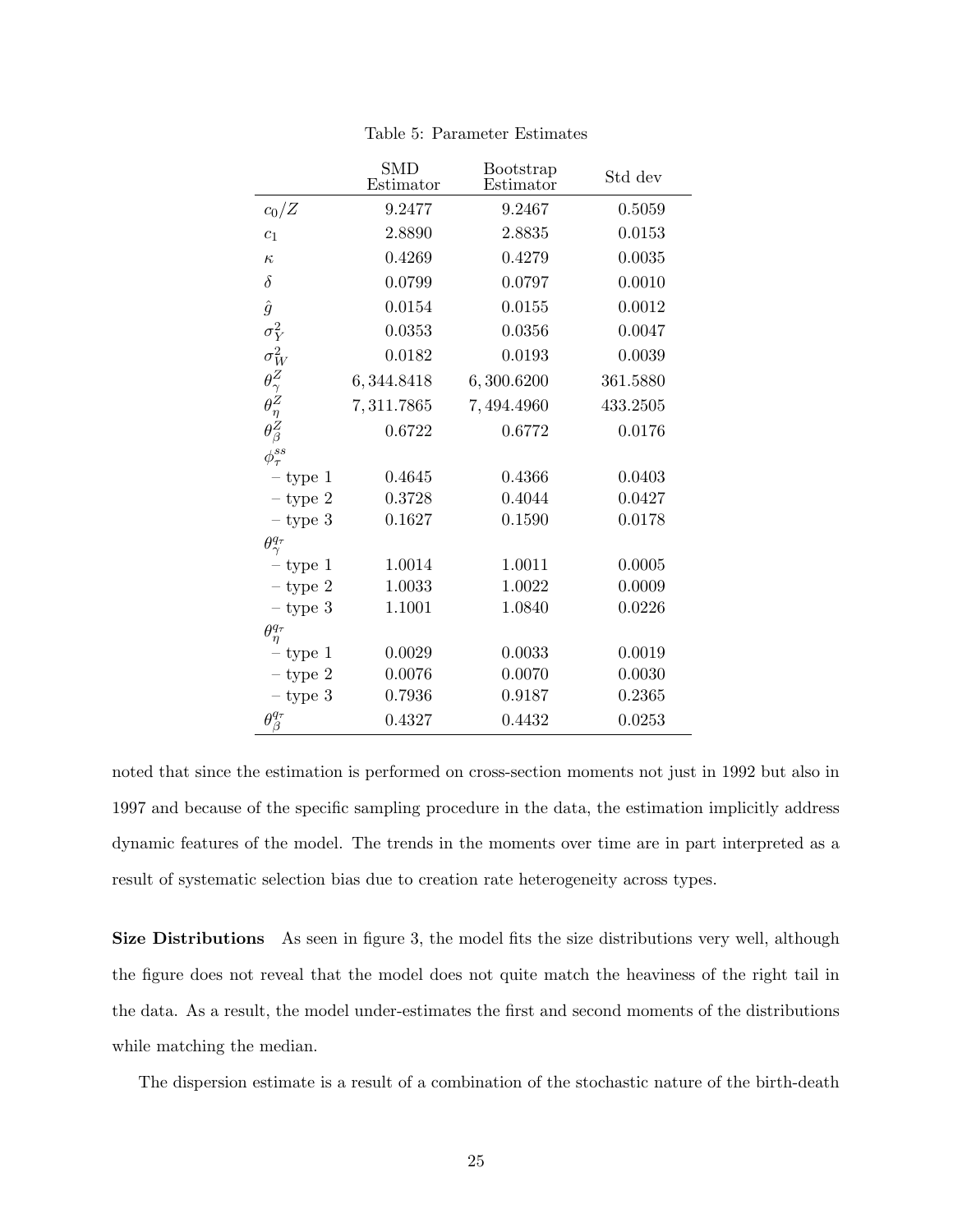|                           |                    | Type 1             | Type 2             | Type 3             |
|---------------------------|--------------------|--------------------|--------------------|--------------------|
| $\bar{\gamma}$            | 0.0348<br>(0.0014) |                    |                    |                    |
| η                         | 0.0451<br>(0.0017) |                    |                    |                    |
| M                         | 0.6968<br>(0.0148) |                    |                    |                    |
| $\boldsymbol{m}$          | 1.4172<br>(0.0942) |                    |                    |                    |
| $\phi_\tau$               |                    | 0.5146<br>(0.0441) | 0.3944<br>(0.0452) | 0.0910<br>(0.0115) |
| $K_{\tau}$                |                    | 0.3621<br>(0.0331) | 0.3058<br>(0.0371) | 0.3321<br>(0.0276) |
| $\gamma_{\tau}$           |                    | 0.0158<br>(0.0021) | 0.0217<br>(0.0021) | 0.0675<br>(0.0012) |
| $\nu_\tau/Z$              |                    | 0.0428<br>(0.0205) | 0.1073<br>(0.0301) | 2.8404<br>(0.2419) |
| $\bar{\pi}_{\tau}$        |                    | 0.0051<br>(0.0023) | 0.0122<br>(0.0033) | 0.2264<br>(0.0185) |
| $E[\ln \tilde{q}_{\tau}]$ |                    | 0.0091<br>(0.0043) | 0.0225<br>(0.0063) | 0.7100<br>(0.0861) |

Table 6: Inferred estimates (std dev in parentheses)

process of products, the demand shock process, and to a lesser extend the measurement error processes. Model simulation without measurement error  $(\sigma_Y^2 = \sigma_W^2 = 0)$  yields a reduction in the 1992 value added standard deviation estimate from 31, 108.56 to 29, 761.48. A model simulation with zero variance in the demand realization  $(Var[Z] = 0)$  yields a reduction in the 1992 value added standard deviation estimate to 25, 208.61.

Productivity–Size Correlations Type heterogeneity and the variance of the type conditional productivity realizations play an important role in explaining the productivity – size correlations. Type heterogeneity provides the foundation for a positive correlation between productivity and output size through a greater product creation rate for firms that create higher quality innovations. The overall heterogeneity in product productivity realizations both through type heterogeneity and random productivity realizations within types explains the difference between the productivity – input size correlation and the productivity – output size correlation. Measurement error has the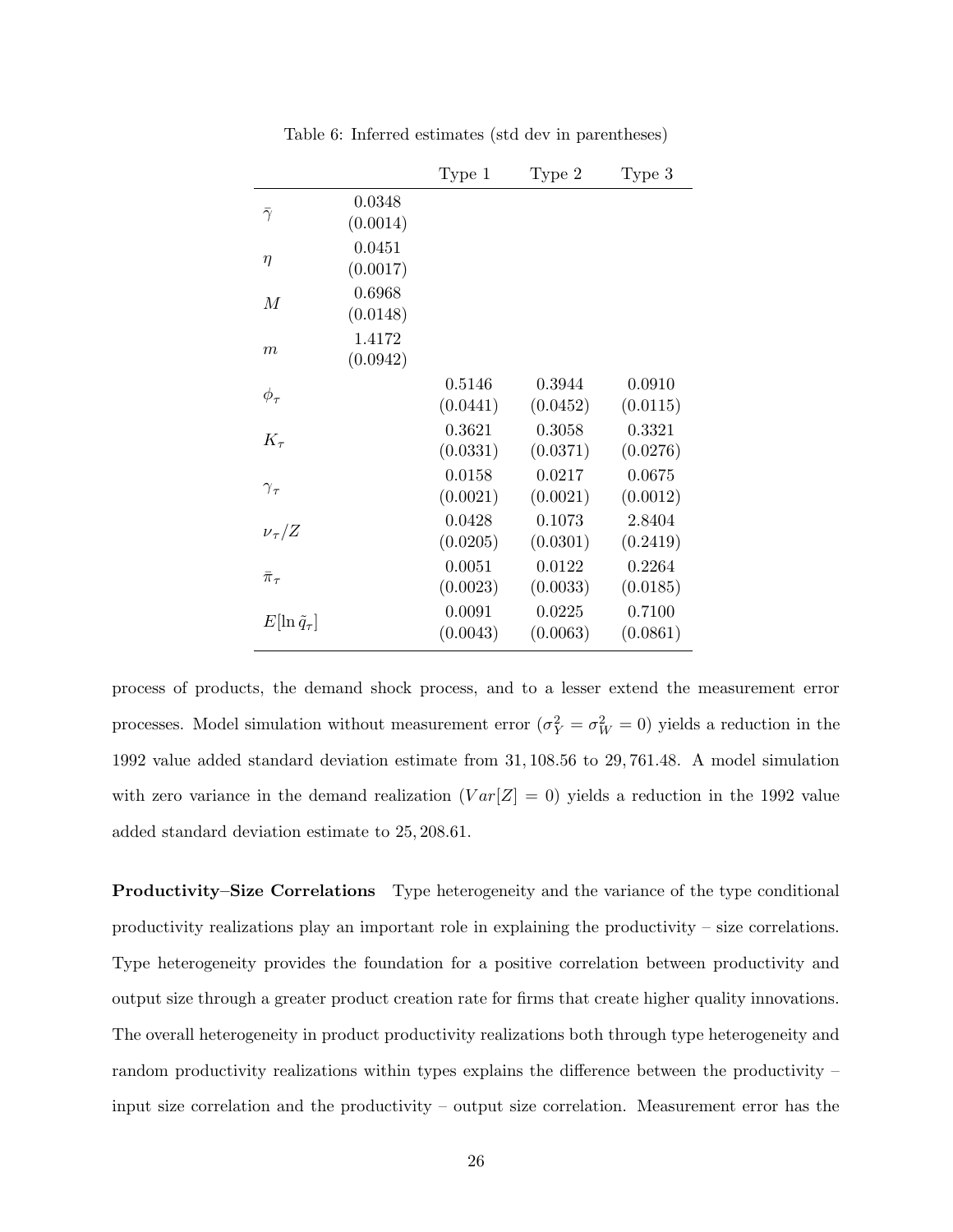|                                          | Data        |             | Estimated model |             |  |
|------------------------------------------|-------------|-------------|-----------------|-------------|--|
|                                          | 1992        | 1997        | 1992            | 1997        |  |
| Survivors                                | 4,872.000   | 3,628.000   | 4,872.000       | 3,565.850   |  |
| E[Y]                                     | 26, 277.262 | 31,860.851  | 23, 351.933     | 27,669.629  |  |
| Med[Y]                                   | 13, 472.813 | 16, 432.098 | 13, 215.248     | 15, 324.092 |  |
| Std[Y]                                   | 52,793.105  | 64, 129.072 | 31, 202.597     | 37, 502.778 |  |
| E[W]                                     | 13, 294.479 | 15,705.087  | 11,785.798      | 13,703.361  |  |
| Med[W]                                   | 7,231.813   | 8,670.279   | 7,138.942       | 8,241.911   |  |
| Std[W]                                   | 30,613.801  | 35,560.602  | 13,537.309      | 15,939.896  |  |
| $E[Y/N^*]$                               | 384.401     | 432.118     | 383.645         | 418.839     |  |
| $Med[Y/N^*]$                             | 348.148     | 375.739     | 347.084         | 377.091     |  |
| $Std[Y/N^*]$                             | 205.074     | 305.348     | 207.974         | 227.394     |  |
| Cor[Y, W]                                | 0.852       | 0.857       | 0.918           | 0.919       |  |
| $Cor[Y/N^*,Y]$                           | 0.198       | 0.143       | 0.181           | 0.194       |  |
| $Cor[Y/N^*,N^*]$                         | $-0.018$    | $-0.026$    | $-0.028$        | $-0.015$    |  |
| $Cor\left[Y/N^*, Y_{+1}/N^*_{+1}\right]$ | 0.476       | 0.550       | 0.743           | 0.742       |  |
| $Cor[Y/N^*, \Delta(Y/N^*)]$              | $-0.227$    | $-0.193$    | $-0.336$        | $-0.333$    |  |
| $Cor[Y/N^*, \Delta Y/Y]$                 | $-0.120$    |             | $-0.113$        |             |  |
| $Cor[Y/N^*, \Delta N^*/N^*]$             | 0.119       |             | 0.120           |             |  |
| $E[\Delta Y/Y]$                          | $-0.029$    |             | 0.007           |             |  |
| $Std[\Delta Y/Y]$                        | 0.550       |             | 0.511           |             |  |
| $Cor \left[\Delta Y/Y,Y\right]$          | $-0.061$    |             | $-0.054$        |             |  |
| Growth decomp.                           |             |             |                 |             |  |
| $-$ Within                               | 1.015       |             | 0.873           |             |  |
| - Between                                | 0.453       |             | 0.323           |             |  |
| $-$ Cross                                | $-0.551$    |             | $-0.349$        |             |  |
| $-$ Exit                                 | 0.084       |             | 0.153           |             |  |

Table 7: Model fit

potential of explaining these correlations as well. The estimation allows for both input and output measurement error which are estimated at fairly moderate amounts. If the model is simulated without the measurement error  $(\sigma_Y^2 = \sigma_W^2 = 0)$ , the 1992 size-productivity correlations change to  $corr(Y/N, Y) = 0.147$  and  $corr(Y/N, N) = 0.001$ . Thus, measurement error is estimated to have little impact on these moments in the data. Rather, they are explained as a result of the labor saving innovation process at the heart of the model combined with type heterogeneity which yields not only value added per worker dispersion across types, but also different growth rates across types.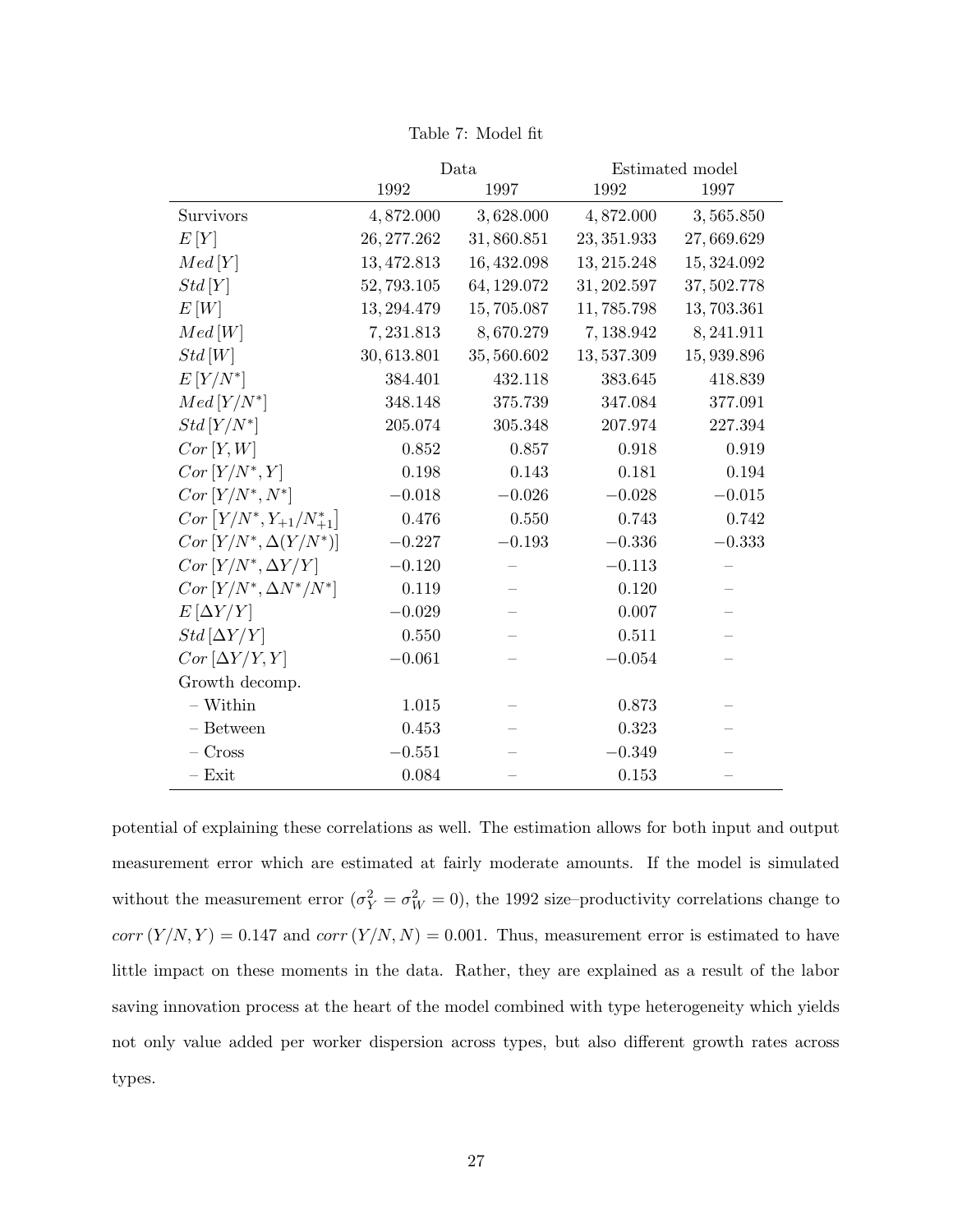



Note: Value added  $(Y)$  and wage bill  $(W)$  measured in 1 million DKK. Estimated model in solid pen. Data in dashed pen.

Right-Shift of Size Distributions Notice that the model successfully captures the right shift of the Y and W distributions of survivors from 1992 to 1997. There are three effects that contribute to the right shift: Generally, since the sampling eliminates the flow in of entrants, the model predicts a general decrease in mass of firms of all product sizes and types,  $M_k(\pi)$ , since all firms face an overall negative product growth rate. However, since entrants are assumed to flow in from the lower end of the size distribution, the reduction in mass is relatively stronger at the lower end and consequently the size distribution of survivors will begin to place relatively more weight on the upper end as time passes. Thus, the model predicts that the use of an unbalanced panel that excludes entry will itself produce a right shift of the distributions since entrants are assumed to enter as small firms. Second, the positive exogenous growth estimate directly predicts a right shift of the  $Y$  and  $W$  distributions. The third effect comes from type heterogeneity. In steady state, larger firms will over-represent firms with higher creation rates and small firms will over-represent firms with low creation rates. Thus, smaller firms face greater net product destruction than large firms. In the absence of entry, the negative correlation between size and net product destruction rate will in isolation produce a right shift of the Y and W distributions over time. Hence, this effect is also a consequence of the use of an unbalanced panel that excludes entry, but is separate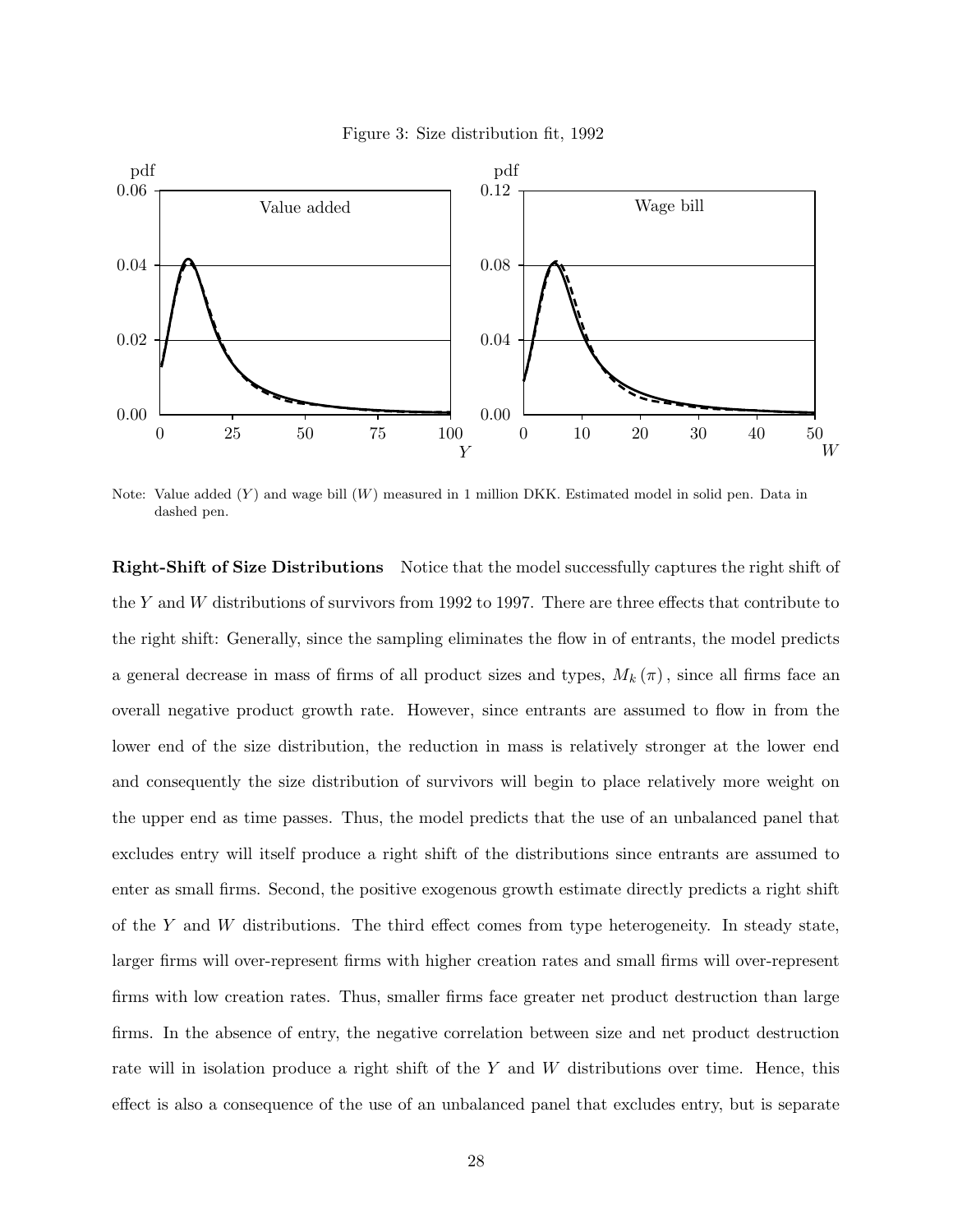

Figure 4: Firm productivity and size, 1992 (data and simulation).

Note: Value added  $(Y)$  measured in 1 million DKK. Labor force size  $(N^*)$  measured in efficiency units. Estimated model point estimate and 90% confidence bounds drawn in solid pen. Data in dashed pen. Shaded areas are 90% confidence bounds on data.

from the first explanation which is not a result of destruction rate heterogeneity.

Value Added per Worker Distribution The distribution of firm labor productivity  $Y/N$  is explained primarily by type heterogeneity, the capital share, the structural noise processes, and measurement error. The mean level of value added per worker is closely linked to the estimate of  $\kappa$ given that profit levels are modest. The dispersion in  $Y/N$  across firms is explained primarily and in roughly equal parts by type heterogeneity and within type variance in productivity realizations. Measurement error adds to the dispersion measure, but to a smaller extend. Simulation without measurement error ( $\sigma_Y^2 = \sigma_W^2 = 0$ ) yields a reduction in the 1992 Y/N standard deviation measure from 207.86 to 178.21. In the absence of innovation labor demand, demand side shocks have no impact on the value added per worker of the firm because manufacturing labor demand and value added move proportionally in response to demand realizations. However, demand side shocks can affect value added per worker dispersion through its effect on the relative size of the manufacturing and innovation labor demands. The firm's innovation labor demand is unaffected by demand realizations so a greater demand realization will result in increased value added per worker. The effects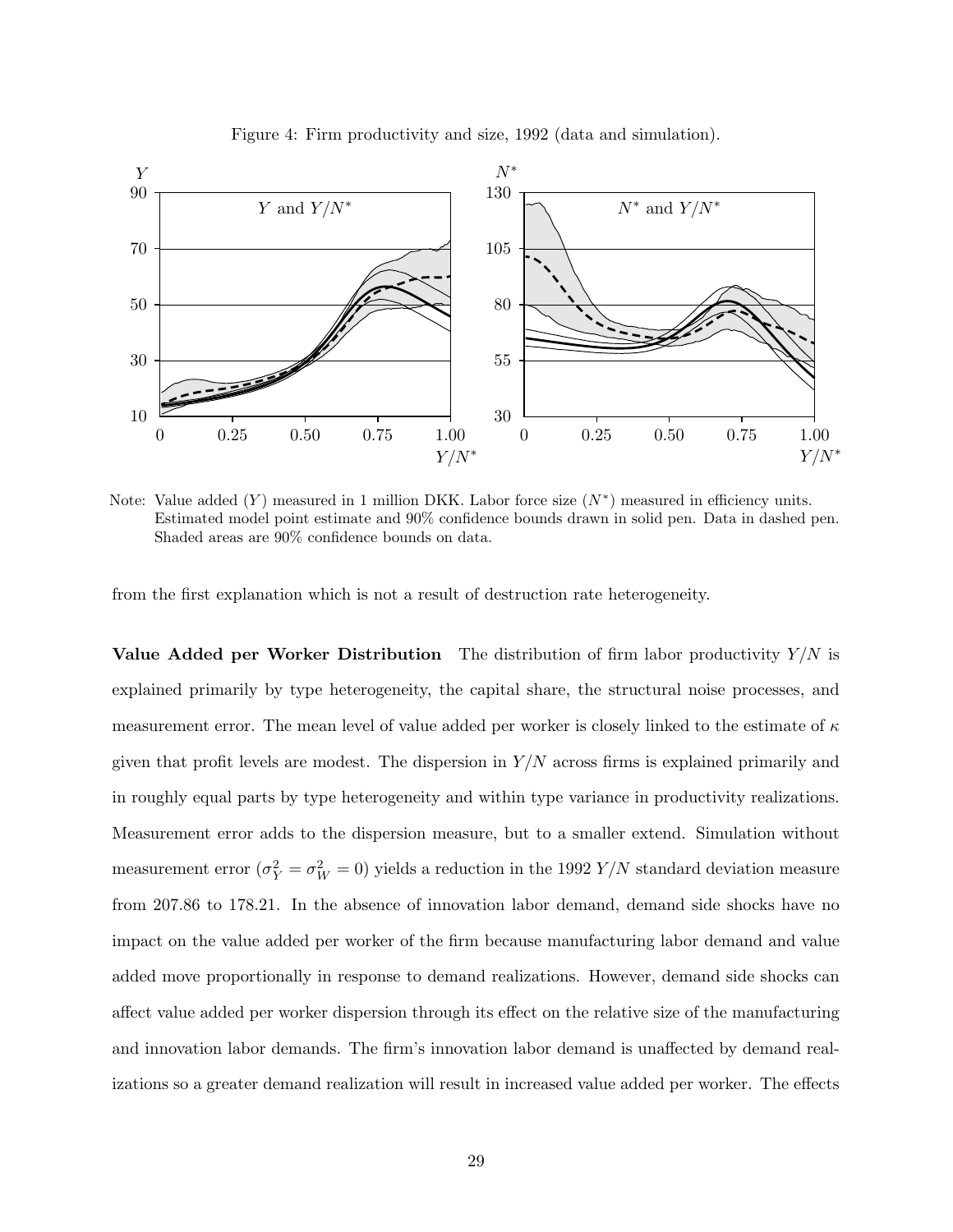

Figure 5: Firm productivity distribution fit, 1992

Note: Value added  $(Y)$  measured in 1 million DKK. Labor force size  $(N^*)$  measured in efficiency units. Estimated model in solid pen. Data in dashed pen.

are secondary, and demand side shocks have little impact on value added per worker dispersion in the estimated model.

The right shift of the value added per worker distribution from 1992 to 1997 is explained as a combination of the exogenous growth estimate and the selection effect in that more productive firms have lower exit hazard rates. However, given the relatively low estimate of overall creative destruction, the primary effect is through the growth estimate.

Value Added per Worker Persistence and Mean Reversion The persistence in firm labor productivity *cor*  $\left(\frac{Y}{N}\right)$  $\left(\frac{Y}{N}, \frac{Y_{+1}}{N_{+1}}\right)$  can be explained directly through demand and supply shocks, the magnitudes of the creation and destruction rates  $\gamma_{\tau}$  and  $\delta$ , and measurement error. The estimate of the relatively low level of overall creation and destruction implies that both the supply and the demand shock processes are fairly permanent and they turn out to contribute very little to the explanation of the persistence and mean reversion of value added per worker. Thus, it is left to the transitory nature of the measurement error processes to explain the exact persistence and mean reversion of the value added per worker measures. Simulating the model without measurement error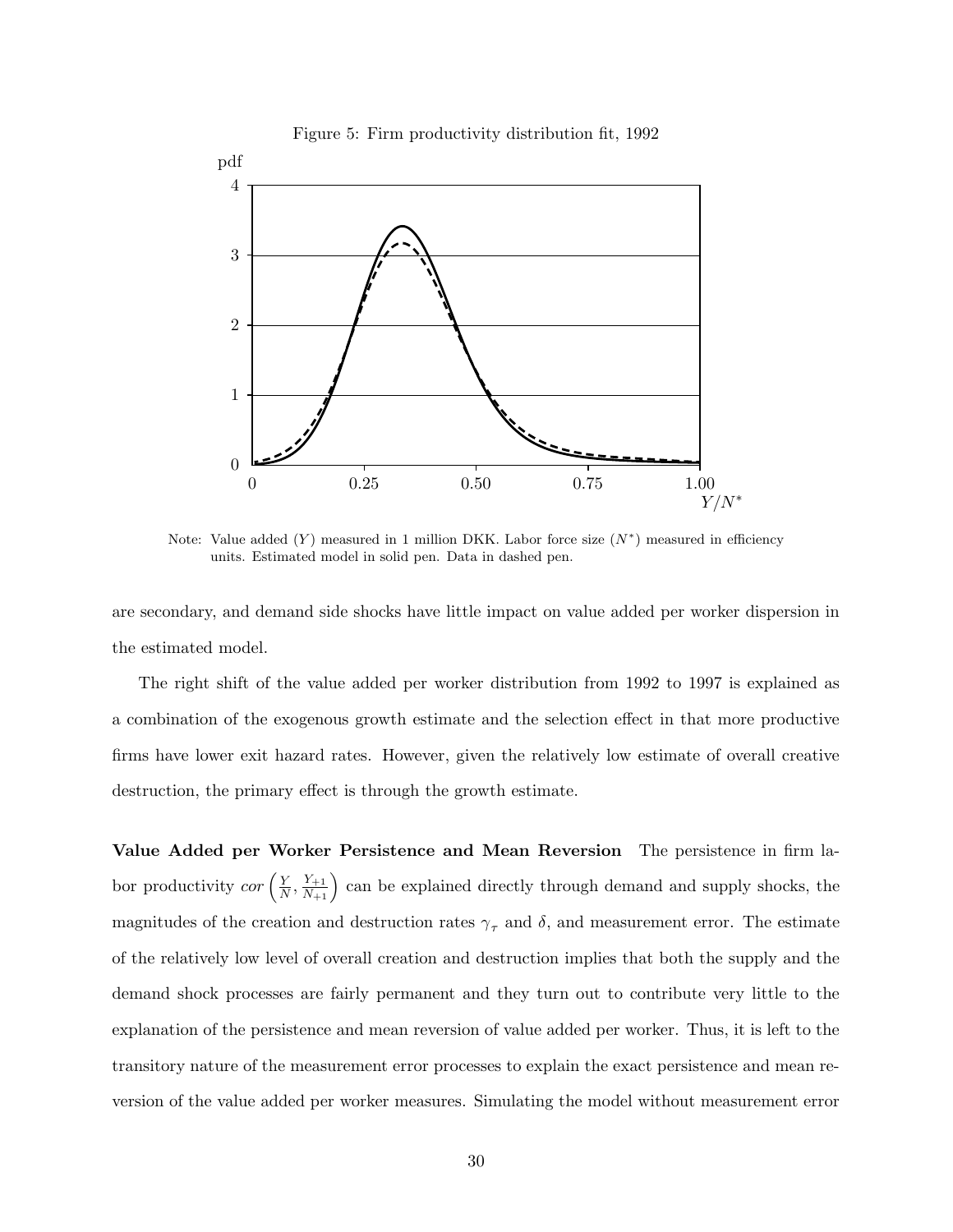$(\sigma_Y^2 = \sigma_W^2 = 0)$  results in 1992 persistence and mean reversion moments of cor  $\left(\frac{Y}{N}\right)$  $\frac{Y}{N}, \frac{Y_{+1}}{N_{+1}}$   $\geq$  .97 and  $cor\left(\frac{Y}{\Lambda}\right)$  $\frac{Y}{N}, \Delta \frac{Y}{N}$   $\approx$  -.06. So, without the measurement error, the model implies a high level of value added per worker persistence, which is ultimately reduced by the measurement error components. It is important to note that transitory demand shocks have much the same impact as the measurement error components along this dimension. One can speculate that the introduction of an additional demand noise component of a more transitory nature will result in a lower measurement error noise estimate.

Profit rates Profit rates as measured by total per period profits relative to value added vary both across and within types. Firm types that create products of higher quality have higher profit rates due to larger markups. However, profit rates vary considerably within type as a result of demand and productivity realization variance. Figure 6 shows the estimated profit rate distribution in steady state. Profits are generally estimated to be modest at an average of 3.3%. The median profit rate is 0.3%. Negative profit rates can occur in the case where past demand and productivity realizations are sufficiently low relative to the firm's innovation efforts so as to generate a negative cash flow.

#### 4.4.1 Growth Rate and Size

Beginning with Gibrat (1931), much emphasis has been placed on the relationship between firm growth and firm size. Gibrat's law is interpreted to imply that a firm's growth rate is size independent and a large literature has followed testing the validity of this law. See Sutton (1997) for a survey of the literature. No real consensus seems to exist, but at least on the study of continuing establishments, a number of researchers have found a negative relationship between firm size and growth rate. For a recent example, see Rossi-Hansberg and Wright (2005). One can make the argument that Gibrat's law should not necessarily hold at the establishment level and that one must include firm death in order to correct for survivor bias. Certainly, if the underlying discussion is about issues of decreasing returns to scale in production, it is more likely to be relevant at the establishment level than at the firm level. However, as can be seen from Figure 7, in the current sample of firms where the growth rate – size regression includes firm exits, one still obtains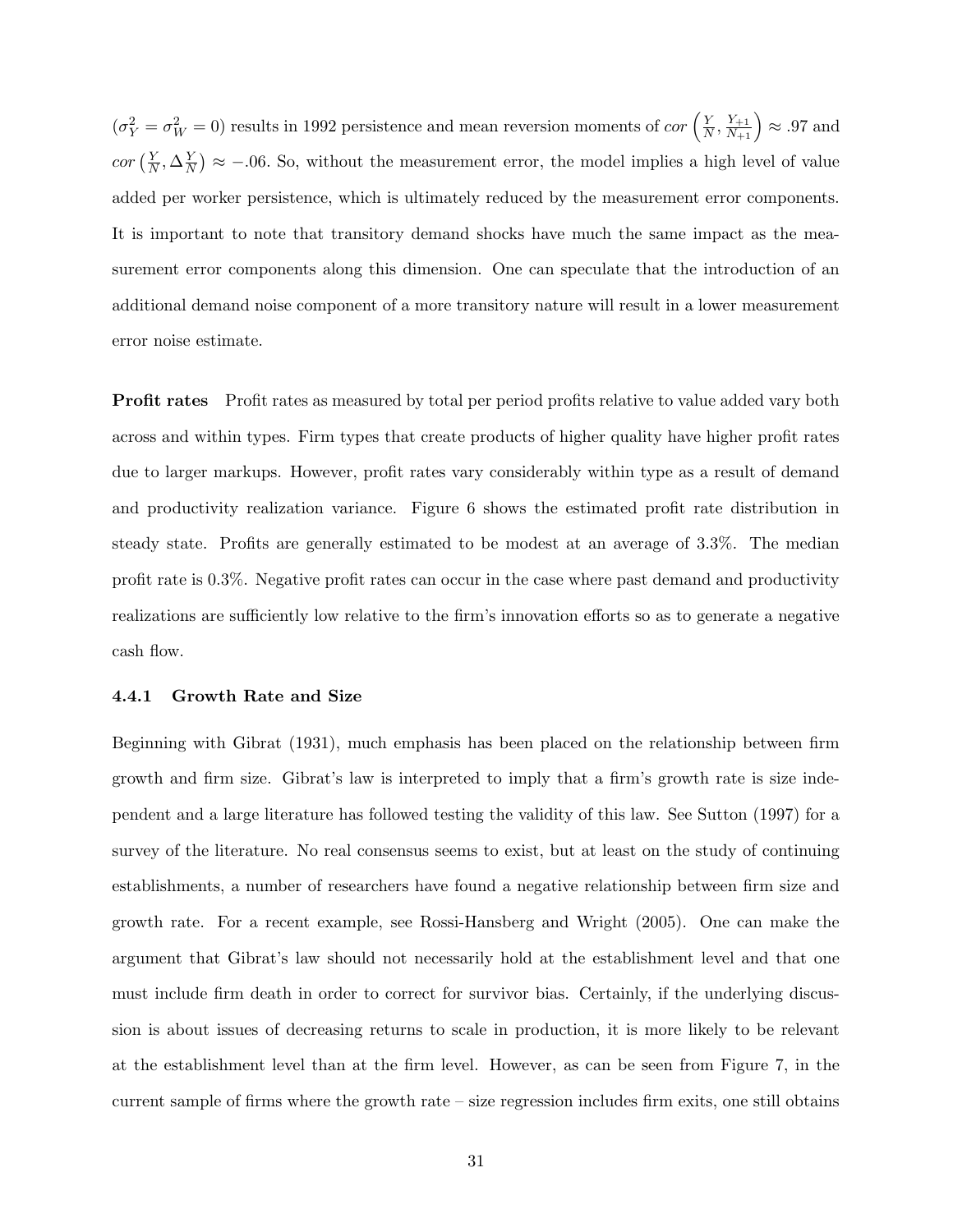

Note: Profit rate measured as profits relative to value added.

a negative relationship.

At a theoretical level, the model satisfies Gibrat's law by assumption in the sense that each firm's net innovation rate is size independent. But two opposing effects will impact the unconditional size– growth relationship: First, due to selection, larger firms will tend to over-represent higher creation rate types and in isolation the selection effect will make for a positive relationship between size and the unconditional firm growth rate. Second, the mean reversion in demand shocks, measurement error, and to a smaller extend in supply shocks introduces an opposite effect: The group of small firms today will tend to over-represent firms with negative demand and measurement error shocks. Chances are that the demand realization of the next innovation will reverse the fortunes of these firms and they will experience relatively large growth rates. On a period-by-period basis, the same is true for the measurement error processes that are assumed to be iid over time. Large firms have many products and experience less overall demand variance. The demand shock and measurement error effects dominate in the estimated model as can be seen in Figure  $7<sup>13</sup>$  Note that the growth statistics include firm death. If firm deaths are excluded and the statistic is calculated only on

 $13$ Figure 7 uses value added as the firm size measure. Using labor force size as the size measure instead results in a very similar looking figure and no significant change in the correlation between size and growth.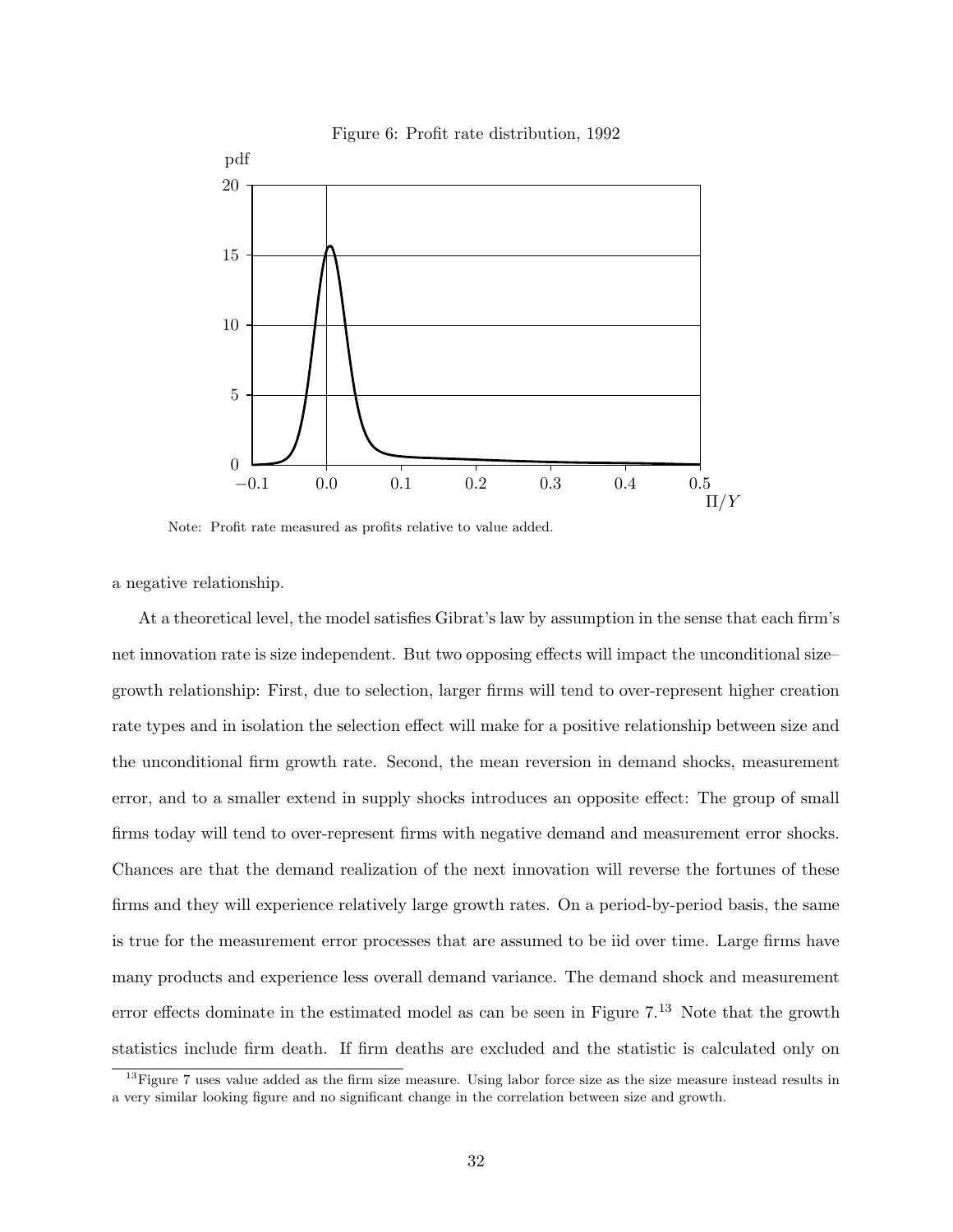

Figure 7: Kernel Regression of Firm Growth Rate and Size (1992).

Note: Value added  $(Y)$  measured in 1 million DKK. Model and  $90\%$  confidence bounds in solid pen. Data in dashed pen. Shaded area is a 90% confidence bound on data.

|                      | Data     | Point<br>Estimate | $\sigma_V^2=0$<br>$\sigma_W^2 =$ | $Var(Z) = 0$<br>$\sigma_V^2=0$<br>$\sigma_W^2=0$ |
|----------------------|----------|-------------------|----------------------------------|--------------------------------------------------|
| $E[\Delta Y/Y]$      | $-0.029$ | 0.008             | $-0.027$                         | $-0.037$                                         |
| $Std[\Delta Y/Y]$    | 0.550    | 0.514             | 0.406                            | 0.297                                            |
| $Cor[\Delta Y/Y, Y]$ | $-0.061$ | $-0.054$          | $-0.003$                         | 0.026                                            |

Table 8: Growth dynamics and counterfactuals

survivors, the survival bias will steepen the negative relationship between firm size and firm growth both for the data and for the model since the model reproduces the higher exit hazard rate for small firms that is also found in data.

Although Gibrat's law holds by design abstracting from shocks, the estimated version nevertheless exhibits a negative relationship between observed firm size and growth rate. As shown in Table 8, the model explains the negative relationship found in data through demand fluctuations and measurement error. The demand shock process is quite permanent and the measurement error process is consequently a bit stronger. In fact, without the demand shock variation, the model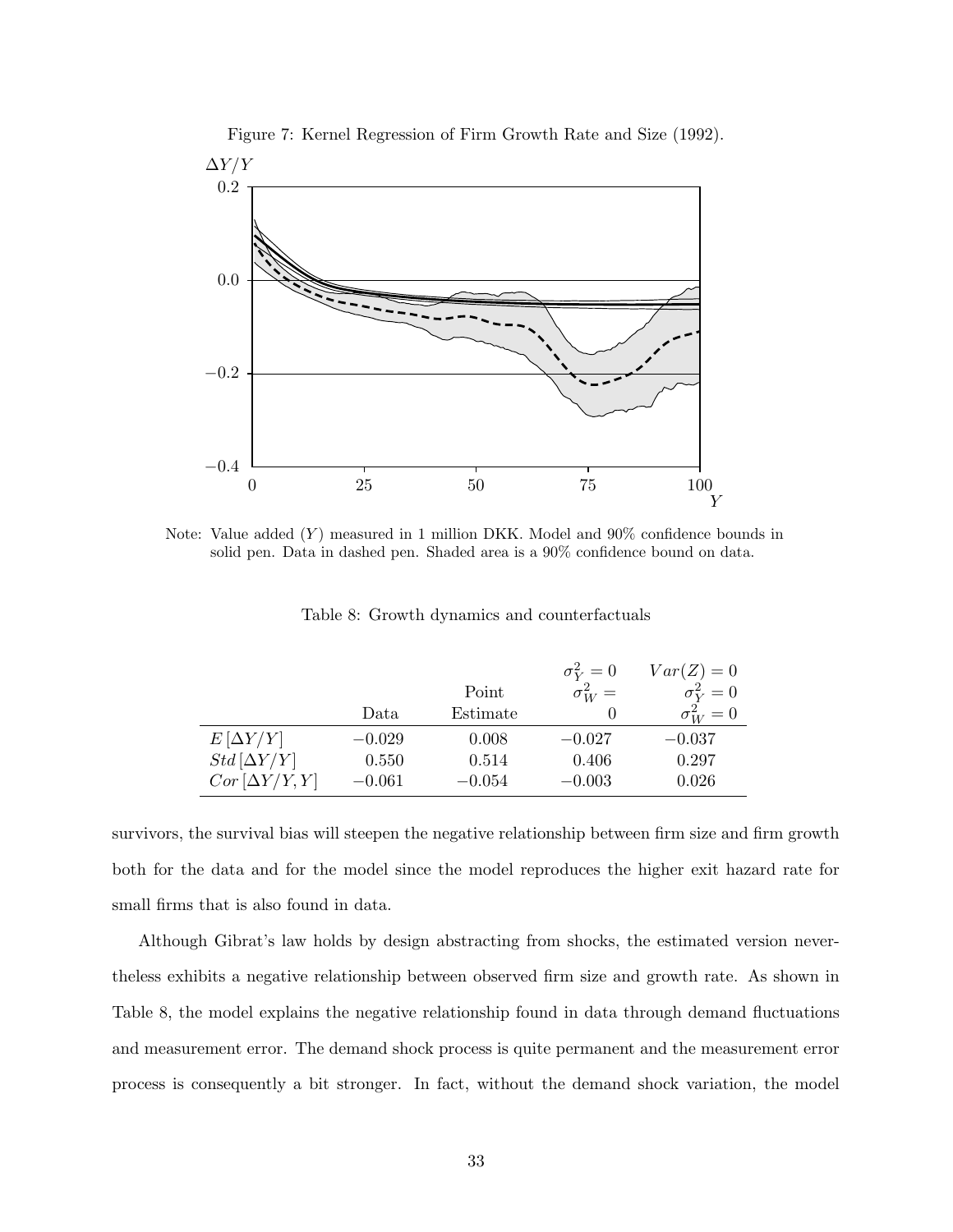will exhibit an even stronger negative correlation between size and growth because the group of small firms now has a stronger selection of negative transitory shocks. However, as can be seen from table 8, in the absence of measurement error, demand side shocks clearly contribute to a negative relationship between growth and size. A more transitory demand shock process will resemble the measurement error process in the model and consequently, as above, the introduction of such a process may reduce the measurement error variance estimate.<sup>14</sup> Gibrat's law may at one level simply be a statement about the observed relationship between firm size and growth, and its validity is in this sense an issue that can be settled through observations such as the one in Figure 7. However, we have interpreted Gibrat's law to be a statement about a more fundamental proportionality between size and the firm's growth process, specifically innovation. In this case, the structural estimation shows that observation of the relationship between firm growth and firm size is not enough to falsify the statement.

#### 4.4.2 Y/N Growth Decomposition

With the introduction of longitudinal micro-level data sets, a large literature has emerged with the focus on firm level determinants of aggregate productivity growth. See Bartelsman and Doms (2000) for a review of the literature. Given the observation of extensive firm level productivity dispersion, one particular area of interest has been the contribution to aggregate productivity growth from resource reallocation. The discussion has been quantified through decompositions such as (21), where productivity has been defined either as value added per worker or firm TFP. In the estimation in this paper, we have used the value added per worker measure. It should be immediately clear that value added per worker is not perfectly related to actual productivity growth in our model, so we should at the outset expect some divergence between the reduced form decomposition in (21) and the decomposition implied by the model that we present in the following section. Furthermore, Petrin and Levinsohn (2005) point out problems of interpreting the reallocation components of the standard empirical decomposition.

In the estimation and in the data sample, entry is excluded and the decomposition consequently

 $14$ It is important to note that identification of the demand shock and measurement error processes comes from other aspects of the data as well such as dispersion in the size distribution and a number of the dynamic moments. If the Gibrat related moments are excluded from the estimation, the estimated model still exhibits a negative relationship between observed firm size and growth rate.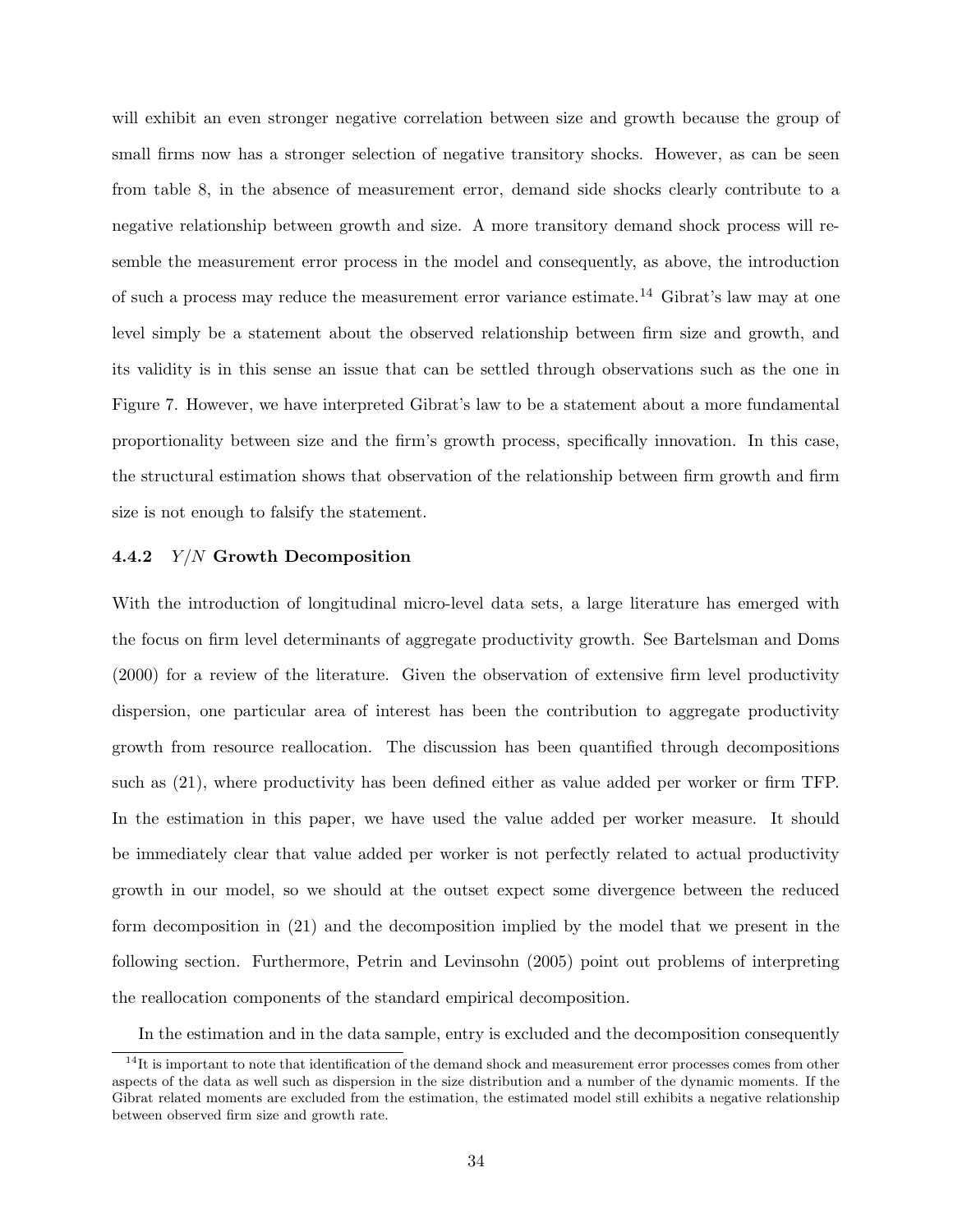has no value added per worker growth contribution from entry. The first two columns of Table 9, presents the decomposition results from the data and the simulated steady state that excludes entry. The remaining three columns in the table presents the simulated steady state with entry for the actual point estimate and for the two counterfactuals where measurement error noise and demand shocks have been eliminated.

The steady state with entry simulates not only the dynamic evolution of the sample of incumbents, which is the sample that the estimation is based on, it also simulates the entry process implied by the steady state general equilibrium. The entry process is described in section 3.3. For simulation purposes, the size of the potential entrant pool in the estimated model is  $4,872m/M = 9,909$ . At any point in time, each of these potential entrants will enter according to entry rate  $\gamma_0 = \eta/m = 0.0318$ . The entry process is simulated to fit the one year observation frequency in the data. Thus, for each entrant who starts the year in the potential entrant pool, we calculate the transition probability that after 1 year the potential entrant has k products,  $Pr(k_e = k|\tau)$ , where the type conditioning refers to the firm type realization at entry. The type realization is obviously unknown to the potential entrant prior to entry, but is subsequently of importance in terms of determining the birth-death process of product lines in the remainder of the year after entry. If  $k_e > 0$  the firm is registered as an entrant with  $k_e$  products and the subsequent life of the entrant is simulated through the incumbent transition probability described in section 4.3.

The type  $\tau$  conditional potential entrant transition probability, Pr( $k_e = k|\tau$ ), is calculated in a similar fashion to the incumbent transition probability as described in section 4.3. However, in this case, the differential equation system that describes the probability that the potential entrant has product size  $n$  at time  $t$ , takes the form,

$$
\dot{p}_e(t) = -\gamma_0 p_e(t) \n\dot{p}_{\tau,1}(t) = \gamma_0 p_e(t) - (\delta + \gamma_\tau) p_{\tau,1}(t) \n\dot{p}_{\tau,n}(t) = (n-1)\gamma_\tau p_{\tau,n-1}(t) + (n+1)\delta p_{\tau,n+1}(t) - (\delta + \gamma_\tau) p_{\tau,n}(t), \forall n \ge 2 \n\dot{p}_{\tau,0}(t) = \delta p_{\tau,1}(t),
$$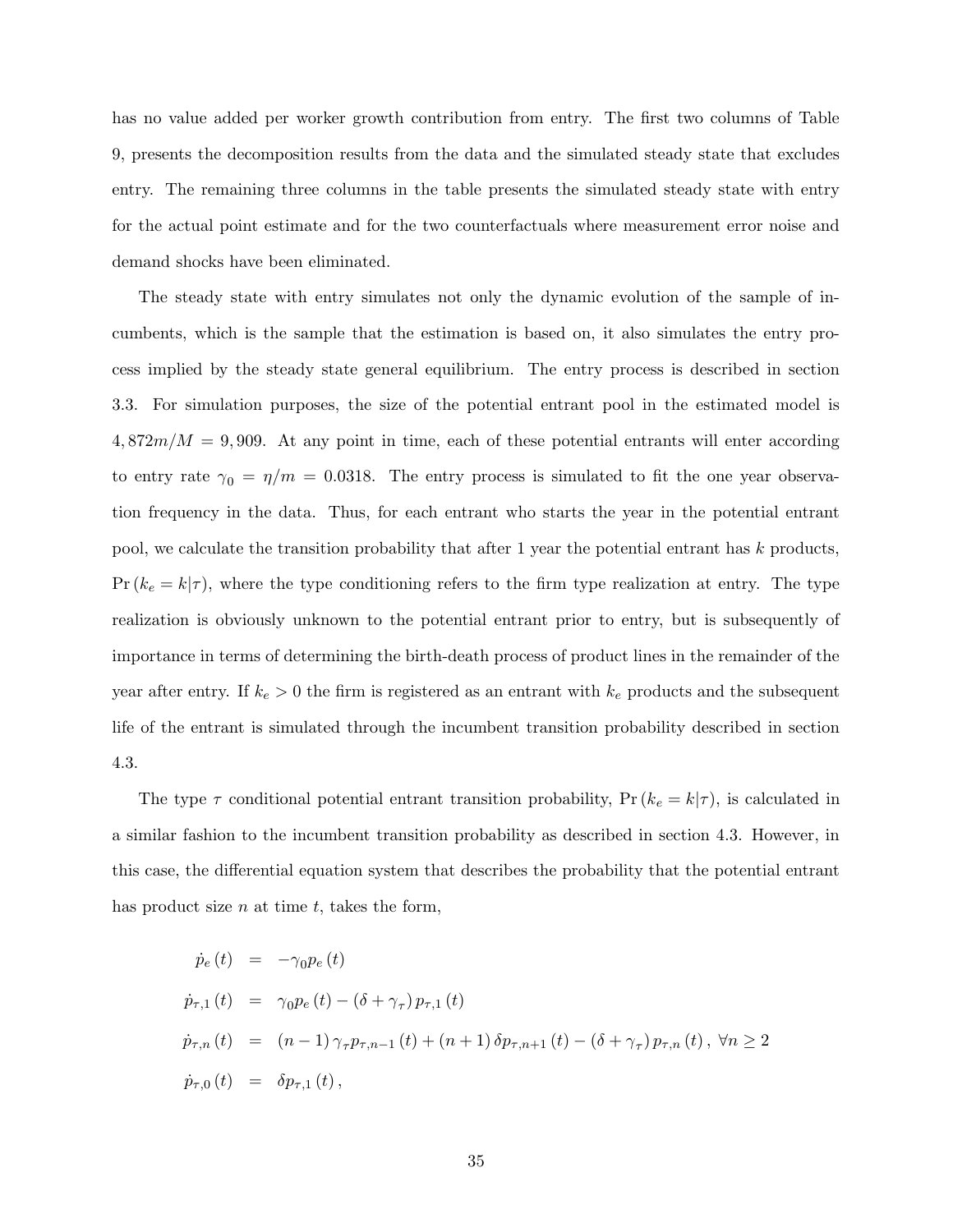|                |          | Steady state with entry $-$ |          |                |                |  |
|----------------|----------|-----------------------------|----------|----------------|----------------|--|
|                |          |                             |          |                | $Var[Z] = 0$   |  |
|                |          | Point                       | Point    | $\sigma_Y^2=0$ | $\sigma_V^2=0$ |  |
|                | Data     | Estimate                    | Estimate | $\sigma_W^2=0$ | $\sigma_W^2=0$ |  |
| Within         | 1.015    | 0.873                       | 1.025    | 0.835          | 0.854          |  |
| <b>Between</b> | 0.453    | 0.323                       | 0.261    | 0.082          | 0.100          |  |
| Cross          | $-0.551$ | $-0.349$                    | $-0.530$ | $-0.160$       | $-0.198$       |  |
| Exit           | 0.084    | 0.153                       | 0.179    | 0.178          | 0.177          |  |
| Entry          |          |                             | 0.069    | 0.066          | 0.066          |  |

Table 9: FHK growth decomposition and counterfactuals.

where the notation follows the notation in section 4.3 with the addition that  $p_e(t)$  refers to the probability that the potential entrant is still a potential entrant at time  $t$  (and has product size 0). Given the initial condition  $p_e(0) = 1$ , the potential entrant transition probability is found by solving the above differential equation system for  $p_e(1)$  and  $p_{\tau,k}(1)$ . Thus, the probability that the potential entrant will not have entered after one year is  $p_e(1) + p_{\tau,0}(1)$ . The latter term reflects the event that a firm enters but exits again before the year's end, in which case the firm is not included in the pool of entrants. It is also seen that the discrete observation frequency implies that entry with more than one product is a positive likelihood event.

The empirical decomposition results suggest a significant contribution to productivity growth from reallocation, roughly 45%, which is a bit higher than results in Foster, Haltiwanger, and Krizan (2001), but still within the general range of their results. Part of this could have been interpreted to be a result of a missing entry component. The model does well in capturing the decomposition. The third column introduces the model implied steady state entry to the decomposition and does confirm the notion that the somewhat high reallocation contribution in the data could be a result of missing entry observations.

The fourth column in Table 9 illustrates the model decomposition results without the measurement error. Both the cross-term and reallocation contribution components drop to close to zero magnitude. As will be shown in detail in section 5, true productivity growth is unaffected by both measurement error and demand shock variance. Nevertheless, the reallocation components in the FHK decomposition are shown to be highly sensitive to in particular measurement error. Foster, Haltiwanger, and Krizan (2001) mention this sensitivity and propose alternative reallocation con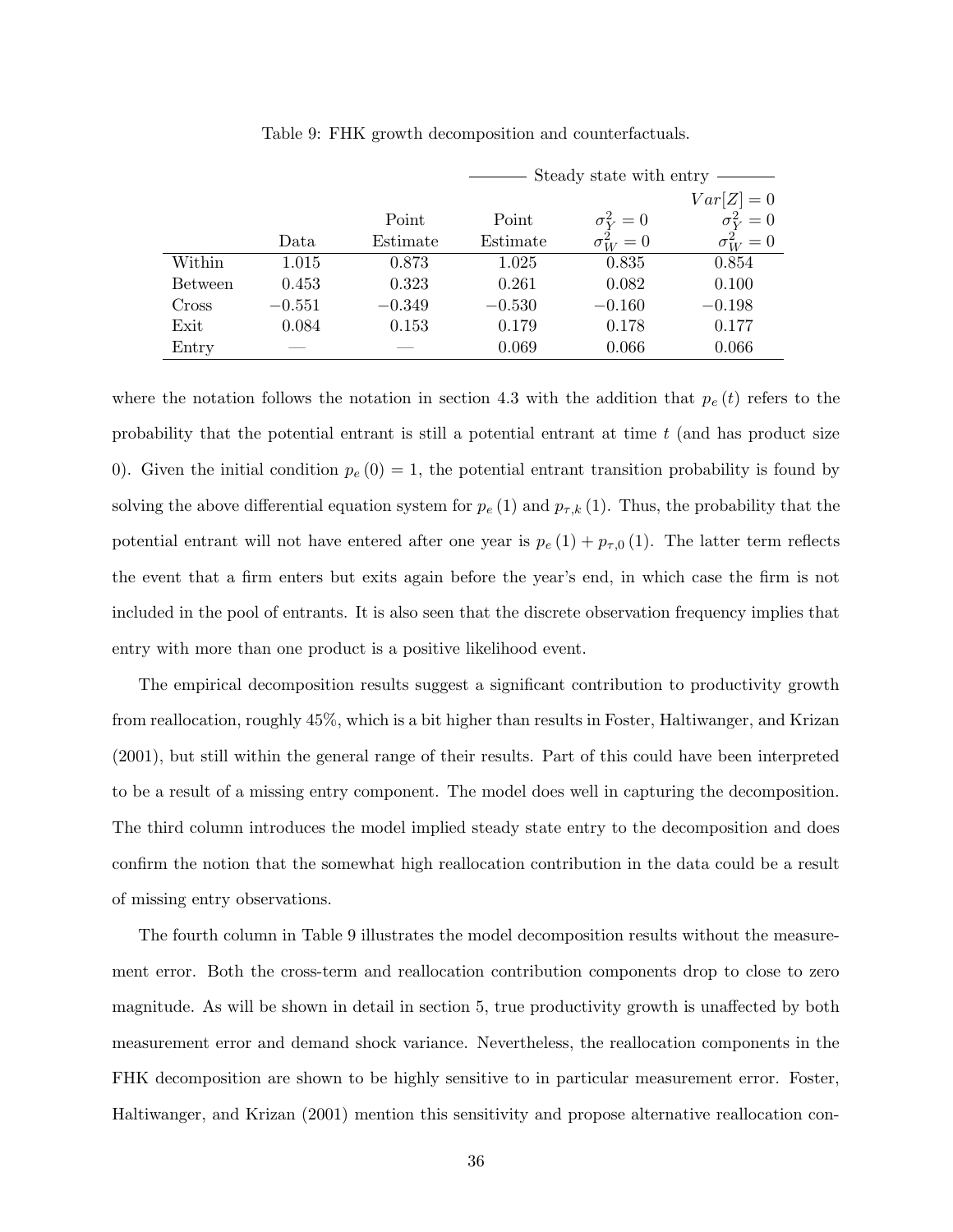tribution measures. However, the discussion of the BHC index in Petrin and Levinsohn (2005) suggests that there will still be a substantial disconnect between the structural growth decomposition laid out in section 5 and alternative variations on the reallocation component in the BHC decomposition.

In terms of identification, the cross-term component turns out to be of particular importance for the input measurement error parameter. If the model is estimated subject to  $\sigma_W^2 = 0$ , the remaining model parameters change modestly in the direction of more estimated type dispersion, but leaves the estimated cross term component close to zero. Allowing for input measurement error results in the fairly good fit of the cross-term component as shown in Table 9.

#### 4.5 Estimation by Industry

Firm heterogeneity across industries may obscure the true picture of more homogenous subgroups of firms. This turns out not to be the case. Data moments by industry reveal the same qualitative picture as in Table 2. Table 10 presents data moments for the 3 largest industries (by firm count). All industries show evidence of significant firm productivity dispersion, a roughly zero correlation between productivity and firm input size and a positive correlation between productivity and firm output size (roughly 0.2). All industries also display significant productivity persistence and mean reversion. Finally, both the value added and wage bill distributions are characterized by a strong right shift over time across industries.

The estimates by industry are reported in Table 11. The model estimates by industry are not qualitatively different from the full sample estimate but it is worth noting a consistent drop in the estimated type dispersion in the industry estimates. This is likely a result of effectively allowing for more heterogeneity in other model parameters. The construction industry consists of generally significantly smaller firms and is estimated to have a significantly smaller non-labor cost share than the two other industries.

### 5 Reallocation and Growth

In this section we study the implications of the estimated model for aggregate growth and the role of reallocation in the growth process. From equations  $(4)$ ,  $(5)$  and  $(7)$ , the normalized log of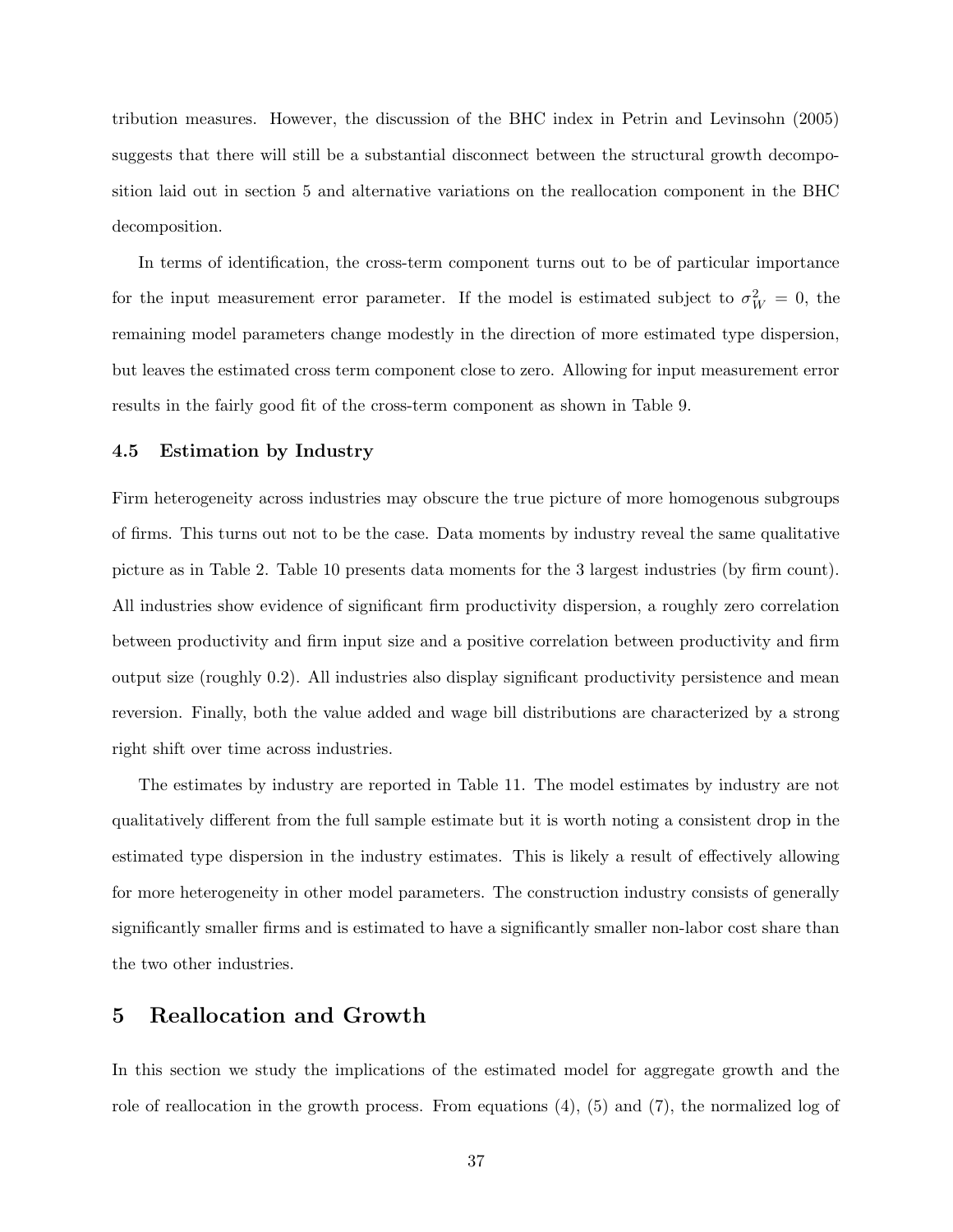|  |  |  | Table 10: Data moments by industry |  |  |
|--|--|--|------------------------------------|--|--|
|--|--|--|------------------------------------|--|--|

|                                                                                                                         |             | Manufacturing |             | Wholesale and retail    |             | Construction |
|-------------------------------------------------------------------------------------------------------------------------|-------------|---------------|-------------|-------------------------|-------------|--------------|
|                                                                                                                         | $1992\,$    | $1997\,$      | 1992        | 1997                    | 1992        | 1997         |
| Survivors                                                                                                               | 2,051.000   | 1,536.000     | 1,584.000   | 1,189.000               | 651.000     | 480.000      |
| E[Y]                                                                                                                    | 30, 149.461 | 35, 803.473   | 22, 952.920 | 28, 386.719             | 15, 191.354 | 16,869.551   |
| Med[Y]                                                                                                                  | 15, 117.552 | 18, 858.445   | 12, 757.909 | 15, 288.949             | 8,688.501   | 10,711.648   |
| Std[Y]                                                                                                                  | 56,081.995  | 69, 574.991   | 33, 400.313 | 41, 409.060             | 31, 287.564 | 22, 454.655  |
| E[W]                                                                                                                    | 15,047.636  | 17, 318.195   | 10,696.683  | 12,712.898              | 9,973.166   | 10, 594.737  |
| Med[W]                                                                                                                  | 8,031.273   | 9,531.066     | 6,423.473   | 7,650.564               | 5,785.053   | 6,838.405    |
| Std[W]                                                                                                                  | 24,667.884  | 27, 159.439   |             | 15, 360.222 16, 802.715 | 24, 526.438 | 14, 181.147  |
| $E\left[\frac{Y}{N^*}\right]$                                                                                           | 379.047     | 422.471       | 410.234     | 466.591                 | 305.075     | 342.273      |
| $Med\left[\frac{Y}{N^*}\right]$                                                                                         | 347.100     | 375.300       | 373.928     | 408.244                 | 286.749     | 311.509      |
| $Std\left[\frac{Y}{N^*}\right]$                                                                                         | 163.174     | 226.860       | 171.661     | 278.495                 | 133.111     | 173.871      |
| Cor <sub>[Y, W]</sub>                                                                                                   | 0.889       | 0.855         | 0.922       | 0.914                   | 0.967       | 0.922        |
| $Cor\left[\frac{Y}{N^*}, Y\right]$                                                                                      | 0.236       | 0.200         | 0.252       | 0.188                   | 0.131       | 0.174        |
| $Cor\left[\frac{Y}{N^*}, N^*\right]$                                                                                    | $0.011\,$   | $-0.003$      | $-0.028$    | $-0.039\,$              | $-0.040$    | $-0.093$     |
| $Cor\left[\frac{Y}{N^*}, \frac{Y_{+1}}{N^*_{+1}}\right]$                                                                | 0.650       | 0.728         | 0.325       | 0.674                   | 0.428       | $0.345\,$    |
| $Cor\left[\frac{Y}{N^*}, \frac{\Delta_{N^*}^{Y^*}}{N^*}\right]$<br>Cor $\left[\frac{Y}{N^*}, \frac{\Delta Y}{Y}\right]$ | $-0.024$    | $-0.195$      | $-0.195$    | $-0.259$                | $-0.327$    | $-0.560$     |
|                                                                                                                         | $-0.133$    |               | $-0.088$    |                         | $-0.187$    |              |
| $Cor\left[\frac{Y}{N^*}, \frac{\Delta N^*}{N^*}\right]$                                                                 | 0.145       |               | 0.189       |                         | 0.089       |              |
| $E[\Delta Y/Y]$                                                                                                         | $-0.035\,$  |               | $-0.042$    |                         | $-0.025\,$  |              |
| $Std[\Delta Y/Y]$                                                                                                       | 0.474       |               | 0.425       |                         | 0.448       |              |
| $Cor[\Delta Y/Y, Y]$                                                                                                    | $-0.073$    |               | $-0.090$    |                         | $-0.122$    |              |
| Growth decomp.                                                                                                          |             |               |             |                         |             |              |
| $\sim$ Within                                                                                                           | 0.863       |               | 1.176       |                         | 0.986       |              |
| $-$ Between                                                                                                             | 0.365       |               | 0.618       |                         | 0.635       |              |
| $-$ Cross                                                                                                               | $-0.297$    |               | $-0.826$    |                         | $-0.870$    |              |
| $-$ Exit                                                                                                                | 0.068       |               | 0.032       |                         | 0.249       |              |

consumption per product line can be written as

$$
\frac{\ln C_t}{N} = \frac{1}{N} \sum_{j=1}^{N} \alpha_j \left( \sum_{i=1}^{J_t(j)} \ln q_i(j) + \ln \left( \frac{(1-\kappa) Z}{w q_{J_t(j)}(j)} \right) \right)
$$

in the Cobb-Douglas case where  $Z = \frac{1}{N} \sum_{j=1}^{N} Z_{t}(j)$  and  $\alpha_{j} = NZ_{t}(j)/Z$  represent real expenditure shares. As the number of innovations  $J_t(j)$ ,  $j = 1, ..., N$  are independently and identically distributed Poisson random variables with common expectation  $\delta t$ , and the ln qs are iid across time and product lines, the law of large number implies that

$$
\frac{\ln C_t}{N} = \delta E{\ln q}t + \ln(1 - \kappa) - E{\ln q} + \ln(Z_t/w_t)
$$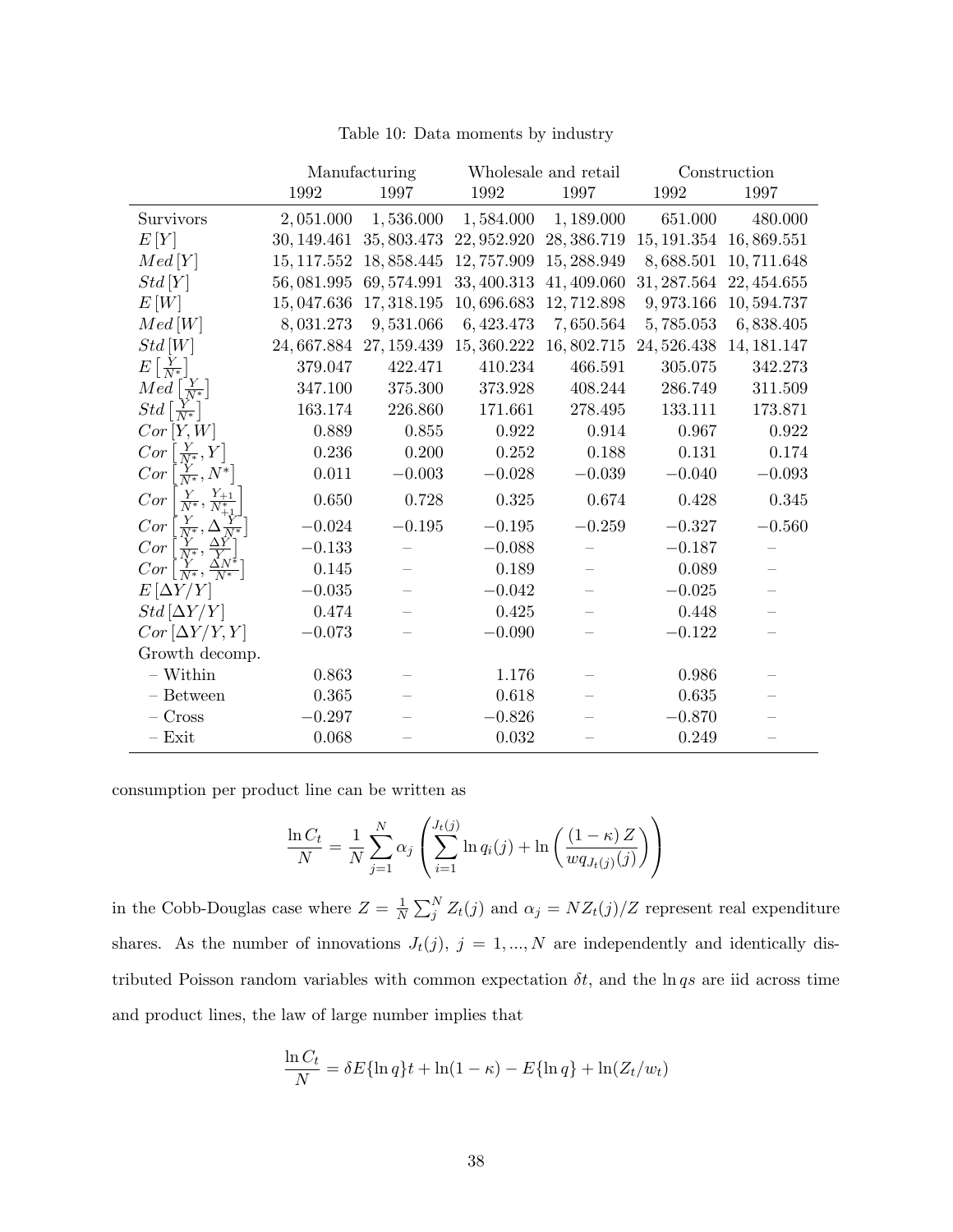|                                                                                | Manufacturing | Wholesale and retail | Construction |
|--------------------------------------------------------------------------------|---------------|----------------------|--------------|
| $c_0/Z$                                                                        | 18.1369       | 15.3557              | 9.8525       |
| $\mathfrak{c}_1$                                                               | 2.8347        | 2.6580               | 2.8162       |
| $\kappa$                                                                       | 0.4338        | 0.4853               | 0.3076       |
| $\delta$                                                                       | 0.0664        | 0.0640               | 0.0752       |
| $\hat{g}$                                                                      | 0.0157        | $\,0.0182\,$         | 0.0143       |
|                                                                                | 0.0246        | 0.0201               | 0.0339       |
|                                                                                | 0.0160        | 0.0134               | 0.0202       |
|                                                                                | 3, 162.0872   | 1,343.5249           | 4,842.5514   |
|                                                                                | 16,350.0027   | 15,819.3413          | 4, 219.2477  |
| $\sigma_Y^2 \ \sigma_W^2 \ \theta_Z^Z \ \theta_Z^Z \ \theta_Z^S \ \phi_T^{ss}$ | 0.7739        | 0.9267               | 0.8508       |
|                                                                                |               |                      |              |
| $-$ type 1                                                                     | 0.3752        | 0.8875               | 0.4106       |
| $-$ type 2                                                                     | 0.4327        | 0.0035               | 0.4742       |
| $-$ type $3$                                                                   | 0.1921        | 0.1089               | 0.1152       |
| $\theta^{q_\tau}_\gamma$                                                       |               |                      |              |
| $-$ type 1                                                                     | 1.0000        | 1.0000               | 1.0002       |
| $-$ type $2$                                                                   | 1.0000        | 1.0000               | 1.0014       |
| $-$ type $3$                                                                   | 1.0533        | 1.0001               | 1.0118       |
| $\theta^{q_\tau}_\eta$                                                         |               |                      |              |
| $-$ type 1                                                                     | 0.0000        | 0.0000               | 0.0046       |
| $-$ type 2                                                                     | 0.0000        | 0.0034               | 0.0272       |
| $-$ type $3$                                                                   | 0.6633        | 1.8416               | 0.3597       |
| $\theta_{\beta}^{q_{\tau}}$                                                    | 0.7171        | 0.9806               | 0.6295       |

Table 11: Parameter estimates by industry

holds as an approximation when  $N$  is large. Because the total Danish employment is roughly constant over the sample period,  $Z/w$  is also constant from the labor market clearing condition, equation (13). Hence, the growth rate in consumption is

$$
\frac{\dot{C}}{C} = g = \delta E \{ \ln q \} = \eta \sum_{\tau} E \left[ \ln \tilde{q}_{\tau} \right] \phi_{\tau} + \sum_{\tau} \gamma_{\tau} E \left[ \ln \tilde{q}_{\tau} \right] K_{\tau}
$$
\n(29)

Note that the appropriate empirical counterpart is the traditional growth accounting measure recommended by Petrin and Levinsohn (2005), not the BHC index. However, an accurate measurement requires an appropriately constructed cost of living index of the type discussed by Hausman (2003).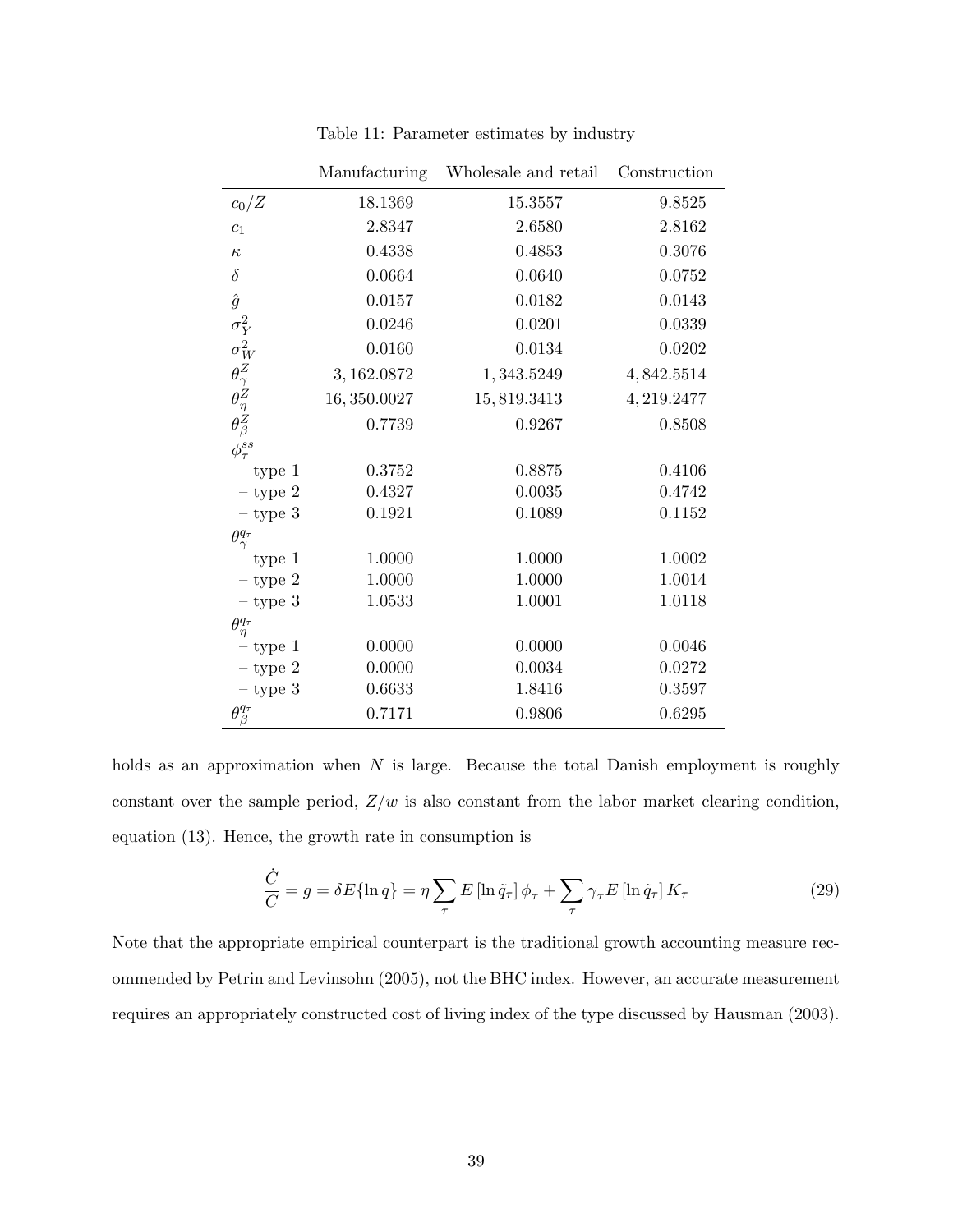#### 5.1 The Growth Rate and Its Components

The equilibrium steady state growth rate implied by the model and our parameter estimates is  $g =$ 1.96%, per year. Under the assumption that a true cost of living index were used to measure the aggregate real value added and wage bill in our data, namely an index of consumption goods prices that accounts for productivity improvements and product substitution, the traditional empirical growth measure (the TD index) using the value added per worker for our sample of continuing firms is 1.48% percent per year. Although we do not have an empirical measure for the contribution of entry and exit to growth in productivity, the model implies that the net effect of entry is very close to the difference between these two numbers. Hence, the implications of the structural model for the growth rate are consistent with the growth in value added observed in our data.

The model also permits the identification of the contribution survival and firm size selection, reflected in differential firm growth rates, to aggregate growth in consumption. Specifically, because the expected productivity of the products created differ across firms and because these differences are positively associated with differences in expected profitability, aggregate growth reflects the selection of more profitable firms by the creative-destruction process. Indeed, equation (29) can be rewritten as

$$
g = \sum_{\tau} \gamma_{\tau} E \left[ \ln \tilde{q}_{\tau} \right] \phi_{\tau} + \sum_{\tau} \gamma_{\tau} E \left[ \ln \tilde{q}_{\tau} \right] \left( K_{\tau} - \phi_{\tau} \right) + \eta \sum_{\tau} E_{\tau} \left[ \ln \tilde{q}_{\tau} \right] \phi_{\tau}.
$$
 (30)

where the first term is the contribution to growth of continuing firms under the counter factual assumption that the share of products supplied by continuing firms of each type is the same as at entry, the second term accounts for differential firm growth rates after entry, and the third term is the net contribution of entry and exit. Because the steady state fraction of products supplied by type  $\tau$  firms is  $K_{\tau} = \eta \phi_{\tau}/(\delta - \gamma_{\tau})$ , the selection effect is positive because firms that are expected to create higher quality products supply more product lines on average. (Formally, stochastic dominance  $F_{\tau} \leq F_{\tau'} \implies$  both  $E[\ln \tilde{q}_{\tau}] \geq E[\ln \tilde{q}_{\tau'}]$  and  $K_{\tau} - \phi_{\tau} \geq K_{\tau'} - \phi_{\tau'}$ . The parameter estimates imply that the entry component accounts for 17.9% and the selection component 58.5% of the aggregate growth rate. Hence, the dynamics of entry and firm size evolution, a process that involves continual reallocation to new and growing firms, is responsible for over three-quarters of the growth in the modelled economy.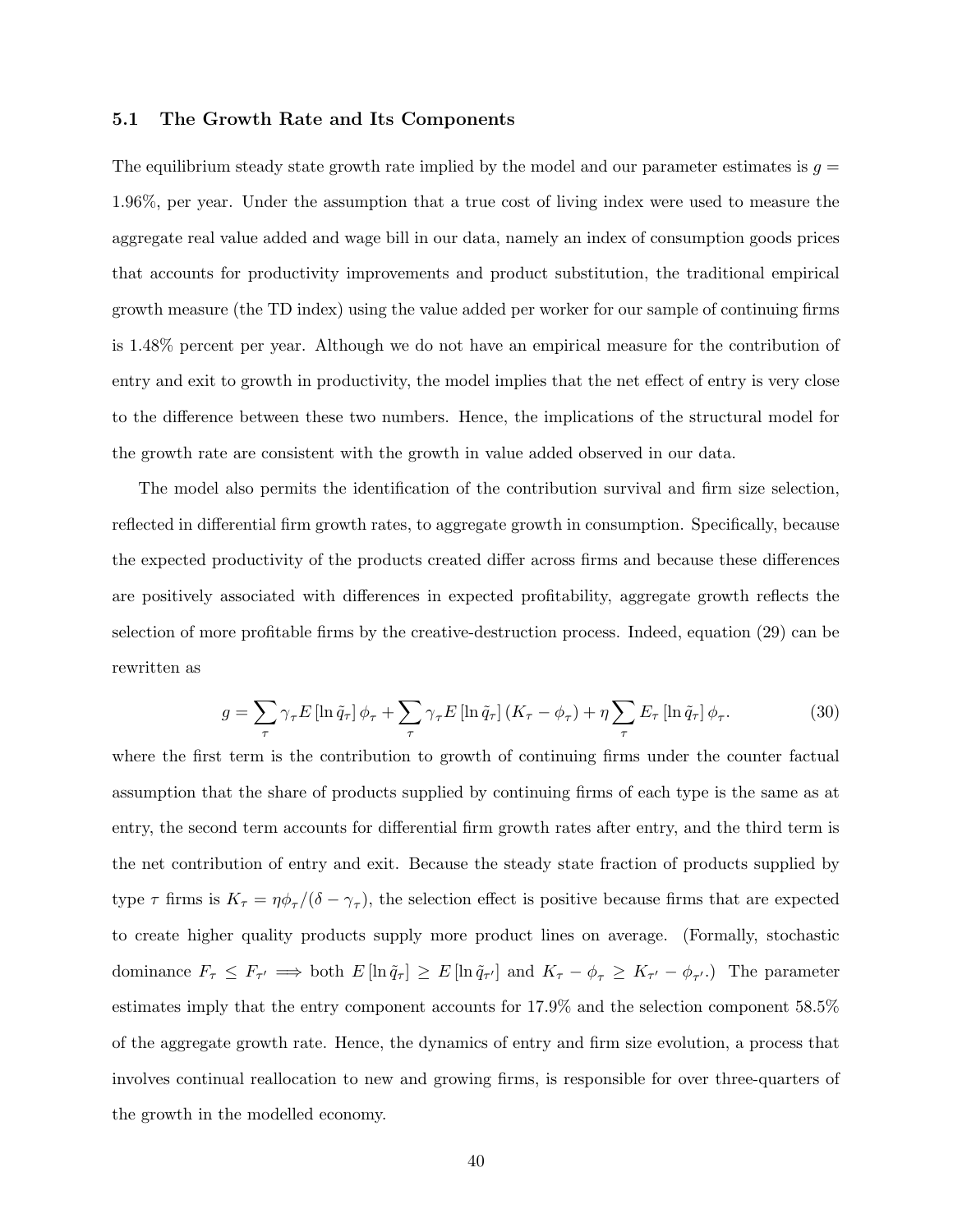### 6 Concluding Remarks

Large and persistent differences in firm productivity and firm size exist. Worker reallocation induced by heterogeneity can be an important source of aggregate productivity growth. Previous work using Baily, Hulton, and Campbell (1992) type growth decomposition measures has found large contributions from reallocation. We argue however that the reallocation component of the BHC measure has no meaning in stochastic steady state model as ours. Thus, we arrive at the same conclusion as Petrin and Levinsohn (2005) who argue that the reallocation component does not capture the welfare implications of growth.

In this paper we explore a variant of the equilibrium Schumpeterian model of firm size evolution developed by Klette and Kortum (2004). In our version of the model, firms that can develop products of higher quality grow larger at the expense of less profitable firms though a process of creative destruction. Worker reallocation from less to more profitable firms induced by the process contributes to aggregate productivity growth. Furthermore, the model is consistent with the observation that there is no correlation between employment size and labor productivity and a positive correlation between value added and labor productivity observed in Danish firm data. We fit the model to the Danish firm panel for the 1992 − 1997 time period. The parameter estimates are sensible and the model provides a good fit to the joint size distribution and dynamic moments of the data. Furthermore, the model also fits the Foster, Haltiwanger, and Krizan (2001) variant of the BHC growth decomposition well. Notably, the model fits the negative relationship between size and growth in the data even though at a theoretical level it satisfies Gibrat's law in the sense that a firm's innovation rate is independent of its size.

In the absence of other sources of growth such as dis-embodied growth, all growth in our model is attributed to reallocation. We decompose the reallocation component into a net contribution from firm entry and exit, a firm type selection effect, and a residual. The selection component captures the contribution to growth from the mechanism that more productive firms are estimated to grow larger at the expense of less productive firms. The selection component is estimated to contribute 58 percent of overall growth.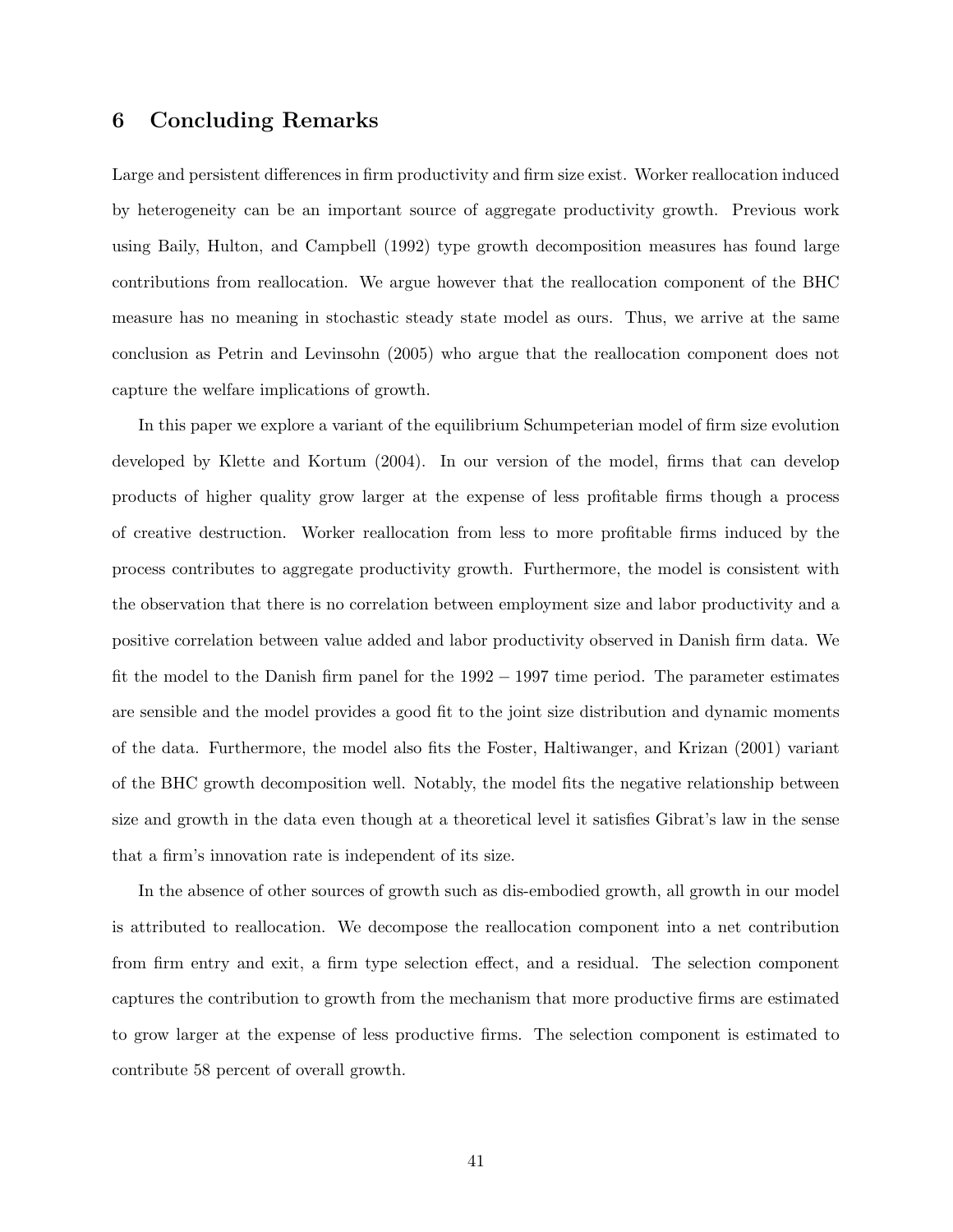## A Model simulation notes

In this section, we present the algorithm used to compute the values of model parameters implied by the estimates and the equilibrium and optimal growth rates, all reported in the text. To do so, one must account for the two parameters not explicitly used in the initial presentation of the model, the average demand per product, Z, which was normalized to unity in the model, and the cost of capital per product line, denoted  $\kappa Z$ . Hence, profit per product line can be represented as  $\pi Z$  for a firm of type  $\pi$  where

$$
\pi = (1 - \kappa)(1 - q^{-1})\tag{31}
$$

is now profit express as a fraction of value average sales.

Since the parametric form of the steady state distribution of firms over profit, denoted  $p(\pi)$ in the text, is specified in the model estimated, one needs to derive its relationship to the initial density of entering firms over profit,  $\phi(\pi)$ , by inverting the steady state relationship implied by the model. Specifically,

$$
p(\pi) = M(\pi)/M
$$

where  $M(\pi)$  is the steady state mass of firms of type  $\pi$  and  $M = \int_{\pi} M(\pi) d\pi$  is the total mass of firms. Since

$$
M(\pi) = \sum_{k=1}^{\infty} M_k(\pi) = \ln\left(\frac{\delta}{\delta - \gamma(\pi)}\right) \frac{\eta \phi(\pi)}{\gamma(\pi)}
$$

from equation (14), it follows that

$$
\eta \phi(\pi) = \frac{\gamma(\pi) M(\pi)}{\ln \left( \frac{\delta}{\delta - \gamma(\pi)} \right)} = \frac{\gamma(\pi) p(\pi) M}{\ln \left( \frac{\delta}{\delta - \gamma(\pi)} \right)},
$$

At this stage, the aggregate entry rate  $\eta$  and the total mass of firms M have yet to be separately identified. But by  $\int_{\pi} \phi(\pi) d\pi = 1$ , it follows that,

$$
\eta = \eta \int_{\pi} \phi(\pi) d\pi = M \int_{\pi} \frac{\gamma(\pi) p(\pi)}{\ln\left(\frac{\delta}{\delta - \gamma(\pi)}\right)} d\pi.
$$
 (32)

Consequently, the profit density at entry is

$$
\phi(\pi) = \frac{\frac{\gamma(\pi)p(\pi)}{\ln\left(\frac{\delta}{\delta - \gamma(\pi)}\right)}}{\int_x \frac{\gamma(x)p(x)}{\ln\left(\frac{\delta}{\delta - \gamma(x)}\right)} dx}.
$$
\n(33)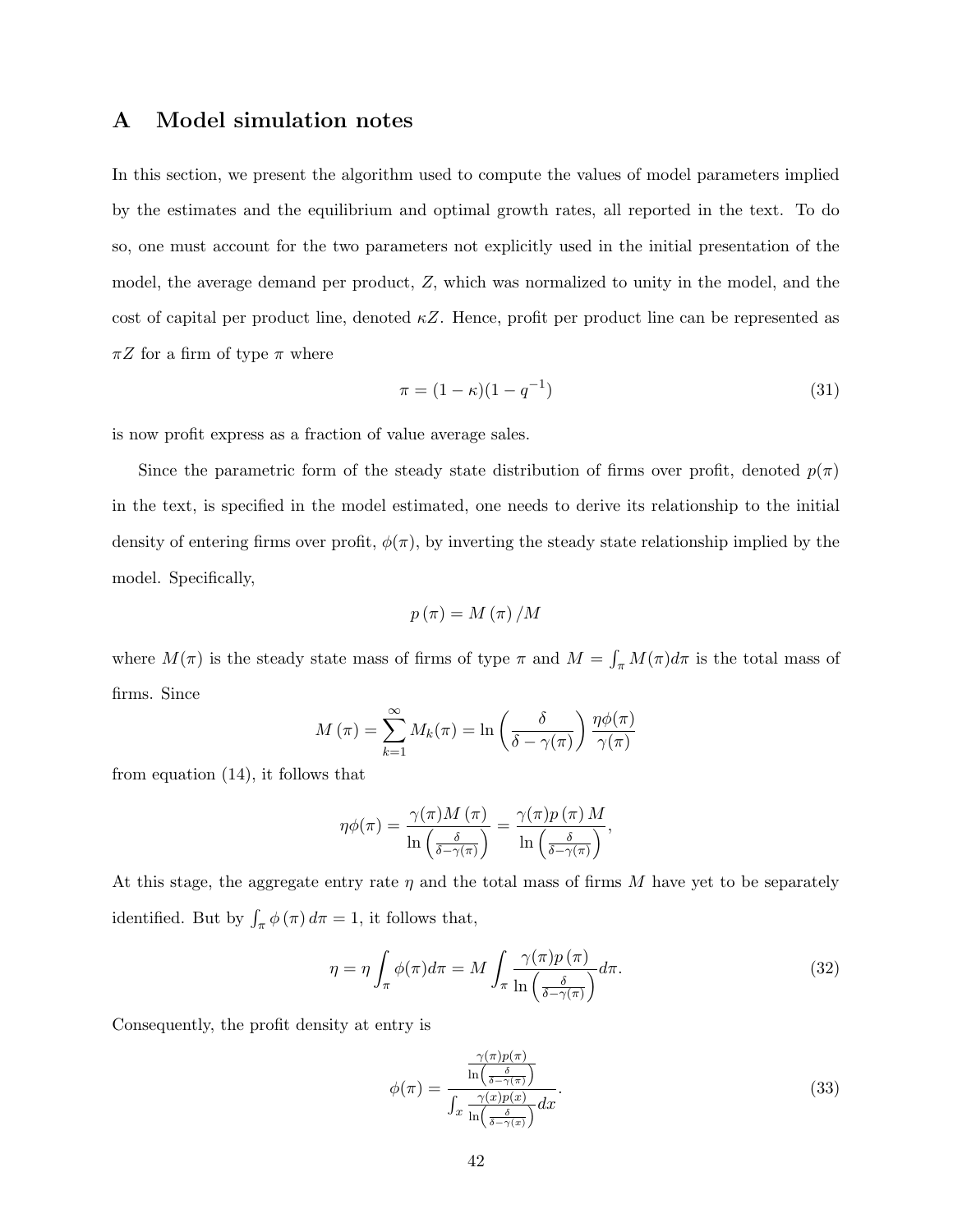Equation (16) and the assumption that the measure of products is unity, the steady state measure of continuing firms in the market solves

$$
1 = \int_{\pi} \sum_{k=1}^{\infty} k M_k(\pi) d\pi = \int_{\pi} M(\pi) \sum_{k=1}^{\infty} \frac{k M_k(\pi)}{M(\pi)} d\pi
$$
  

$$
= \int_{\pi} \frac{\gamma(\pi) M(\pi)}{(\delta - \gamma(\pi)) \ln\left(\frac{\delta}{\delta - \gamma(\pi)}\right)} d\pi = M \int_{\pi} \frac{\gamma(\pi) p(\pi)}{(\delta - \gamma(\pi)) \ln\left(\frac{\delta}{\delta - \gamma(\pi)}\right)} d\pi.
$$
 (34)

Hence,

$$
\eta = \frac{\int_{\pi} \frac{\gamma(\pi)p(\pi)}{\ln\left(\frac{\delta}{\delta - \gamma(\pi)}\right)} d\pi}{\int_{\pi} \frac{\gamma(\pi)p(\pi)}{(\delta - \gamma(\pi))\ln\left(\frac{\delta}{\delta - \gamma(\pi)}\right)} d\pi}.
$$
(35)

from by equations (32) and (34).

To solve the planner's problem, one also needs the size of the aggregate labor force, L, and the measure of potential entrants,  $m$ . Because one can show that the limit price charged by the current supplier of each product solves  $p(1-\kappa) = wq$  when a capital cost exists, the demand for production workers is  $Zx(\pi) = 1/p = Z(1 - \kappa)/wq = Z(1 - \kappa - \pi)/w$  from (31). Hence, equations (13) and (14) imply

$$
L = Z \left[ \int_{\pi} \left( \frac{1 - \kappa - \pi}{w} + \tilde{c}(\gamma(\pi)) \right) \frac{\eta \phi(\pi) d\pi}{\delta - \gamma(\pi)} + m \tilde{c}(\eta/m) \right]
$$
(36)

where, as specified in the text,  $\tilde{c}(x) = c_0 x^{1+c_1}$ . Finally, one can obtain the value of m by using the fact that the marginal cost of entry must equal the expected marginal cost of innovation by incumbents. Specifically, equations  $(12)$  and  $(11)$  imply require that m solves

$$
\tilde{c}'\left(\frac{\eta}{m}\right) = \int_{\pi} \tilde{c}'\left(\gamma(\pi)\right) \phi(\pi) d\pi \tag{37}
$$

Finally, the parametric specification of heterogeneity in product productivity is

$$
q(z) = 1 + e^{\mu_{\pi} + \sigma_{\pi} z} \tag{38}
$$

where z is the standard normal random variable. Hence, one can use the fact that  $f(z)dz =$  $p(\pi(z))d\pi(z)$ , where  $f(z)$  is the standard normal pdf and  $\pi(z) = (1 - \kappa)(1 - q(z)^{-1})$  by (31), to compute all the necessary integrals in the equations above and those that define the components of the growth rate found in the text.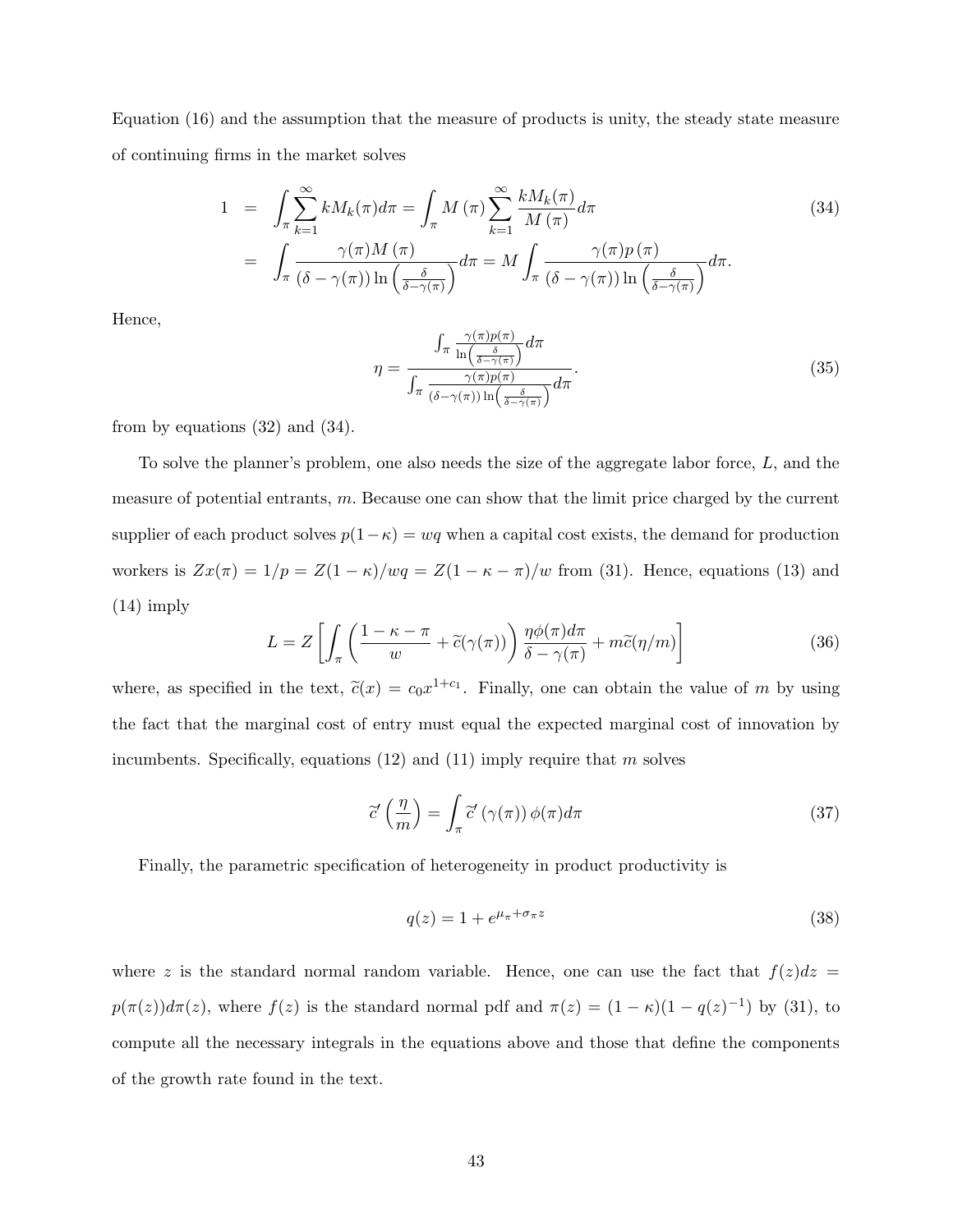## B Identification

Consider a simplified setup of Lentz and Mortensen (2006). Specifically, disregard stochastic demand shocks as well as stochastic quality realizations. In this case, the value function of a type  $\tau$ firm with  $k$  products is,

$$
V_{\tau}(k)=kZv_{\tau},
$$

where

$$
v_{\tau} \equiv \max_{\gamma} \frac{\pi (q_{\tau}) - w\tilde{c}(\gamma)}{r + \delta - \gamma},
$$

where  $\tilde{c}(\gamma) = c(\gamma)/Z$ . Hence, the optimal creation rate choice is,

$$
w\tilde{c}'\left(\gamma_{\tau}\right)=v_{\tau}.
$$

Finally, we have that  $\pi(q) = (1 - \kappa) (1 - q^{-1}).$ 

Simulation of  $(Y, W, N)$  data from the model then follows from,

$$
Y_{\tau}(k) = kZ
$$
  
\n
$$
W_{\tau}(k) = kZ \left( \frac{1 - \kappa}{q_{\tau}} + w\tilde{c}(\gamma_{\tau}) \right)
$$
  
\n
$$
N_{\tau}(k) = W_{\tau}(k) / w = kZ \left( \frac{1 - \kappa}{w q_{\tau}} + \tilde{c}(\gamma_{\tau}) \right).
$$

We can define the type conditional labor share by

$$
\alpha_{\tau} = \frac{1-\kappa}{q_{\tau}} + w\tilde{c}(\gamma_{\tau}).
$$

In this case, the expression simplify to,

$$
Y_{\tau}(k) = kZ
$$
  

$$
W_{\tau}(k) = kZ\alpha_{\tau}.
$$

In order to solve for the type conditional dynamics of  $(Y_\tau, W_\tau)$ , it is sufficient to know  $(\delta, \gamma_\tau)$ because these two parameters govern the birth-death process of  $k_{\tau}$ . Thus, to simulate the full firm panel  ${Y_{jt}, W_{jt}, N_{jt}}_{j,t}$  it is sufficient to know,

$$
\{\delta,Z,(\alpha_1,\ldots,\alpha_M),(\gamma_1,\ldots,\gamma_M),(p_1,\ldots,p_M)\}\,.
$$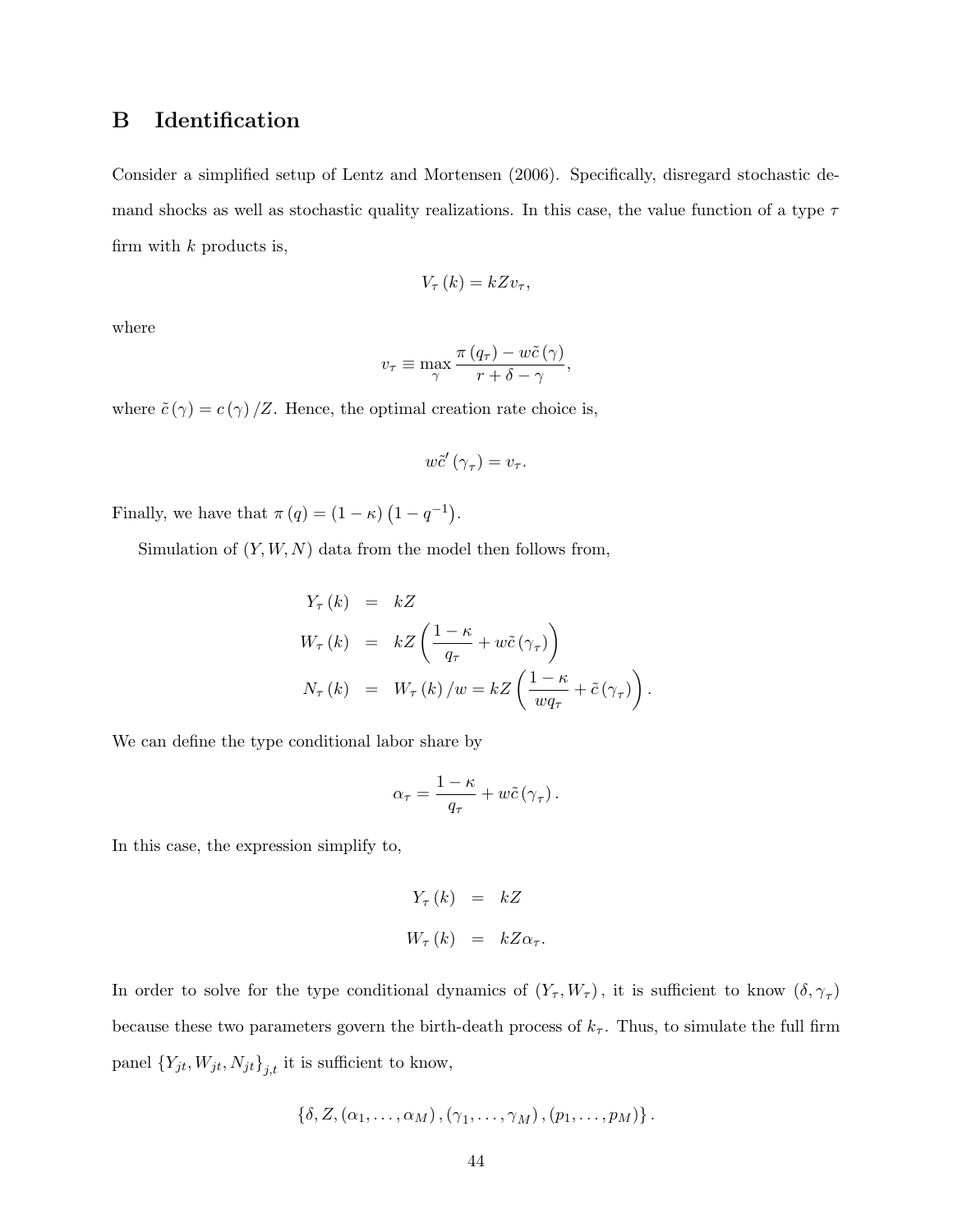This is  $3M + 1$  independent parameters given the restriction that  $\sum p_i = 1$ . Taking separate identification on  $w$  and  $r$ , the underlying structural parameters of the model are,

$$
\{c_0, c_1, \kappa, \delta, Z, (q_1, \ldots, q_M), (p_1, \ldots, p_M)\},\,
$$

which is  $2M + 4$  independent parameters. This suggests identification problems for  $M \leq 2$ .

Identification requires that the underlying true data generating process has at least three distinct types. For the three type case, identification of  $(c_0, c_1, \kappa, q_1, q_2, q_3)$  comes from the system,

$$
wc_0 (1 + c_1) (\gamma_1^*)^{c_1} = \frac{1 - \kappa - \alpha_1^*}{r + \delta^* - \gamma_1^*}
$$
  
\n
$$
wc_0 (1 + c_1) (\gamma_2^*)^{c_1} = \frac{1 - \kappa - \alpha_2^*}{r + \delta^* - \gamma_2^*}
$$
  
\n
$$
wc_0 (1 + c_1) (\gamma_3^*)^{c_1} = \frac{1 - \kappa - \alpha_3^*}{r + \delta^* - \gamma_3^*}
$$
  
\n
$$
\alpha_1^* = \frac{1 - \kappa}{q_1} + wc_0 (\gamma_1^*)^{1 + c_1}
$$
  
\n
$$
\alpha_2^* = \frac{1 - \kappa}{q_1} + wc_0 (\gamma_2^*)^{1 + c_1}
$$
  
\n
$$
\alpha_3^* = \frac{1 - \kappa}{q_1} + wc_0 (\gamma_3^*)^{1 + c_1}
$$

where the  $\alpha^*s$  and  $\gamma^*s$  are determined by the data. The parameters  $(c_0, c_1, \kappa)$  are identified from the first three equations and, given these  $(q_1, q_2, q_3)$  are obtained from the last three.

### C The General CES Case

#### C.1 Derivations

Consider a simplified version the model estimated by Lentz and Mortensen (2006). Let types be permanent. Disregard stochastic demand shocks as well as stochastic quality realizations. The consumption good is supplied by many competitive providers at a price expressed in terms of the numeraire as  $P_t$  and the aggregate quantity produced is determined by the quantity and quality of the economy's intermediate inputs. Specifically, there is a large number of intermediate products indexed by  $j$  and consumption is determined by the following constant returns CES production function

$$
C_t = \left[\sum_j (A_t(j)x_t(j))^{\frac{\sigma}{\sigma-1}}\right]^{\frac{\sigma-1}{\sigma}}
$$
\n(39)

.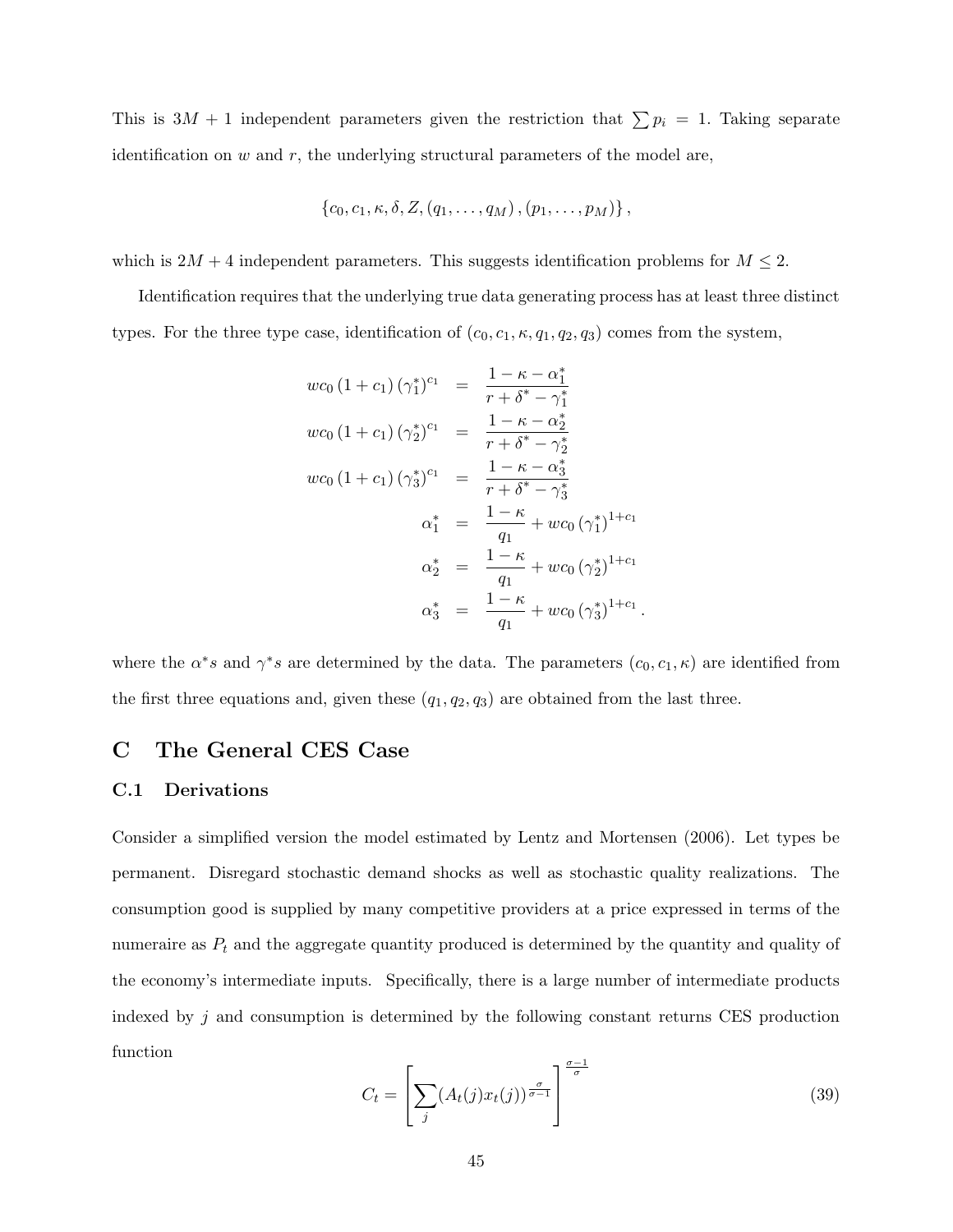where  $\sigma \geq 0$  is the elasticity of substitution between any two good,  $x_t(j)$  is the quantity of input j at time t and  $A_t(j)$  is quality or productivity of input j at time t. Let

$$
X_t(j) = A_t(j)x_t(j)
$$
 and  $P_t(j) = p(j)A_t^{-1}(j)$ 

denote the quantity and price of intermediate input  $j$  expressed in quality units. Given profit maximization in the competitive final goods market and a choice of the numeraire so that  $P_tC_t = 1$ for all  $t$ , the share of expenditure on input  $j$  is

$$
\frac{P_t(j)X_t(t)}{P_tC_t} = P_t(j)X_t(t) = \left(\frac{P_t(j)}{P_t}\right)^{1-\sigma},
$$
\n(40)

where  $\sum_j$  $\bigl(P_t(j)\bigr)$  $\overline{P_t}$  $\big)$ <sup>1- $\sigma$ </sup> = 1 and the definition of  $P_t(j)$  above imply

$$
P_t = \left(\sum_j (P_t(j))^{1-\sigma}\right)^{\frac{1}{1-\sigma}} = A_t^{-1} \left(\sum_j p(j)^{1-\sigma}\right)^{\frac{1}{1-\sigma}}.
$$
 (41)

Under the assumption that the capital requirement and labor productivity is the same across intermediate inputs, the common marginal cost of production is  $w/(1 - \kappa)$ . As a new innovation is  $q$  times better than the product it will replace, the innovator can charge no more than the limit price  $qw/(1 - \kappa)$  in order to take over the market. Of course, this limit price is bounded above by the profit maximizing monopoly price. In sum,

$$
p(j) = \frac{m(q)w}{1 - \kappa} \text{ where the mark up is } m(q) = \begin{cases} \frac{\sigma}{1 - \sigma} & \text{if } q > \frac{\sigma}{1 - \sigma} \\ q & \text{otherwise} \end{cases}
$$
 (42)

Note that the markup is generally independent of the product type but does depend on the quality improvement relative to the last version of the type.

The demand for a given product will not generally be stationary over its life cycle. Indeed, because the price of a product does not change over its life time but the prices of substitutes and output do, the revenue from any product of age a created at date t

$$
P_t(j)X_{t+a}(j) = \left(\frac{P_t(j)}{P_{t+a}}\right)^{1-\sigma}
$$

has a trend except in the case of  $\sigma = 1$ . Indeed, the expected profit of and the demand for product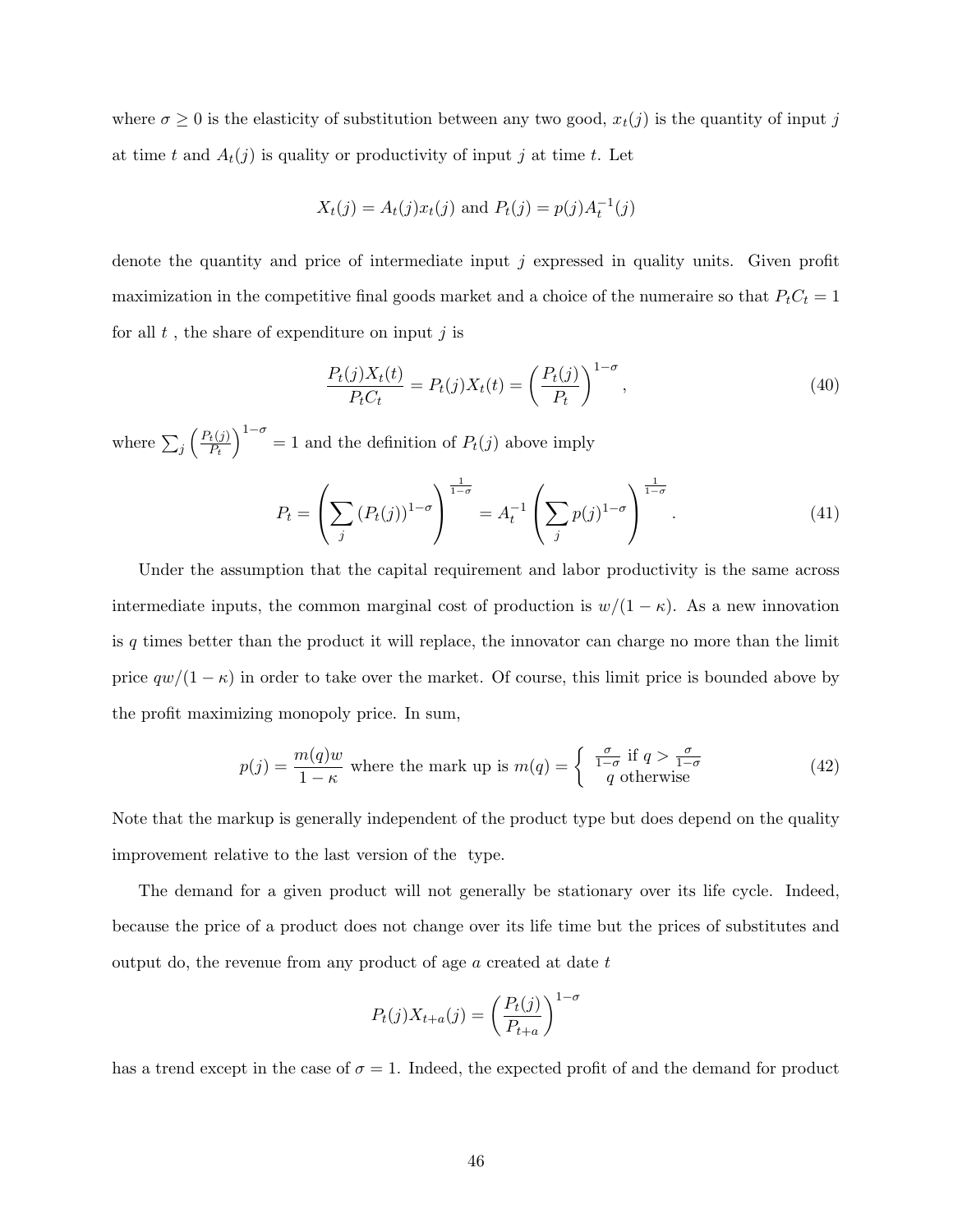j created by a type i firm at future date  $t + a$  expressed in terms of the numeraire is

$$
\pi_i(t+a) = \sum_j [(1-\kappa)p(j)x_{t+a}(j) - wx_{t+a}(j)]
$$
  
\n
$$
= (1-\kappa)\sum_j \left[ p_t(j) - \frac{w}{1-\kappa} \right] A_t^{-1} P_t(j)^{-\sigma} P_{t+a}^{\sigma-1}
$$
  
\n
$$
= (1-\kappa)w (1-m(q_i)^{-1}) \sum_j \left( \frac{P_t(j)}{P_{t+a}} \right)^{1-\sigma}
$$
  
\n
$$
= (1-\kappa)w (1-m(q_i)^{-1}) \left( \frac{P_t}{P_{t+a}} \right)^{1-\sigma}
$$
  
\n
$$
= (1-\kappa)w (1-m(q_i)^{-1}) e^{(1-\sigma)ga}
$$

and

$$
x_i(t+a) = \sum_j A_t^{-1} P_t(j)^{-\sigma} P_{t+a}^{\sigma-1} = \sum_j p(j) \left( \frac{P_{t+a}}{P_t(j)} \right)^{\sigma-1}
$$
  
= 
$$
\frac{m(q_i)w}{1-\kappa} \left( \frac{P_{t+a}}{P_t} \right)^{\sigma-1} = \frac{m(q_i)w}{1-\kappa} e^{(1-\sigma)ga}
$$

where the sum can be eliminated using equation (41) and the last equality is implied by  $P_{t+a} =$  $P_t e^{-ga}$  in steady state in each case. Hence, profits and demand grows with age, represented by a, at a constant rate equal to  $(1 - \sigma)g$  in steady state, which is negative if and only if, the elasticity of substitution  $\sigma$  exceeds unity.

### C.2 Identification Revisited

In general,  $m(q_i)$  replaced  $q_i$  and profit and demand have a trend equal to  $(1 - \sigma)g$  relative to the Cobb-Douglas ( $\sigma = 1$ ) case. However, the first order condition can be written as

$$
wc'(\gamma) = \int_0^\infty \pi(a)e^{-(r+\delta)a}da + \frac{\gamma w\tilde{c}'(\gamma) - w\tilde{c}(\gamma)}{r+\delta}
$$
  
= 
$$
\frac{(1-\kappa)(1-m(q_i)^{-1})}{r+\delta - (1-\sigma)g} + \frac{\gamma w\tilde{c}'(\gamma) - w\tilde{c}(\gamma)}{r+\delta}
$$

given convergence of the integral.

To compute the actual current revenue, one needs the ages of all products, another random variable. However, the average demand per product,  $\bar{x}$ , can be computed as follows: As the age on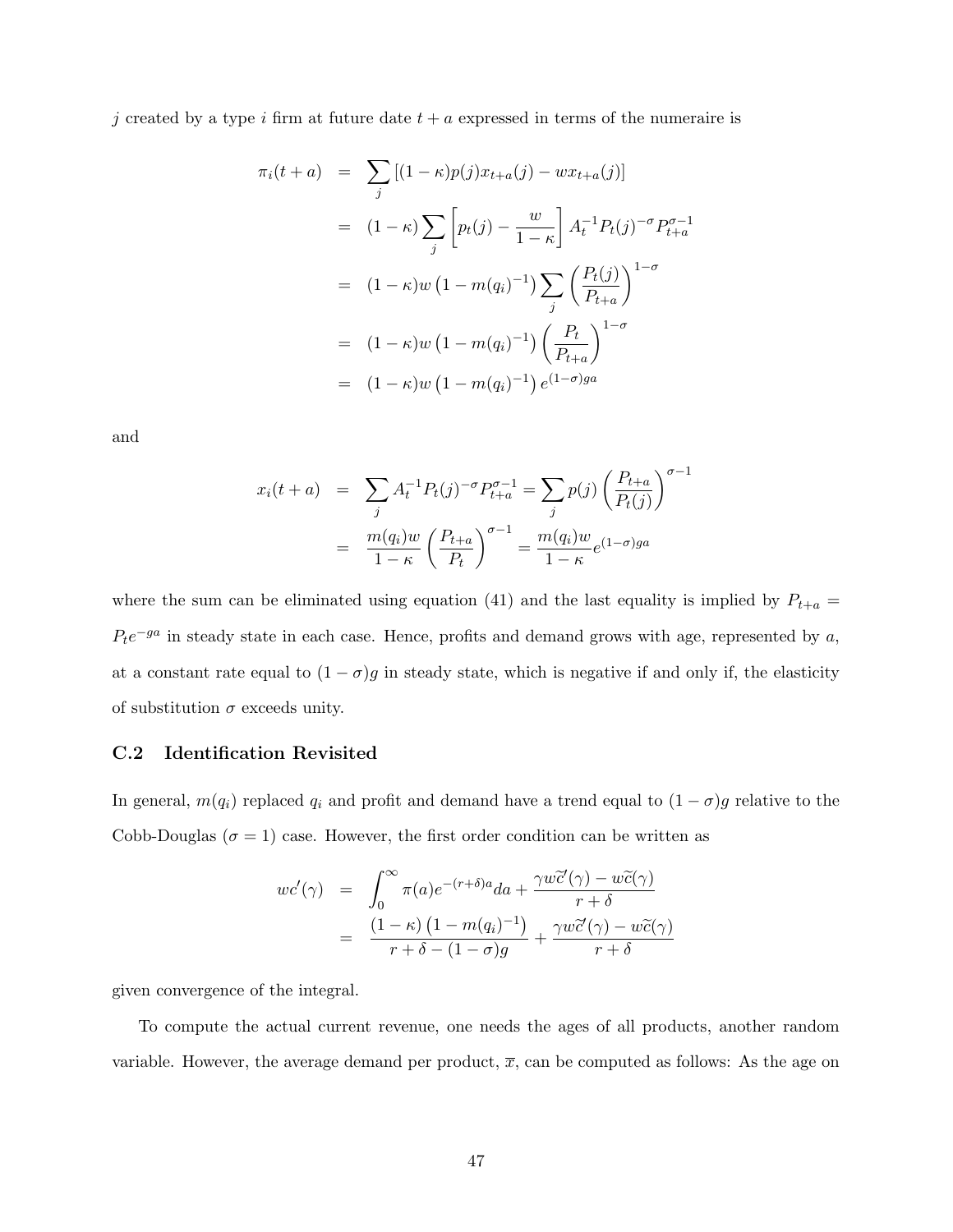any product is exponentially distributed with parameter  $\delta$ ,

$$
\overline{x} = \int_0^\infty \delta x(a)e^{-\delta a}da = \frac{m(q_i)w}{1-\kappa} \int_0^\infty \delta e^{-(\delta - (1-\sigma)g)a}da
$$

$$
= \frac{\delta}{\delta - (1-\sigma)g} \frac{wm(q_i)}{1-\kappa} \text{ if } \delta - (1-\sigma)g > 0.
$$

The wage bill as a fraction of average value added is

$$
\alpha = \frac{1 - \kappa}{m(q)} + \frac{\delta - (1 - \sigma) g}{\delta} w \widetilde{c}(\gamma).
$$

In sum, we have added another parameter  $\sigma$ . Given three types and observations on the three  $\alpha^*s$  and three  $\gamma^*s$  and the growth rate g, we have six equations and seven unknowns:  $m(q_1), m(q_2), m(q_3), c_0, c_1, \kappa$ , and  $\sigma$  given the power specification of the cost function  $\tilde{c}(\gamma) = c_0 \gamma^{1+c_1}$ . Of course, the growth equation

$$
g = \eta \sum_{i} \ln(q_i)\phi_i + \sum_{i} \gamma_i \ln(q_i) \frac{\eta_i}{\delta - \gamma_i}
$$

ties down g. From equation  $(42)$ , one needs at least four types to identify the qs when the constraint  $m(q) \leq \frac{\sigma}{1-q}$  $\frac{\sigma}{1-\sigma}$  is slack. If it binds, then  $\sigma$  is identified by the constraint, g is determined instead by the other equations, and the growth equation can be solved for the highest  $q$ . In sum, four firm types are necessary and sufficient for identification in the general CES case.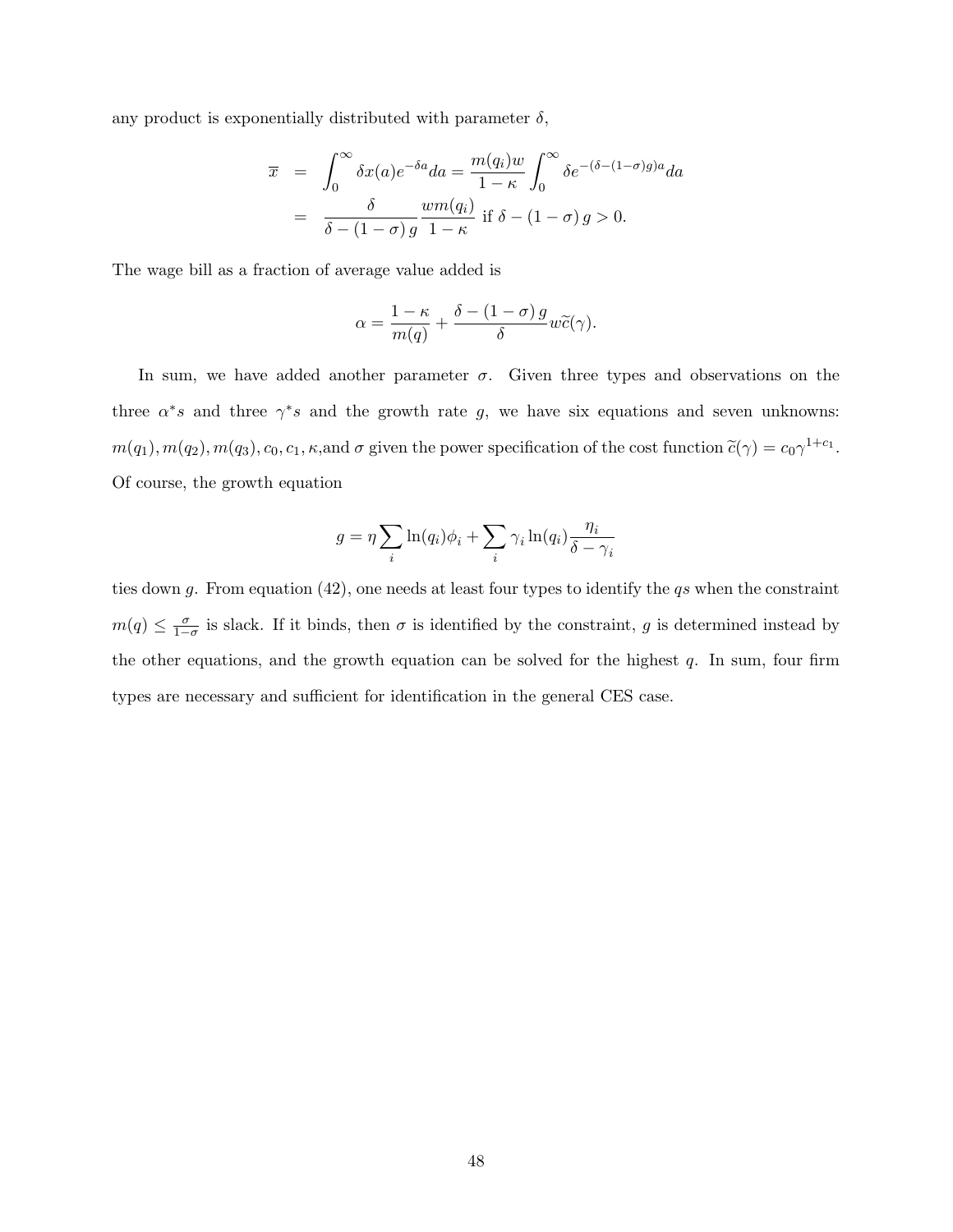## References

- Altonji, J. G. and L. M. Segal (1996). Small-sample bias in GMM estimation of covariance structures. Journal of Business and Economic Statistics 14: 353–366.
- Alvarez, Javier, Martin Browning, and Mette Ejrnæs (2001). Modelling income processes with lots of heterogeneity. Working Paper .
- Aw, Bee Yan, Xiaomin Chen, and Mark J. Roberts (1997). Firm-level evidence on productivity differentials, turnover, and exports in taiwanese manufacturing. National Bureau of Economic Research, Inc, NBER Working Papers, no. 6235.
- Baily, M., C. Hulton, and D. Campbell (1992). Productivity dynamics in manufacturing plants. Brookings Papers on Economic Activity, Microeconomics: 187–249.
- Baily, Martin Neil, Eric J. Bartelsman, and John Haltiwanger (1996). Downsizing and productivity growth: Myth or reality? Small Business Economics 8, no. 4: 259–78.
- Bartelsman, Eric, John C Haltiwanger, and Stefano Scarpetta (2004). Microeconomic evidence of creative destruction in industrial and developing countries. The World Bank, Policy Research Working Paper Series 3464.
- Bartelsman, Eric J. and Phoebus J. Dhrymes (1994). Productivity dynamics: U.s. manufacturing plants, 1972-1986. Board of Governors of the Federal Reserve System (U.S.), Finance and Economics Discussion Series 94, no. 1.
- Bartelsman, Eric J. and Mark Doms (2000). Understanding productivity: Lessons from longitudinal microdata. Journal of Economic Literature 38, no. 3: 569–594.
- Boskin, Michael J., Eller R. Dulberger, Robert J. Gordon, Zvi Griliches, and Dale Jorgenson (1996). Toward a More Accurate Measure of the Cost of Living. Final Report to the Senate Finance Comittee from the Advisory Commisson to Study the Consumer Price Index. Washington: Senate Finance Committee.
- Christensen, Bent Jesper, Rasmus Lentz, Dale T. Mortensen, George Neumann, and Axel Werwatz (2005). On the job search and the wage distribution. Journal of Labor Eco-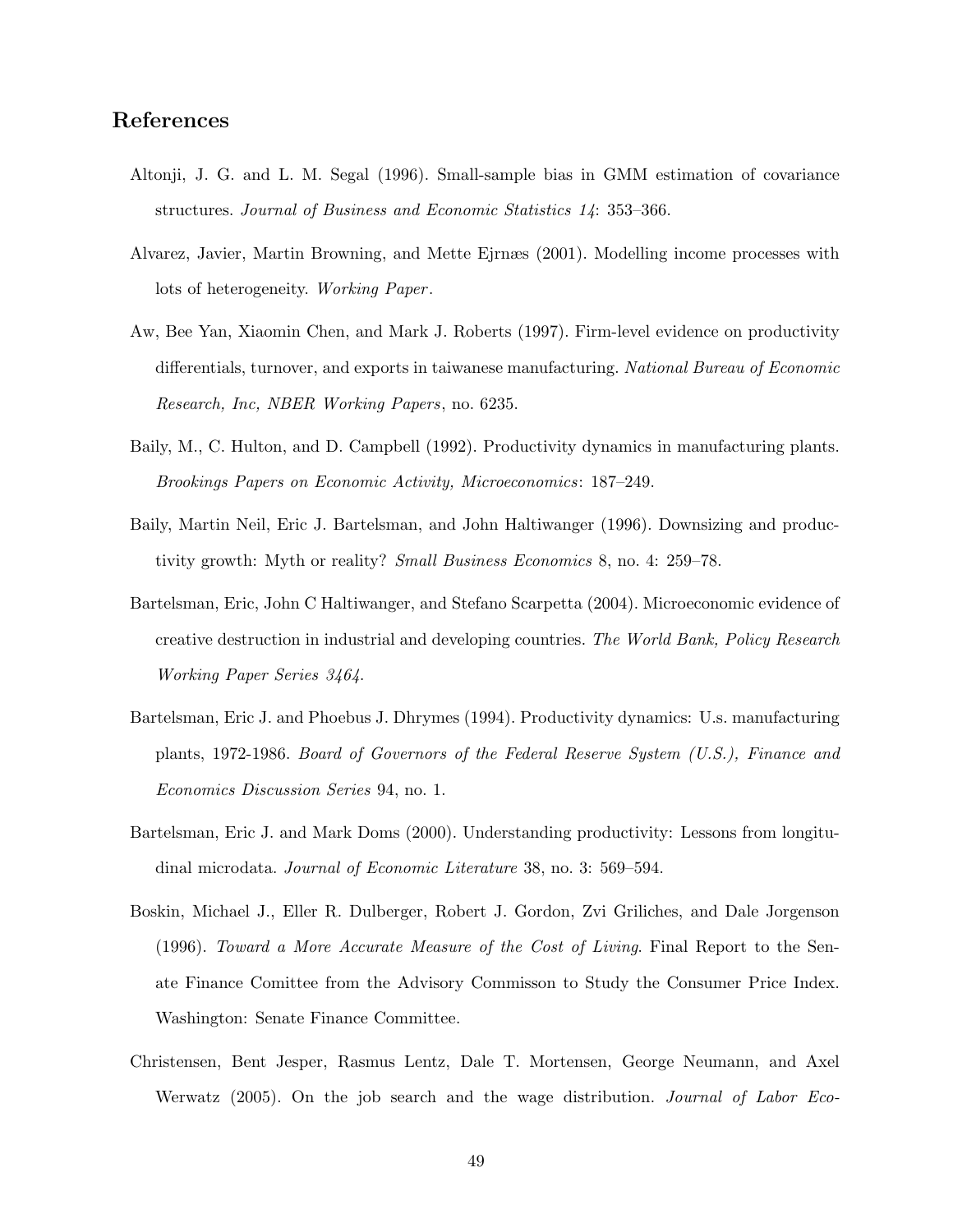nomics 23, no. 1: 31–58.

- Davis, Steven J., John C. Haltiwanger, and Scott Schuh (1996). Job Creation and Destruction. Cambridge and London: MIT Press.
- Fallick, Bruce C. and Charles A. Fleischman (2001). The importance of employer-to-employer flows in the u.s. labor market. Federal Reserve Board Finance and Economics Discussion Paper 2001-18.
- Foster, Lucia, John Haltiwanger, and C.J. Krizan (2001). Aggregate productivity growth: Lessons from microeconomic evidence. In Charles R. Hulten, Edwin R. Dean, and Michael J. Harper (Eds.), New Developments in Productivity Analysis. Chicago: University of Chicago Press.
- Frederiksen, A. and N. Westergaard-Nielsen (2002). Where did they go? Arhus School of Business Working Paper .
- Gibrat, Robert (1931). Les Inégalités Économiques; Applications: Aux Inégalités Des Richesses, A` la Concentration Des Entreprises, Aux Populations Des Villes, Aux Statistiques Des Familles, Etc., D'une Loi Nouvelle, la Loi de L'effet Proportionnel. Paris: Librairie du Recueil Sirey.
- Gourieroux, Christian, Alain Monfort, and Eric Renault (1993). Indirect inference. *Journal of* Applied Econometrics 8, no. 0: S85–S118.
- Griliches, Zvi and Regev Haim (1995). Firm productivity in israeli industry: 1979-1988. Journal of Econometrics 65, no. 1: 175–203.
- Grossman, Gene M. and Elhanan Helpman (1991). Innovation and Growth in the Global Economy. Cambridge, Massachusetts and London, England: MIT Press.
- Hall, George and John Rust (2003). Simulated minimum distance estimation of a model of optimal commodity price speculation with endogenously sampled prices. Working Paper .
- Hausman, Jerry (2003). Sources of bias and solutions to bias in the consumer price index. Journal of Economic Perspectives 17, no. 1: 23–44.
- Horowitz, Joel L. (1998). Bootstrap methods for covariance structures. Journal of Human Resources 33: 39–61.